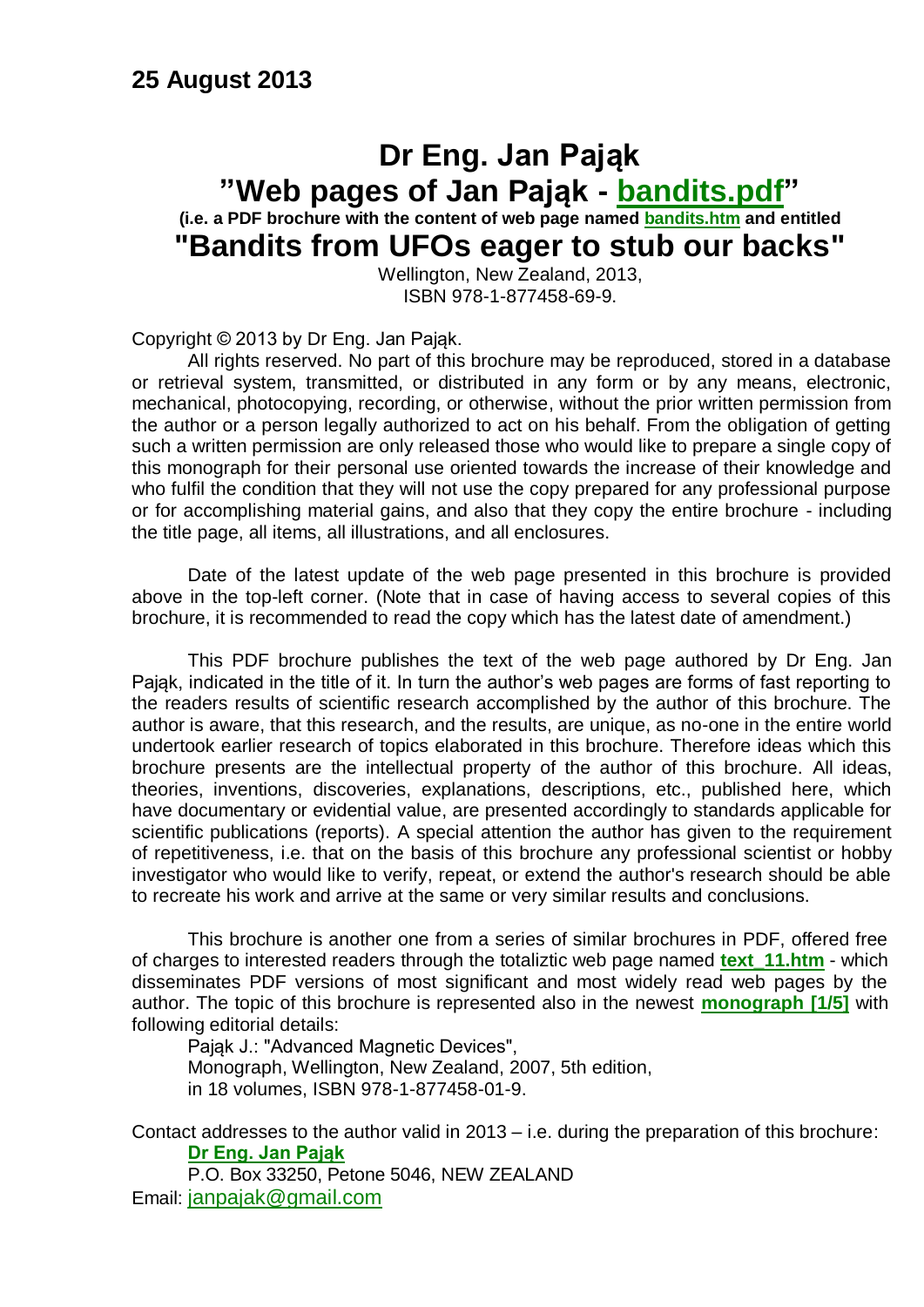What you could do when you know that a relative of yours, looking like every other person in a crowd, threatens your life and intends to secretly push a knife into your back. After all, you have no method to defend yourself from him, because you do not know who is him in the crowd which surrounds you. Besides, you do not have means to defend yourself, because in every aspect this relative dominates over you in strength, cunningness, and experience as a murderer - not mentioning that he is armed up to the teeth in all possible technology that serves to hidden killings. So probably the only thing that you could do, is to begin yourself a pedantically moral life - so that on your own example you could show him the barbarism of his own behaviour, and to count that perhaps the "mirror" which creates your particularly moral behaviour, and in which he can see the barbarism of his own behaviour, is to suffice to remove his reasons for carrying out the murder. This web page explains that practically each one of us is continually in just such a situation of a person exposed to a push of knife into the back by a bandit relative. Therefore, this web page indicates

**2**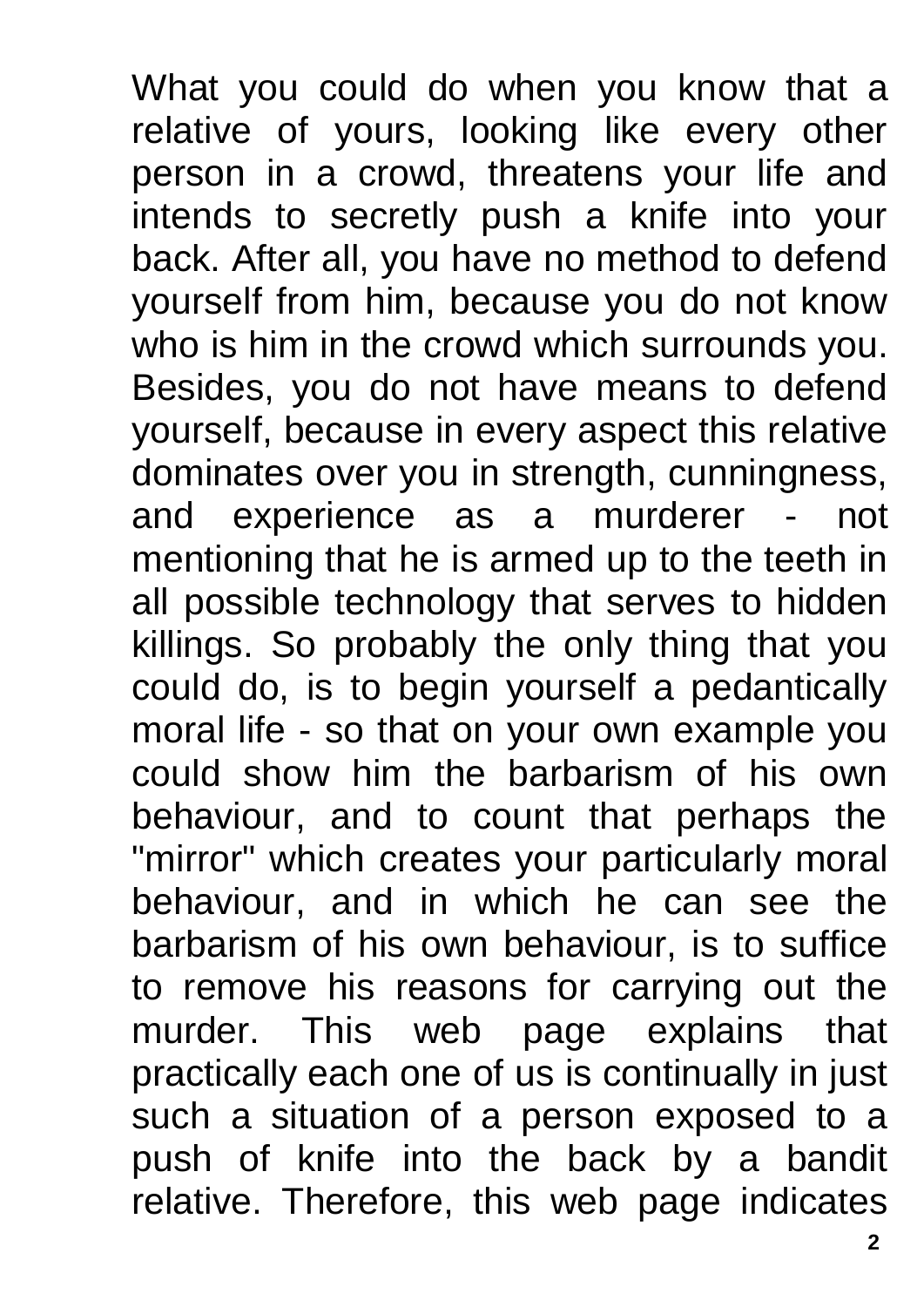most important kinds of threats that this bandit relative of ours is creating for us, and also indicates most important methods of our peaceful self-defence with the use of which we can individually try to save ourselves.

\* \* \* **In 2007, i.e. already some time after writing this web page, I discovered that for immensely vital reasons UFO vehicles and UFOnauts are temporary "simulations", means are NOT permanent creations - as permanent are e.g. our cars and ourselves. These vital reasons for which UFOs and UFOnauts are "simulated", in a most simple manner were summarised in item #B1.1 from the web page named [antichrist.htm](http://totalizm.com.pl/antichrist.htm) extended by items #L1 to #L5 from the web page named [magnocraft.htm.](http://totalizm.com.pl/magnocraft.htm) More on the subject of this "simulation" of UFOs and UFOnauts can be learned from other totaliztic web pages, e.g. from items #K1 and #K2 of the web page named [day26.htm.](http://totalizm.com.pl/day26.htm) The fact of such a temporary "simulation" of UFOs and UFOnauts slightly changes the philosophical meaning of this web page. But it does NOT change facts described on this web page, nor change suggestions embedded into it as to what attitude we should adopt while interacting with these evil UFOnauts.**

**Part #A: Humanity is unaware that an [evil](http://totalizm.com.pl/evil.htm) enemy secretively hides amongst it, which does NOT spare the efforts to kill people and to send humanity back to caves and on trees:**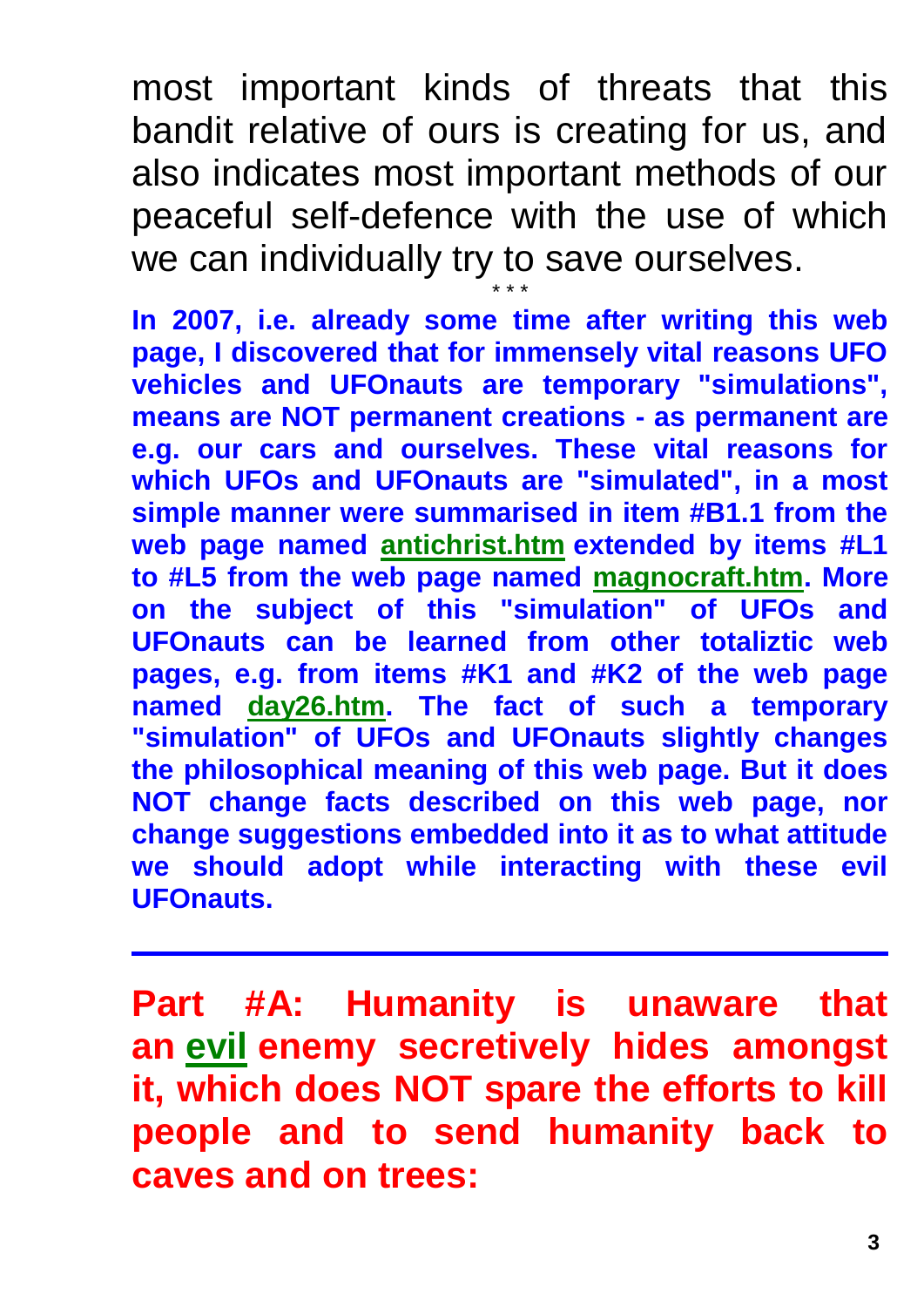# **#A1. Do you realise that on the Earth secretly operate creatures presently called "UFOnauts", (while in past called "devils") whom you would NOT be able to distinguish by appearance from typical people, and who cannot wait to kill secretly selected people:**

A problem with the situation described in introduction to this web page is that in fact in danger of a sudden death is practically every one of us. As this is proven by the implant visible on a leg of every citizen of Earth, a photograph of which (the implant) is shown on the first illustration from the web page **[UFOnauts](http://totalizm.com.pl/ufo.htm)**, practically each one of us is continually robbed, exploited, and assessed as a candidate for a kill. (This repetitive assessment of each one of us either for an exploitation, or for a kill, is carried out through analyses of our behaviour and our suitability for the exploitation by cosmic relatives of humanity, presently known as "UFOnauts", while in past called "devils".) In turn when someone does not meet various strange requirements of UFOnauts, or steps somehow onto their toes, then is secretly murdered. This web page explains most important manners and tools with the use of which this secretive murdering of people is carried out by our bandit relatives from distant cosmos.

The shocking consequence of analysing of this systematic murdering of people, and also other atrocities committed on Earth by UFOnauts, is realising, that in fact there is a deep truth contained in claims of medieval people. As it is widely known, in medieval times practically every disaster on Earth was attributed to secretive activities of "devils". In turn **[totalizm](http://totalizm.com.pl/totalizm.htm)** has proven formally, that these former religious "devils" are actually today's "UFOnauts". (The formal scientific proof that "religious devils are present UFOnauts", is published in subsection V9.1 from volume 16 of **[monograph \[1/4\]](http://totalizm.com.pl/text_1_4.htm)**. Free copies of monograph [1/4] are available, amongst others, via all menus from this web page.) So if one translates these claims of medieval people onto present language, they simply state that "**behind practically every harm which affects people from Earth, always secretive activities of UFOnauts are hiding**".

As it turns out, there are rational reasons for which UFOnauts so viciously, although in a hidden manner, destroy humanity. I explained these reasons on separate web page "**[evil](http://totalizm.com.pl/evil.htm)**", as well as in subsection A3 from volume 1 of monograph [1/4]. If we also summarise briefly these reasons here, they boil down to the fact, that the current technical development of humanity endangers the civilisation of UFOnauts because they may loose countless benefits which their civilisation draws from the hidden exploitation of humanity. (I.e. benefits which UFOnauts draw from the exploitation of people abducted at nights by UFOnauts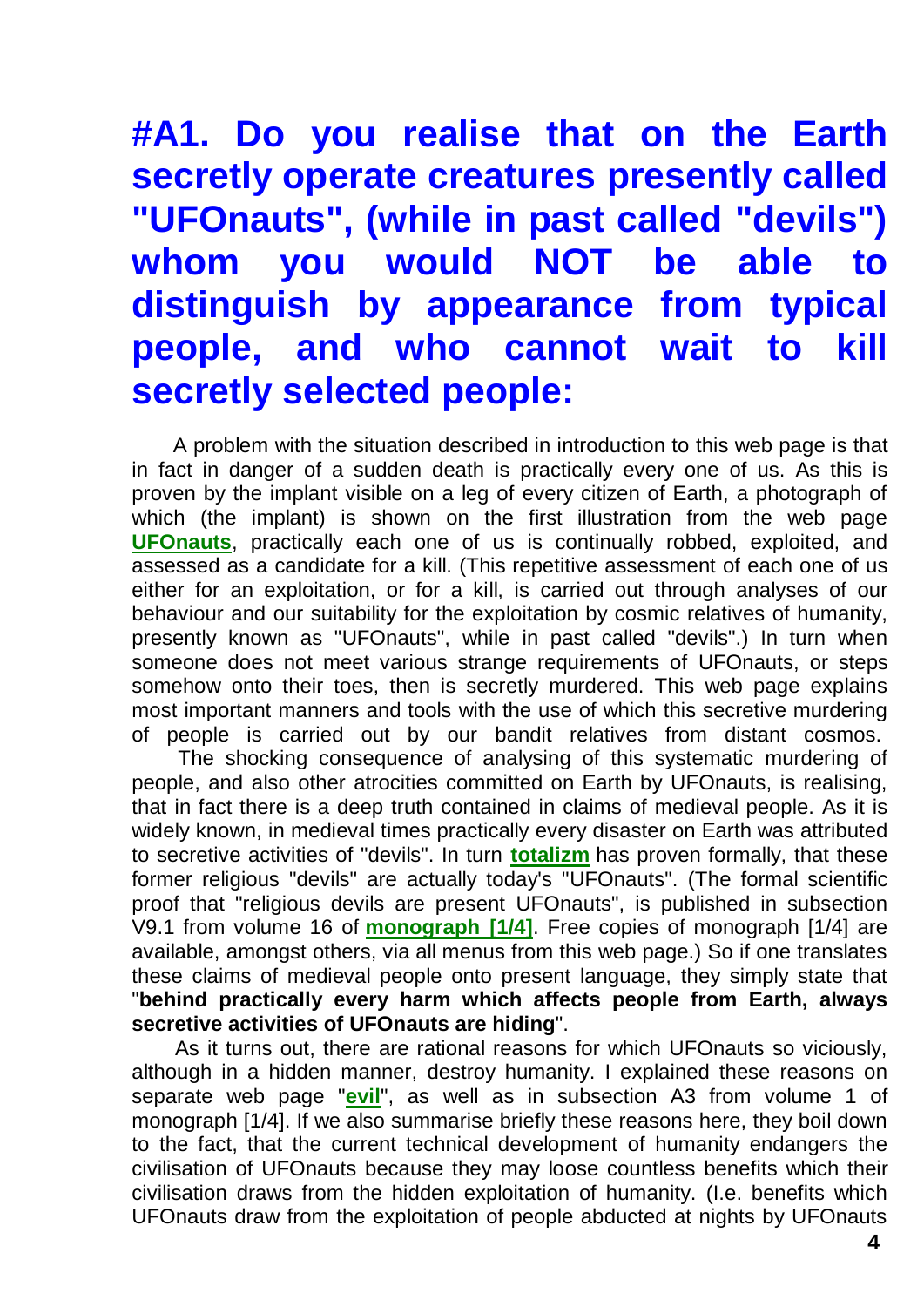into UFO vehicles, where under hypnosis these people are robbed from their biological resources, means from their sperm, ovule, **[moral energy](http://totalizm.com.pl/totalizm.htm)**, etc.) So in order to not allow such development of science and technology on Earth, which would enable people to detect the invisible occupation and exploitation of humanity by UFOnauts, these our cosmic oppressors and robbers decided to destroy our present technical civilisation on Earth. Therefore they attack this civilisation with all possible tools and manners, only a small fraction of which is listed below on this web page. It is worth to add, that UFOnauts already carried out once such a complete destruction of the human civilisation around 12.5 thousands years ago. They caused then that humanity returned to trees and to caves, and was forced to begin everything from the very beginning. And in these times (i.e. before the previous destruction) the human civilisation was much more developed technically than is presently. Remains of this previous human civilisation are described in books by Erich von Däniken. These remains are also researched by a private organisation named the "Ancient Astronauts Society", which somehow is continually persecuted by the official Earth's science. A brief information on this subject is also described on a separate web page about **[evidence of UFO activities on Earth](http://totalizm.com.pl/evidence.htm)**.

There is a huge body of evidence for the fact, that UFOnauts hide behind every disaster which affects people. UFOnauts are responsible for practically everything evil that happened to humanity, beginning with every tornado and almost every hurricane or typhoon, through murdering of J. F. Kennedy and M. L. King, and finishing with both world wars, practically every local war, and also the most recent phenomenon of religious terrorism. After all, in thorough analyses all these events display the presence of attributes which are unique for methods of acting of UFOnauts. The evidence which documents the hiding of UFOs behind all major cataclysms, disasters, and unrests, that happened after the year 2000, is presented systematically on this web page, and on other web pages linked with this one.

This web page systematically reviews most important methods and tools of destruction used by UFOnauts for secretive extermination and tormenting both the entire humanity and individual people. UFOnauts secretly unleashed these tools against humanity and presently let them loose practically almost every day. We should notice from the list below, that UFOnauts use against humanity exclusively such methods of destruction which for the majority of people look like illnesses, accidents, coincidents, acts of terrorism, human sabotages, acts of God, etc. - means look like everything else but what they really are, i.e. a hidden attacking of humanity by satanic UFOnauts. The aim of UFOnauts is that people should NOT realise that UFOnauts systematically destroy human civilisation, so that people would not initiate their self-defence. Effects of action of some of these tools of destruction are already discussed on this web page. Others are discussed on different web pages indicated from this one with green links. In several cases the discussion of these effects is provided in text of monographs indicated on this web page.

It is worth to notice, that methods and tools of destruction and tormenting of humanity by UFOnauts presented on this web page, are briefly summarised also (but from a different point of view) in item #4 of web page **[predators](http://totalizm.com.pl/predators.htm)**, and also in item #20 of a separate web page **[26th day](http://totalizm.com.pl/day26.htm)**.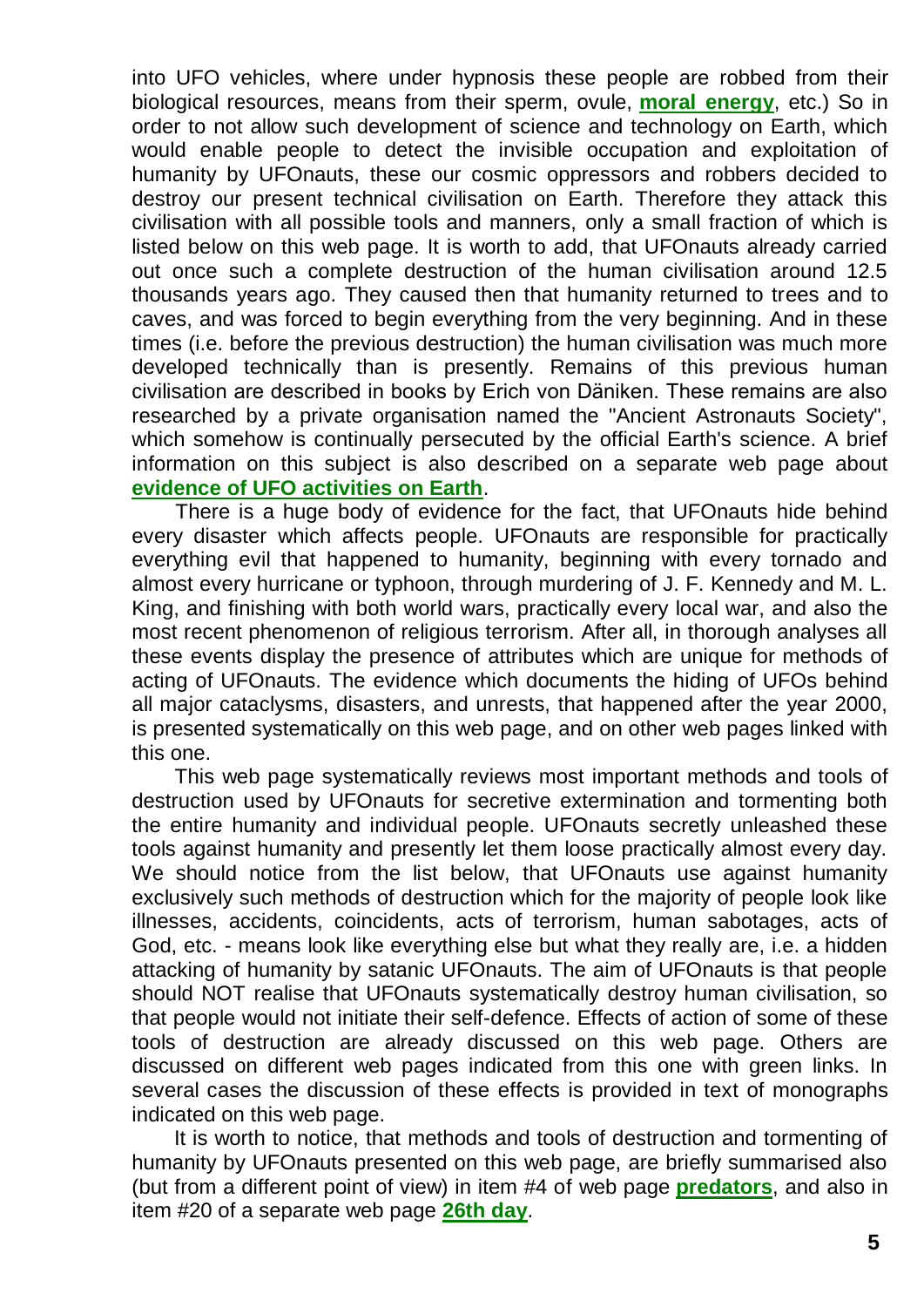Since we managed to explain ourselves, that (a) UFOnauts have reasons to exterminate us, (b) UFOnauts are sufficiently barbaric to have no objections against systematic extermination of people, (c) as our cosmic relatives, they are identical to us in their appearance so that no-one is able to recognise them when they **[change](http://totalizm.com.pl/changelings.htm)** for our leaders in order to even better exterminate and torment us, and also (d) they have such methods and tools of extermination which allow them to carry out the destruction in a manner that is difficult for us to recognise, now we can proceed with a systematic review of each group of their methods and tools for our extermination. So let us begin from learning the most horrifying tool, which is a murderous "machine of UFOnauts for purposeful induction of cancers".

# **#A2. Where this indescribable [evilness](http://totalizm.com.pl/evil.htm) of UFOnauts comes from - which in past made people call them "devils", while now it pushes UFOnauts to destroy humanity:**

#### **Motto:** *"UFOnauts were NOT called "devils" in past because they were born already devilish. Their indescribable evilness results from their "imprisoned immortality" implemented in the society which is stripped out of morality."*

If one studies descriptions of "devils" - means present UFOnauts, then one is shocked by the depth of evilness and savagery which these creatures in past revealed to people. On the other hand, loving other people, and being loved by others, many present inhabitants of the Earth consider these old descriptions of the evilness of UFOnauts to be grossly exaggerated. Especially that from reports of people abducted onto decks of UFO vehicles comes back to us a propaganda picture, in which they are polite and supposedly peaceful. But because simultaneously people do not know the mechanism with which these evilness of devils-UFOnauts is created, almost no-one amongst people is able to accept and to understand, that this monstrosity of UFOnauts in fact does exist and that it has rational origins. Therefore in this item I am going to explain the mechanism which causes that UFOnauts in reality are even more barbaric and more evil than we know this from old descriptions of "devils". Only that the bandit society from which UFOnauts originate trained in them the ability to hide well these their true monstrosity.

The monstrosity of UFOnauts results directly from the fact that in their disposal they have **[time vehicles](http://totalizm.com.pl/timevehicle.htm)** described on separate web pages, and that they use these time vehicles for avoiding their deaths by repetitive shifting back in time to years of their youth. In turn such a repetitive shifting back in time leads to the so-called "**imprisoned immortality**". This "imprisoned immortality" has, however, this attribute, that it makes happy only these people who before shifting back in time to years of their youth managed to accomplish the so-called state of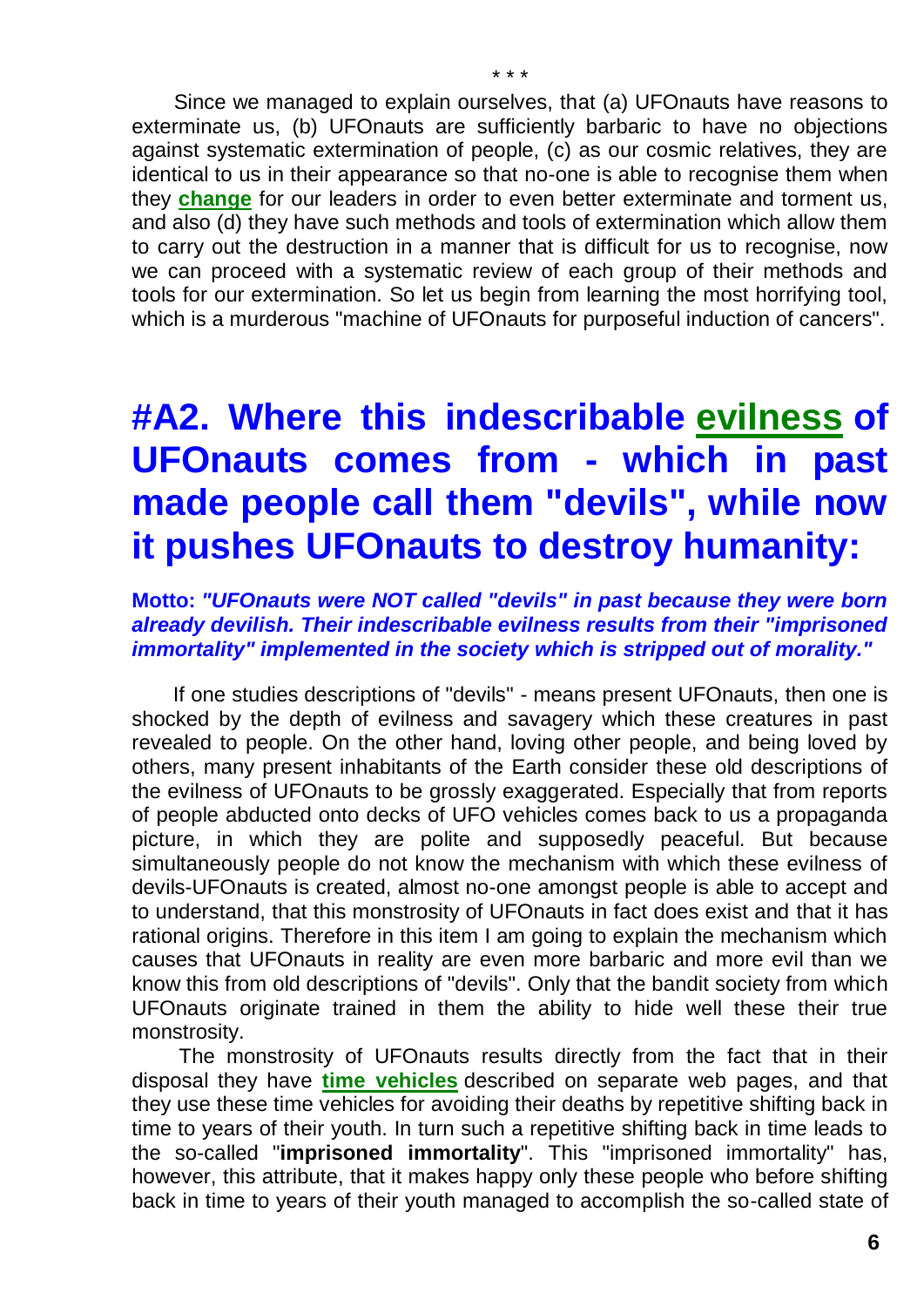**[totaliztic nirvana](http://totalizm.com.pl/nirvana.htm)**. But the planet of UFOnauts at times of constructing the first time vehicles was too immoral to enable the inhabitants to accomplish this totaliztic nirvana. In the result, instead of happiness, this "imprisoned immortality" brought to UFOnauts only suffering, disillusion, and everlasting hell. After all, **by having time vehicles in their disposal, UFOnauts are unable to refrain from avoiding deaths through repetitive shifting back in time to years of their youth, but simultaneously each such a shifting back in time makes them increasingly more unhappy**. The outcome is that with each return in time to years of their youth, they become increasingly evil, until their monstrosity reaches the level that each one of them in fact deserves the name of "devil" or "Satan". Below I am going to explain now, step by step, how this infinitive depth of evilness was created in UFOnauts, and how it is increased with each of their shifting back in time.

Let us imagine for a moment a planet from a distant star, on which present UFOnauts used to live in times just before they acquired their time vehicles. On this planet the life most probably was similar to that which currently prevails on Earth. Means, inhabitants of that planet walked over head of others in the chase of money and richness. On streets everyone was in danger. After all, each form of public life of that planet taught people exclusively of banditism, mutual exploitation, and the lack of scruples. Into the duties of politicians the obligation to lie was permanently inserted. In their homes was also not funny. In television appeared exclusively killing, murders, tortures, death, destruction, etc. Children were playing with tools for spreading the death and calamity. In turn parents completely lost the control over the upbringing of their children, because the government established laws in there which punished severely all parents who tried to execute any discipline over their children. (I.e. laws similar to ones which ban smacking, which in November 2006 were pushed through the New Zealand parliament - see the article "Smacking ban gets the votes to become law", from page A1 of the newspaper **[The New Zealand Herald](http://www.nzherald.co.nz/)**, issue dated on Thursday, November 21, 2006.)

Of course, such a social situation exerted a destructive effect on psychology of inhabitants of that planet. After all, whatever they wished to accomplish in their lives, it was made impossible for them. The society in which they lived make this not accomplishable. So all inhabitants of that planet were continually unhappy. Furthermore, they continuously lived in fear, uncertainty of tomorrow, frustration, stress, psychological torturing, and disappointment towards everything. In the result, in souls of these inhabitants grew for many years the feeling of unhappiness, bitterness, disillusion, contradiction, vindictiveness, etc. Each of inhabitants of this civilisation at an old age become a psychopath, which should not be approached without a long stick. Means, every old person was over there was a disappointed by life oldie, which is always grumpy, boring, disturbed, vindictive, unhappy, etc. Of course, everyone was such just inside. After all, outside he or she needed to pretend that is smiling and needed to behave politely - after all obtaining a job and social life required this from him or her. But when a policeman and superior stopped to watch, then this monster that was inside of them was creeping outside.

In just such a situation this civilisation rapidly become owners of time vehicles. Each one amongst inhabitants of it, could then shift the character of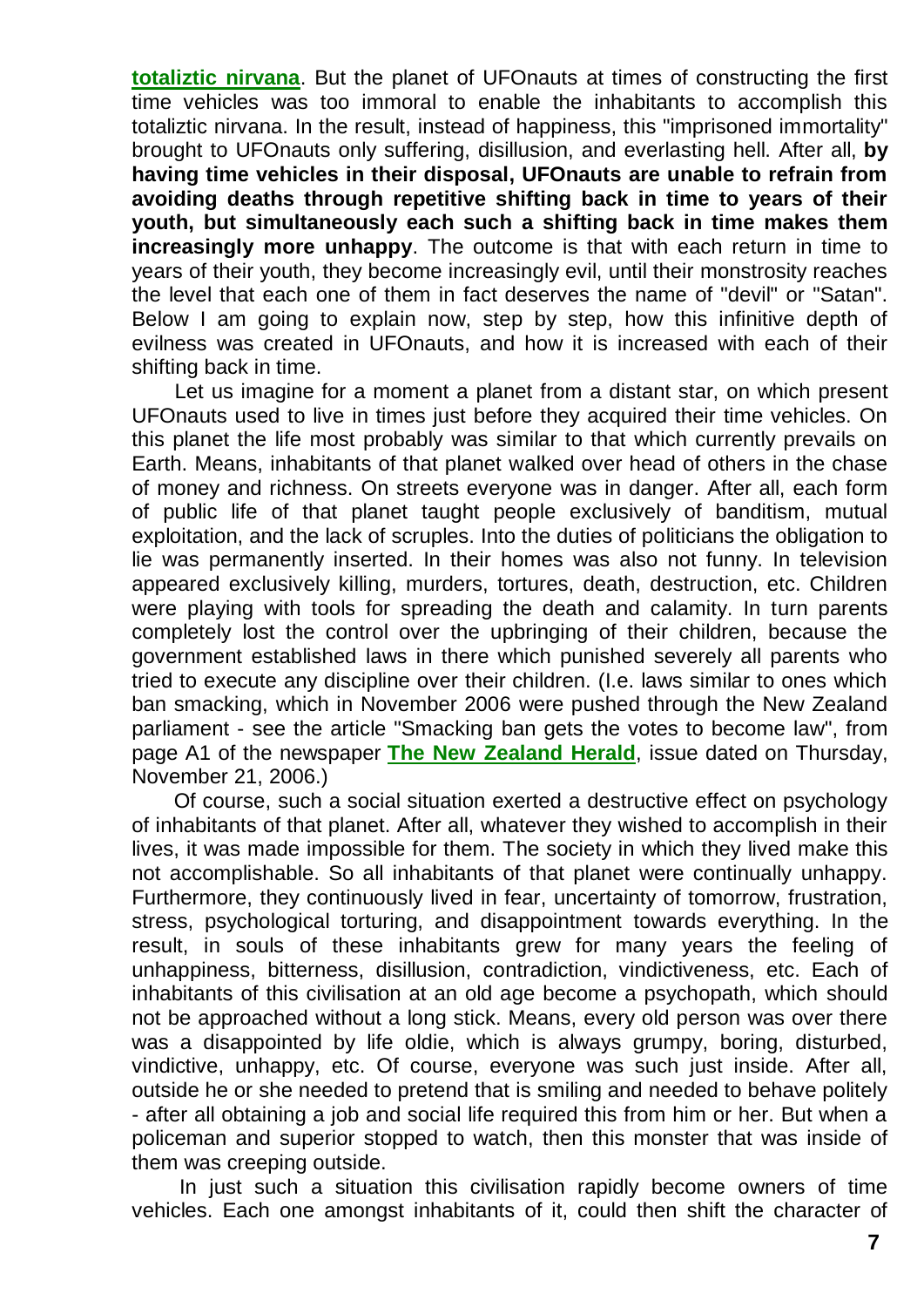such a borer, complainer, shrew, wretch, etc., to a young body - as this is described for the "imprisoned immortality" in item #B7 of the web page about **[time vehicles](http://totalizm.com.pl/timevehicle.htm)** So rapidly this entire civilisation become populated with people who had young bodies, but simultaneously had inside personalities and characters of these oldies, means unhappy, shrew, and breathing with vindictiveness. In the result of all this, the immorality, evilness, viciousness, and aggressiveness of the entire this morally ill society become even deeper. The life on this planet become a true hell. After all, every citizen transformed into a monster which is saturated with indescribable evilness. In addition, this monster was forced to bottle up its true feelings. This is because the society in which he or she lived required continuous smiles and polite behaviours. Of course, this cycle of deepening of their evilness never finished. It is increasing with every cycle of shifting of citizens of this planet backward in time to years of their youths, according to principles of the "imprisoned immortality".

From just such a civilisation originate UFOnauts who secretly keep arriving to Earth. Also such creatures are these **[changelings](http://totalizm.com.pl/changelings.htm)** who keep in their hands all key positions on Earth. Although they are trained to pretend to be polite and civilised, in fact the depth of their savagery and evilness simply cannot be described to humans. Now these UFOnauts-changelings looking identically like people rule over people in such a manner, that they make sure the humanity becomes also similarly evil and similarly unhappy as they are. This is why they continually spread on Earth the death, killings, murders, suffering, destruction, wars, disasters, persecution, etc., etc.

The depth of UFOnauts' evilness cannot be expressed in any words or compare to anything that we know on Earth. In order to at least partially realise it, one needs to be aware that all evil that happens on Earth originally comes from these UFOnauts. Not without valid reasons old-timers used to call them "**devils**". For example, these are their UFO vehicles which do to people all this evil that is described on the web page about **[destructive use of UFO vehicles](http://totalizm.com.pl/military_magnocraft.htm)**. These also are them who carried out all the evil described on web pages **[bandits amongst](http://totalizm.com.pl/bandits.htm)  [us](http://totalizm.com.pl/bandits.htm)**, **[WTC](http://totalizm.com.pl/wtc.htm)**, **[26th day](http://totalizm.com.pl/day26.htm)**, **[Columbia](http://totalizm.com.pl/shuttle.htm)**, **[landslips and mudslides](http://totalizm.com.pl/landslips.htm)**, **[Katowice](http://totalizm.com.pl/katowice_uk.htm)**, **[Katrina](http://totalizm.com.pl/katrina.htm)**, **[tornadoes](http://totalizm.com.pl/tornado.htm)**, **[hurricanes](http://totalizm.com.pl/hurricane.htm)**, **[plague](http://totalizm.com.pl/plague.htm)**, **[Możajski](http://totalizm.com.pl/mozajski_uk.htm)**, **[evolution](http://totalizm.com.pl/evolution.htm)**, and **[predators](http://totalizm.com.pl/predators.htm)**. But what is even worse, all this extreme evil is committed by UFOnauts actually without logical justification and without the reason. Means, UFOnauts are doing it just from the "bottom of their evil hearts", and only in order to satisfy their desire to spread destruction and to inflict pain to their own relatives from the Earth.

In order to get at least a rough idea about the quantitative level of monstrosity of UFOnauts, we can use a principle of approximation. For this we should firstly recall the most immoral and unpleasant old person which we encountered in the entire our life (i.e. someone about whom we would not feel bad to call him "a dirty old man"). Means, we should recall the most immoral and nasty old grumpy person, evil, jealous, stingy, boring, etc., which we ever encountered in our lives. The point is, that in the evil society of UFOnauts, every single old person after living through the entire live within a parasitic and highly deviated society, is going to have a character and a personality at least so deviated as the biggest "dirty old man" from the Earth. Then, the character of this most "dirty old man" that we know of, we should compare to a charm and to the born morality of an average small child. This comparison gives to us an idea, as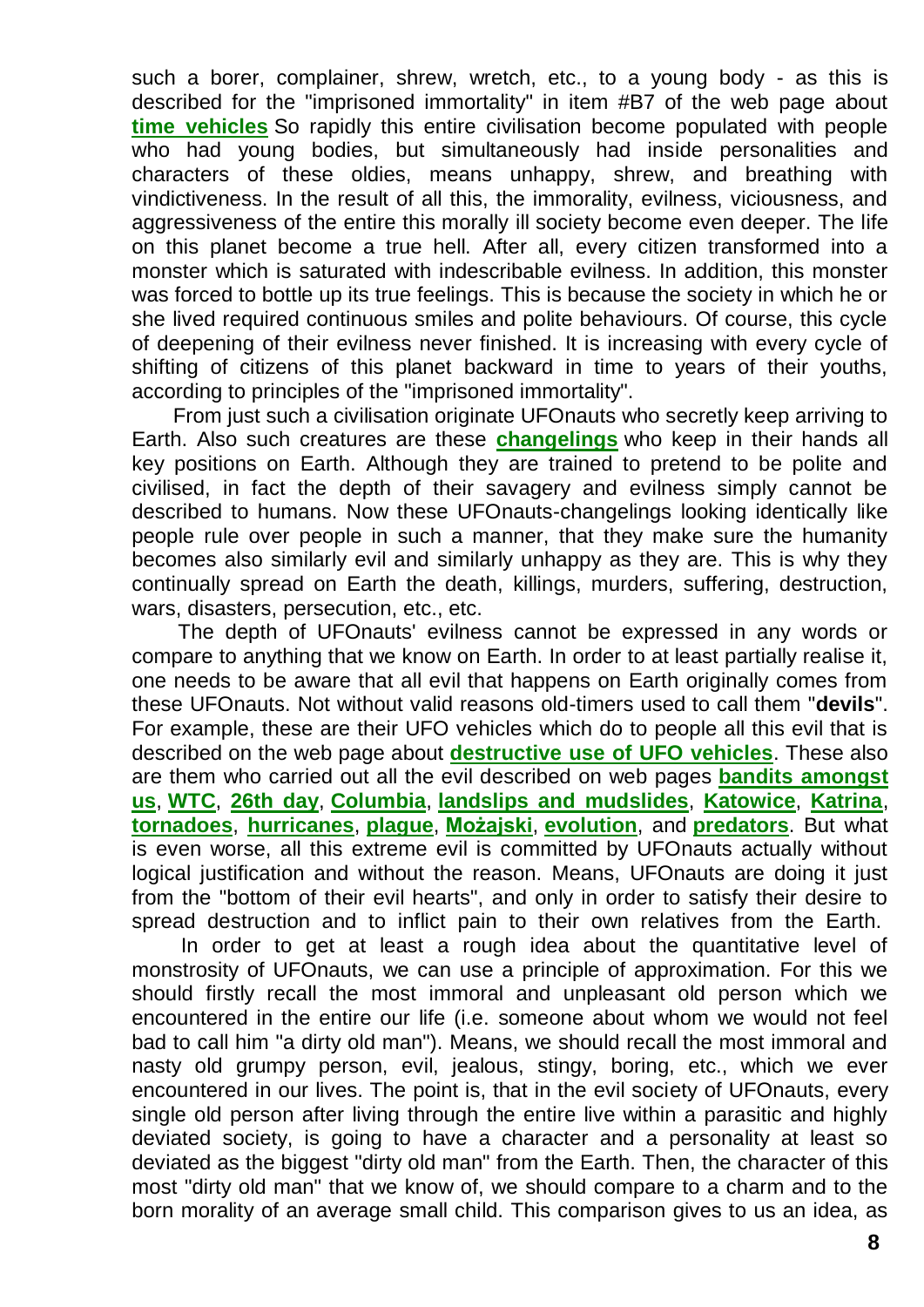to how much the character of a person can get twisted during only a single life. Finally, the difference of morality, characters, and personality of this dirty old man and an average child, should be multiplied by around 1000 - because so many times approximately each UFOnaut who occupy the Earth repeated his life and thus made deeper the level of deviation of his morality, character, and personality. When we do all these, then we are going to have a rough idea how evil are the UFOnauts who secretly occupy the Earth. We are also going to understand why our ancestors called them "devils", and why these "devils" draw a huge pleasure from murdering people and from purposely bringing various harmful cataclysms onto the humanity.

It is worth to know, that UFOnauts are evil not only to people, but also in relationships between themselves. As this stems from my contacts with them, the decisive majority of UFOnauts is lied upon and cheated by their superiors in even the most basic matters. For example, in spite that each one of them uses a time vehicle, only a few sparse ones amongst them are trusted enough to be informed how time vehicles really work. In the result, a majority of UFOnauts who occupy the Earth learn about the operation of time vehicles from my publications. They also do not have an idea about the existence of "true immortality" described in Part #D of the web page about **[time vehicles](http://totalizm.com.pl/timevehicle.htm)**, nor about the possibility of building time vehicles which implement such true immortality. And all this in spite that this superior category of time vehicles is used in the universe since the most ancient times. (Only that by civilisations which do NOT belong to the bandit confederation of UFOnauts.) I will not elaborate here about the fact, that the subject of the Concept of Dipolar Gravity, totalizm, and the role of the **[totaliztic nirvana](http://totalizm.com.pl/nirvana.htm)**. in accomplishing everlasting happiness UFOnauts also learned only from my publications - although they could be informed about this by their own decision makers and scientists who know about these matters since thousands of years.

Knowing from the above descriptions how monstrous UFOnauts really are, we should not be surprised now, that from the "pure monstrosity of their hearts" they will continually repeat efforts of sending to the Earth their evil Antichrist. After all, for these devilish creatures there is no greater pleasure than seeing how people suffer because of them!

The above reason why UFOnauts are so devilish and so mischievous is also explained in item #C9 of the separate web page about **[time vehicles](http://totalizm.com.pl/timevehicle.htm)**.

# **Part #B: Secretive murdering of individual people by [evil](http://totalizm.com.pl/evil.htm) UFOnauts through the use of a "machine for inducing cancers":**

French people have their guillotine. Americans have their electric chair. In turn UFOnauts have their "**machine for inducing cancers**". But opposite to people who typically carry out executions only after a public court, UFOnauts murder with their machine in a secretive manner. In the majority of cases even the victims of these murders themselves have no clue that they were subjected to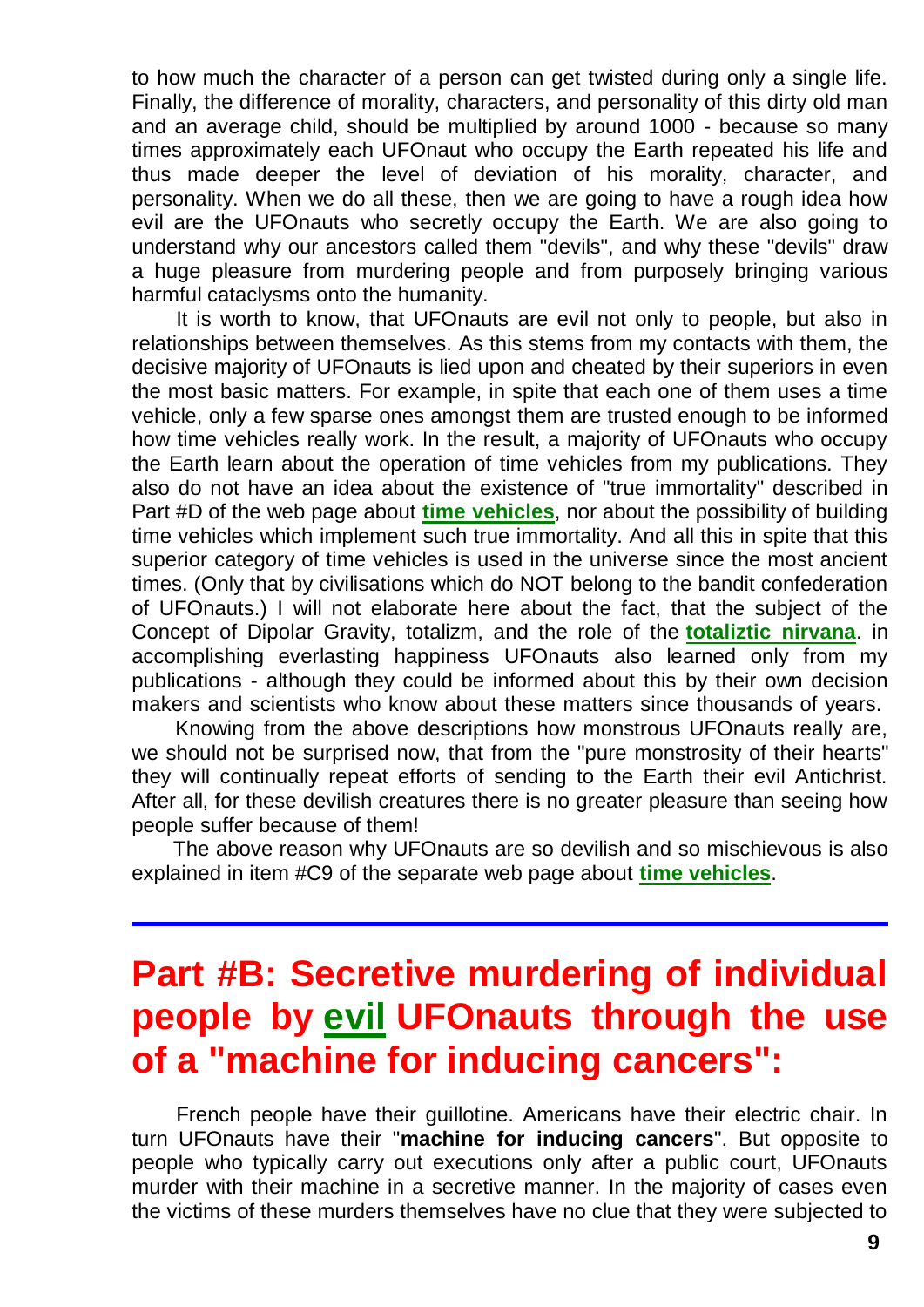an execution. In this Part #B of the web page is going to be provided, or indicated in other written sources, a bit more details about this murderous machine of UFOnauts. But before we proceed with presentation of this machine, firstly in Part #A before we needed to remind ourselves briefly, why you (the reader) are also threaten by this machine, for what reason UFOnauts frequently murder people lately, in what manner they carry out such murdering, and why this murdering is done secretly, at nights, in the manner which is typical for **[devilishly](http://totalizm.com.pl/evil.htm)** cunning bandits.

# **#B1. [UFOnauts](http://totalizm.com.pl/ufo) demonstrated to human abductees the deadly "machine for inducing cancers":**

In subsection O5.3.3 from volume 12 of **[monograph \[1/4\]](http://totalizm.com.pl/text_1_4.htm)**, a report is presented from a person abducted to a UFO. This report describes a "**machine for inducing cancers**" which was shown to him in the UFO. UFOnauts threaten with this machine some undisciplined people, demonstrating, that inducing a cancer in someone is just a matter of pointing this machine. Summary of this report is also presented in item #77 from subsection A4 in volume 1 of the same monograph [1/4].

The machine of UFOnauts for inducing cancers is quite unusual. It works in both directions. It is able to not only induce in someone a cancer, but it also can eliminate this cancer - if from the research on future UFOnauts discover that the inducing of it worked for their disadvantage. In fact UFOnauts demonstrated the work of this machine in both directions to the person who reported me about its existence - i.e. firstly they induced a cancer in this person, then they removed this cancer. Such a **two directional operation of this deadly machine makes the use of it twice as immoral**. This is because UFOnauts not only induce in someone a deadly cancer with this machine, but later additionally in a premeditated manner they allow this someone to die from this cancer - in spite that at any moment of time they were able to stop this cancer and to eliminate it. In fact, I already managed to determine about the methods of action of UFOnauts, that practically in everything that they do they always do it in such a manner that at any moment of time later they are able to reverse the outcomes of it - if these outcomes turn out to be working against their benefit. I even know cases when after causing someone's death, UFOnauts later returned this someone back to life (for descriptions of several such cases, for which I used to know in person people who experienced them, see subsection I4.1.1 from volume 5 of monograph [1/4] - see there item #4D).

In spite that many people with whom I cooperated have died mysteriously and rapidly on cancer - most probably killed by UFOnauts with this "machine for induction of cancers", so-far I had almost no data on the subject of effects of use of it and the manner it works. Only the death of my beloved cat Teecee, described in item #B3 below, provided me with first such data. So presently I am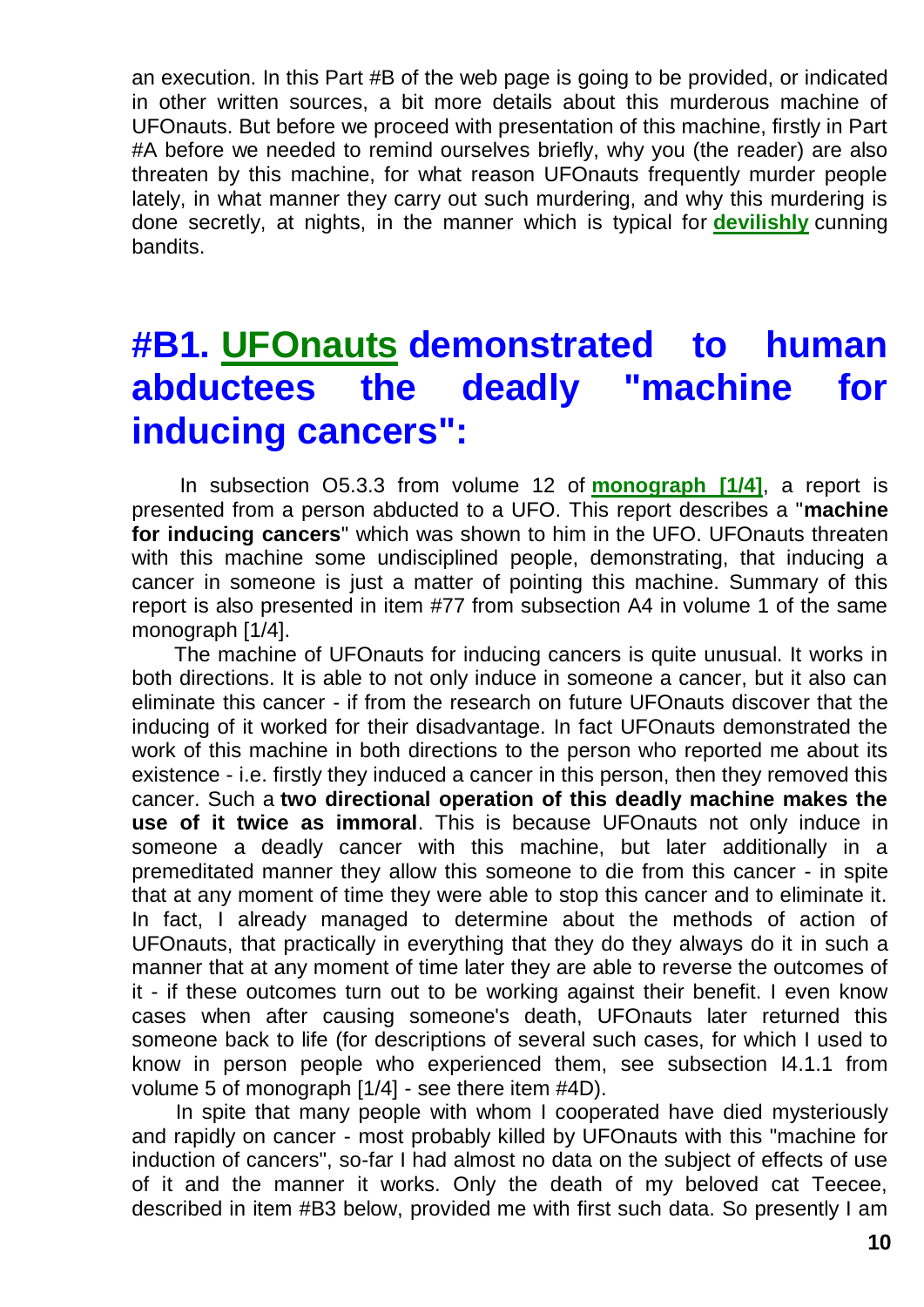able provide descriptions of what actually happens after UFOnauts use on someone this deadly machine.

In fact, already now when I learned symptoms of the use of this deadly machine on someone, it turns out that previously I encountered a significant number of cases of people who displayed symptoms of the use on them this particular killing machine. Only that not knowing what these cases represent, for the majority of them I failed to record their descriptions and bibliographical data of publications in which they were presented. The only case, a relatively good description of which I included into one of my web pages, is a massive extermination of workers who used to work on the removal of rubbles from the place where UFO vehicles evaporated WTC skyscrapers in New York. These descriptions are provided in item #2 of a separate web page about **[evaporation](http://totalizm.com.pl/wtc)  [of WTC skyscrapers by UFOs](http://totalizm.com.pl/wtc)**.

# **#B2. Specific cases of people murdered by [UFOnauts](http://totalizm.com.pl/ufo) by technical induction of a cancer in them with the use of this deadly machine:**

As it turns out, only from a small circle of people whom I used to know in person, already a number of them was murdered most probably by the use of this machine for inducing cancers. Unfortunately, when I had an access to data on them, I failed to gather detailed descriptions of all their symptoms. Now in turn is too late for this. Only things that I described were general cases stating what have happened with them. These cases were presented on several my web pages, and also in monograph [1/4]. In order to learn fate of some of them, it is worth to have a look at item #2 from the web page about **[New Zealand](http://totalizm.com.pl/newzealand.htm)**, and also at items #77 and #78 from subsection A3 in volume 1 of **[monograph \[1/4\]](http://totalizm.com.pl/text_1_4.htm)**. (This monograph can be downloaded free of charge via this web page, and also via a number of other web pages listed in "Menu 4".)

**#B3. How "Teecee", means my four-legged friend, companion, and teacher, was murdered with the "machine of [UFOnauts](http://totalizm.com.pl/ufo) for inducing cancers", and what knowledge emerges for all of us from his**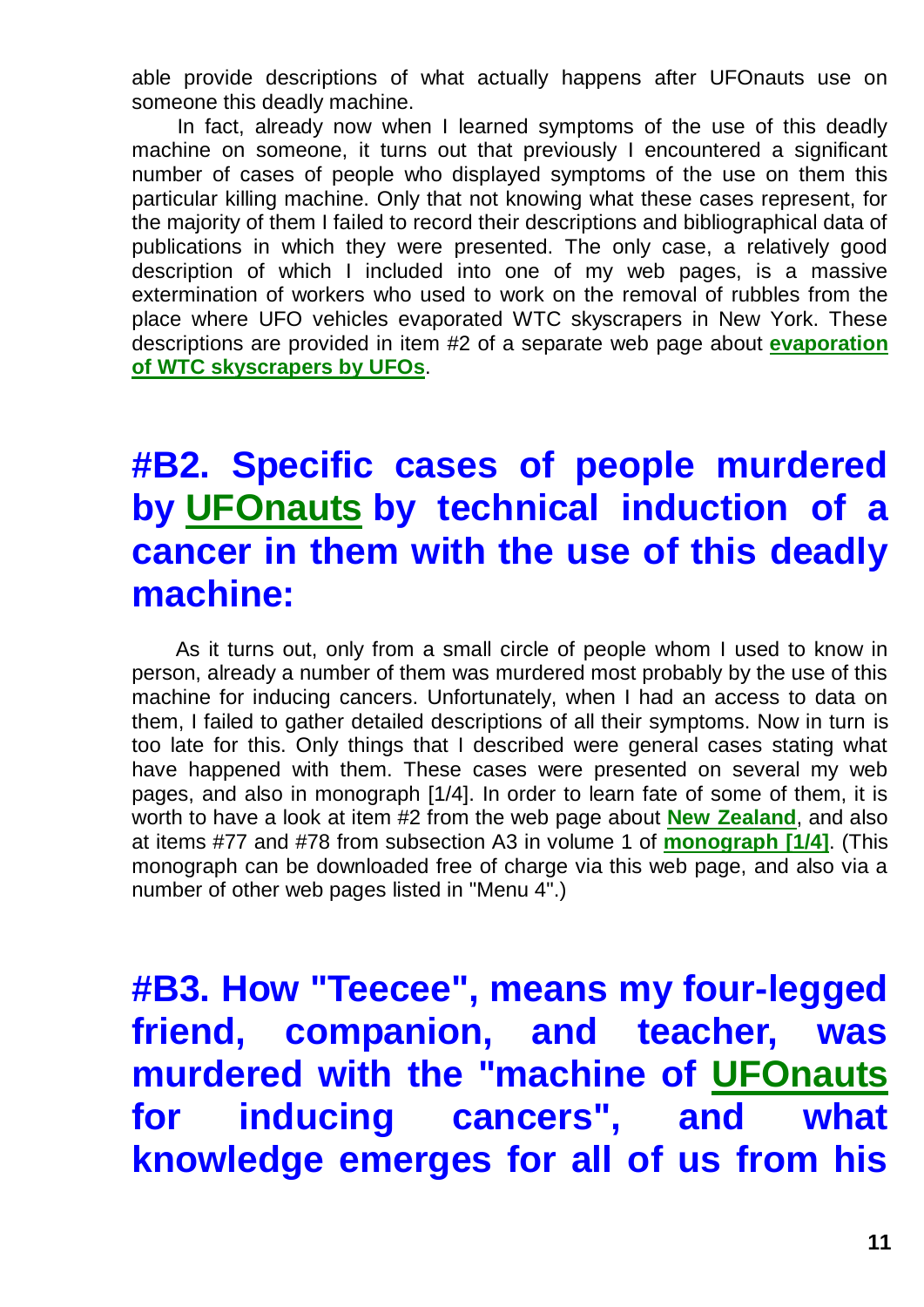#### **painful death:**

#### **Motto:** *"Beloved Teecee - you were so small, but for me you were like a whole world."*

These readers who are interested in my fate, probably know that since 23 September 2005 I am an unemployed. Also, because of my stubborn disclosure of secretive occupation of Earth by UFOnauts, these UFOnauts used against me their organisational machine and influences in order to not let me find a next job. Although even without their obstacles, finding a job would be very difficult. After all, in present times almost no-one wishes to employ a person after 60. Not mentioning about the fact that I not only seek a source of income and bread, but also a **[special kind of job](http://totalizm.com.pl/job.htm)** in which I could carry out my research and development works on devices of my invention, for example on **[telekinetic cell](http://totalizm.com.pl/fe_cell.htm)**, or on **[Oscillatory Chamber](http://totalizm.com.pl/oscillatory_chamber.htm)**.

I do not have many chores since the time when I become unemployed. If I am allowed to draw an unemployment benefit, then probably I would be obliged to carry out various jobs for the city (for which I could be called when taking an unemployment benefit). But the institution established in New Zealand for giving away unemployment benefits proved to me, that according to the New Zealand law I am not eligible for such a benefit. (Anyway, not only me. **Politicians in New Zealand consider it vital to be able to announce in their speeches that they maintain a low unemployment - which they define NOT as a number of people remaining without a job, but as a number of people in that country who take an unemployment benefit.**) Therefore lately I have practically almost no duties to fulfil. So the majority of my time I spend at home by my computer or books, carrying out scientific research and working on the improvement of these numerous web pages which I authorise. In turn at home for the majority of time my only companion was a cat called "Teecee". Teecee was a beautiful cat, vigorous and full of life. After all, at the time of his death he had less than 8 years, means he was in his best age. He was big, in average he used to weight 8.6 kilogram. He was also very beautiful, with soft, dense, and thin fur, extremely pleasant in touch. Sometimes I called him "Teecee the Golden Eye" because he had such beautiful golden eyes. Other time I called him "Tiger-Tiger" because he looked like a small tiger. He liked to hunt, but never killed nor harmed whatever he managed to catch, but he always brought it home for a gift. Even butterflies he caught so gently, that when after bringing them home for a gift they were let free, they flew without any problems. Because he was my main companion during the majority of the day, we grew very fond of each other. Everything that was to be done, we always did it together - he and I. He always walked with me trustfully, more like a dog than a cat, with a tail proudly straighten up into the air. He knew that is very loved and returned this love. Also he limitlessly trusted that is safe in my presence and under my care - I am sorry Teecee, that I fail your trust and did not manage to protect you against the revenge of barbaric UFOnauts. Even when I worked by my computer, he liked sometimes to sit on my knees and with an interest watch the screen. As I "talked" to him relatively frequent, he developed an understanding for many words and reacted appropriately to their meanings. In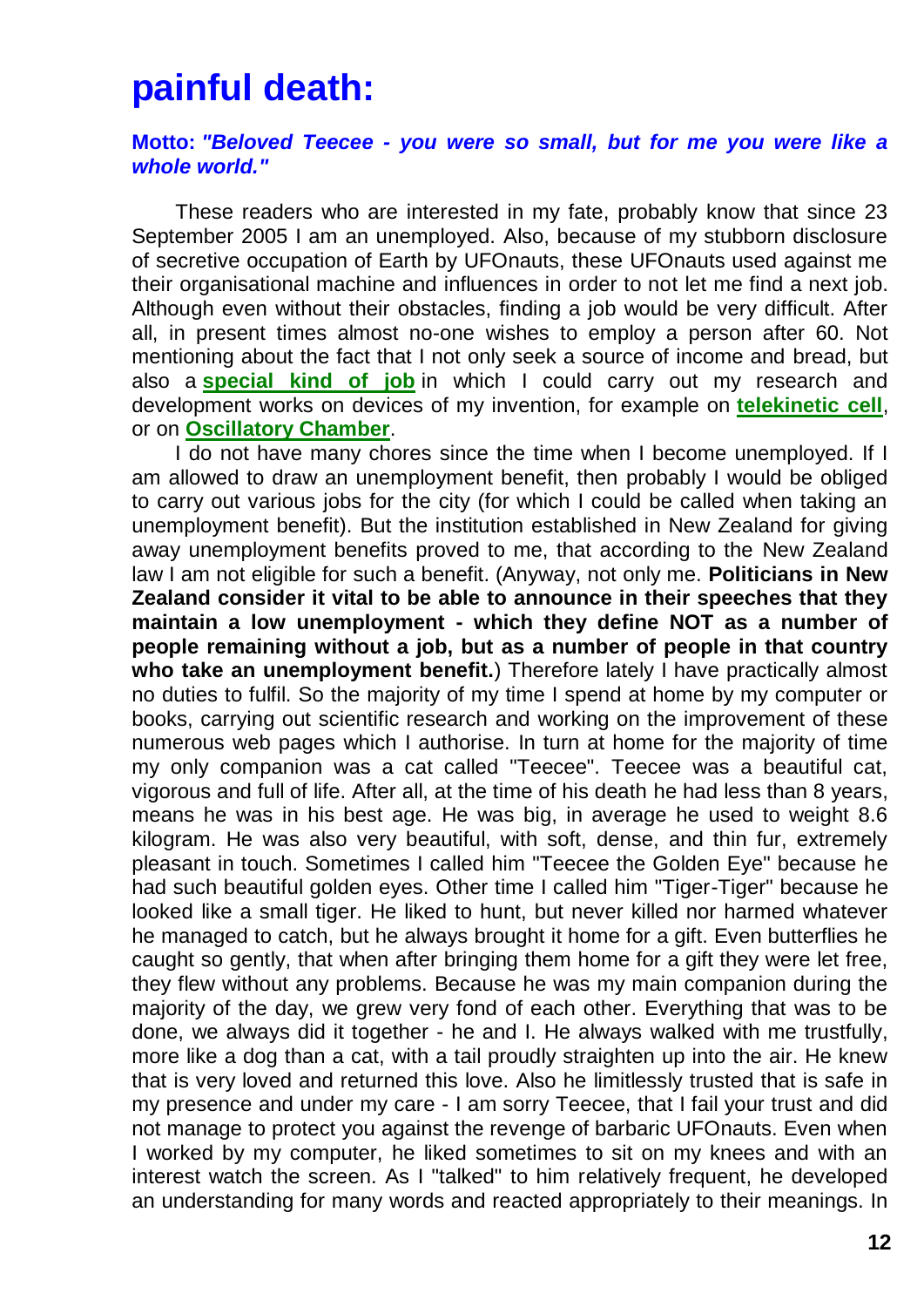fact, I estimated that because of his almost human treatment that he received, he reached an intelligence of a child of several years old.

A photograph of my beloved Teecee is shown as "Fig. #B1" below. Please take a notice of the burned tips of his ears. As from this photograph it can be seen, even one day before his death Teecee looked beautiful and proud, while his features were full of expression of returned love.

The announcement that something is brewing I received from comments to my blog **[totalizm.blox.pl/html](http://totalizm.blox.pl/html/)**. This blog was opened in order to create a channel for a dialog and mutual understanding with UFOnauts that are occupying the Earth. As it turned out, the majority of comments for this blog in fact originated from UFOnauts. Unfortunately, in recent times these UFOnauts started to utilise this blog as a forum for increasingly more vicious and savage attacks on myself and on **[totalizm](http://totalizm.com.pl/totalizm.htm)**. Initially I used to delete these barbaric comments. But with the elapse of time there were so many of them, while their language was so vulgar and hurting, that on 13 September 2006 I was forced to close further commenting of this blog. Shortly before closing these comments three UFOnauts wrote under this blog meaningful comments. Exact working I do not remember now, after all I deleted these comments. But they expressed something along the lines that it is already a year since they cause firing me from the job, and that although I do not receive any unemployment benefit, somehow I still do not squeal from the lack of funds for living. So it is about a time to "fix" me financially in some other manner.

While reading these comments I had no idea that for this financial "fixing" me, UFOnauts are going to use the most barbaric and animal-like manner that one can invent. Namely that they are going to murder my Teecee - means my four-legged companion and the sunshine of my days. After all, because I am a practitioner of **[totalizm](http://totalizm.com.pl/totalizm.htm)**, who in accordance to this philosophy ties to love and to understand even my enemies and tormentors, I cannot imagine that in order to take revenge on someone, UFOnauts may in fact harm someone completely different than the direct addressee of their revenge. Although during my Professorship in Cyprus I learned the Turkish proverb "**if you cant bit up a neighbour - bit up his donkey**". But the main idea of this proverb I considered appropriate only for wild nomads from deserts, but not for representatives of the cosmic civilisation which is already over 500 millions years old, and in addition is the closed cosmic relative of humanity.

One must admit, that before UFOnauts destroy someone, they select thoroughly the object of their attack. In my opinion they selected my Teecee for murdering for many different reasons. The most important out of these probably was that they knew about my love to this cat. So by murdering him they accomplished several goals with one go. For example they ruined me financially. They also destroyed me emotionally. Not mentioning that the murdering my beloved Teecee represented also a meaningful threat which reminded me what UFOnauts can do to these people who somehow are inconvenient for them. Another equally vital reason for murdering Teecee probably was, that his eyes always detected the presence of UFOnauts in the flat and turned black from the fear. So whenever Teecee looked horrified in a particular spot in the flat, I knew that it is there where UFOnauts hide in their invisible to human eyes **[state of](http://totalizm.com.pl/dipolar_gravity.htm)  [telekinetic flickering](http://totalizm.com.pl/dipolar_gravity.htm)**.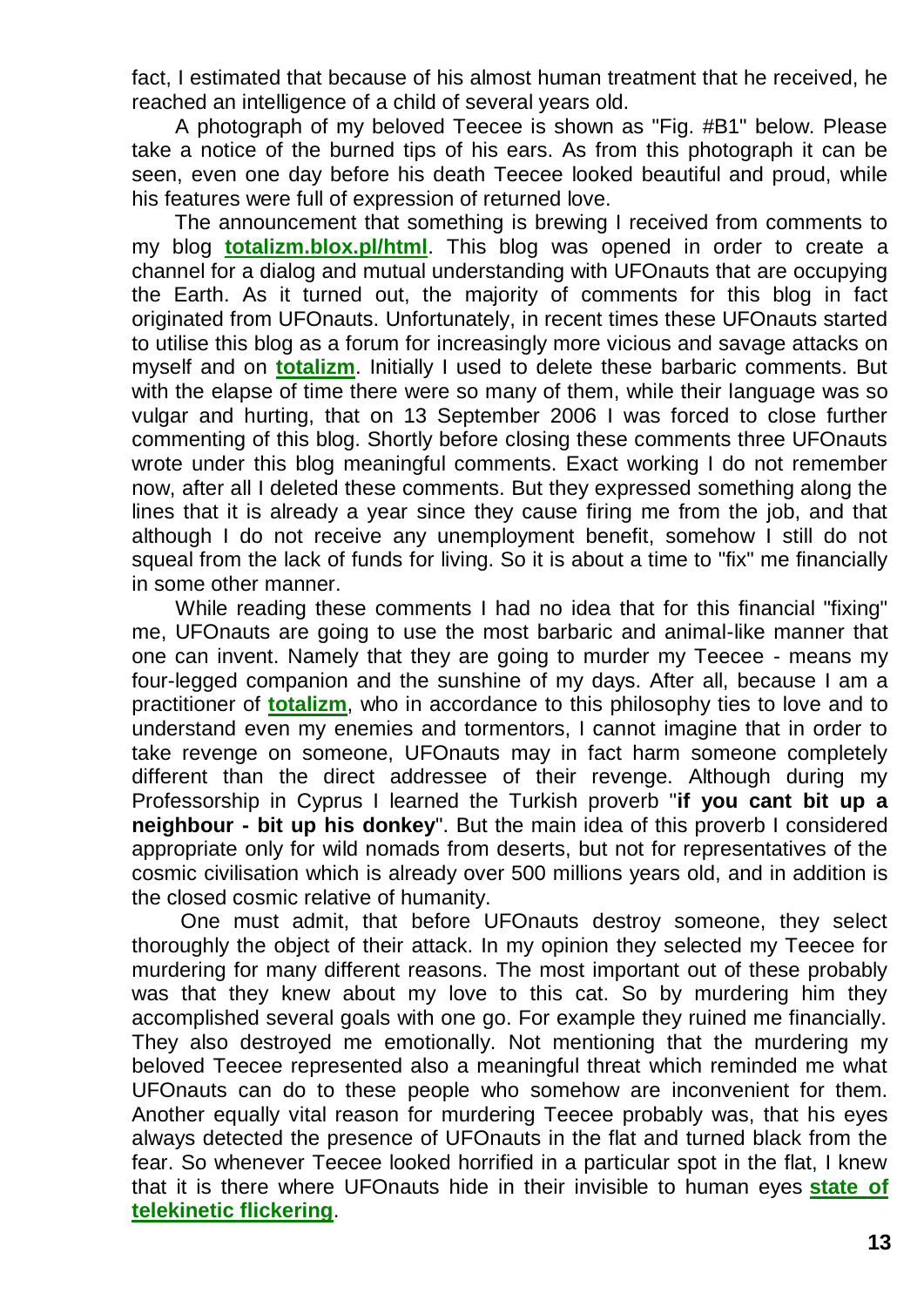On Sunday, 17 September 2006, in evening before going to bed, as usually I played with Teecee. As always he was a full of life, playfulness, and spontaneity. I did not know that this is the last time I saw him in such a state. This evening I did not know yet, that UFOnauts in their sinisterly twisted minds just deduced that since I love Teecee so much I will not spare my sparse funds to rescue him when they "fix" it. Thus by "fixing" Teecee they fixed also me both financially and emotionally. After all, the sick Teecee meant for me the suffering and worrying about his health, and also significant expenses for veterinary doctors. On Monday morning, 18 September 2006, when I got up from the bed, I experienced a shock which shattered me into pieces. My beloved Teecee lied almost without life. He breathed with a huge difficulty. When examining him thoroughly I noticed that ends of his hair on the back and on the neck looked as hair which someone burned with a hot flame. In fact Teecee looked as if someone hit his chest cavity from the upper side by a short burst of a hot flame. It was immediately obvious, that UFOnauts did something to him. After all, that night Teecee did not leave the flat even for a moment. Also there was no flame in the flat itself. The veterinary doctor after x-raying him discovered that almost the entire his small lungs were flooded with a fluid. So the doctor was forced to pump out this fluid via a thick needle inserted to his chest (i.e. "aspirate" him). After the pumping out the fluid from lungs, Teecee could breathe slightly better. But in order to check why this liquid appeared in Teecee's lungs, the veterinary doctor completed a scan. The scan indicated that Teecee has in lungs an area of a strange change. Samples of tissue taken from this changed lung were send to a laboratory. Tests indicated a kind of unknown earlier cancer tissue. This tissue had all attributes of a malignant cancer. But it could not be qualified to any type of cancer known to these veterinary doctors. The unusual attribute of it was also, that it originally appeared on Teecee's lungs, while it is known that lungs are typically attacked by secondary cancer, while the primary cancer usually develops elsewhere.

In the meantime I published my message number #88 on the blog **[totalizm.blox.pl/html](http://totalizm.blox.pl/html/)**. This blog was intended as a communication channel with UFOnauts. Also at that time it was obvious that the change in lung's tissue of Teecee, for sure was caused by UFOnauts - almost certainly with the use of their famous "machine for inducing cancers" which UFOnauts scare various people on decks of their UFO vehicles. So making the use of this message number #88 I appealed to to UFOnauts to content themselves with my financial ruin - which they accomplished by this attack on Teecee, but to save Teecee from the death. But UFOnauts did not save Teecee. This makes their murder twice as immoral. After all, they were able to reverse the effects of the use of this deadly machine, because the machine works in both directions. But most clearly for their barbaric natures deprived humane feelings, the sole fact that by killing Teecee they are able to give me so much pain, brought them too much pleasure to reverse this act. The health of Teecee still rapidly deteriorated. He displayed symptoms which people know from very intense radiation illness. (For example, similar symptoms displayed the most affected victims of the Chernobyl catastrophe which also was triggered on purpose by an UFOnaut. Furthermore, similar symptoms appeared in workers employed for the removal of rubbles from **[WTC](http://totalizm.com.pl/wtc.htm)** skyscrapers in New York, which were evaporated by UFO vehicles.) Lungs of Teecee saturated again with fluid each 3 days, and then my suffering cat began to suffocate and needed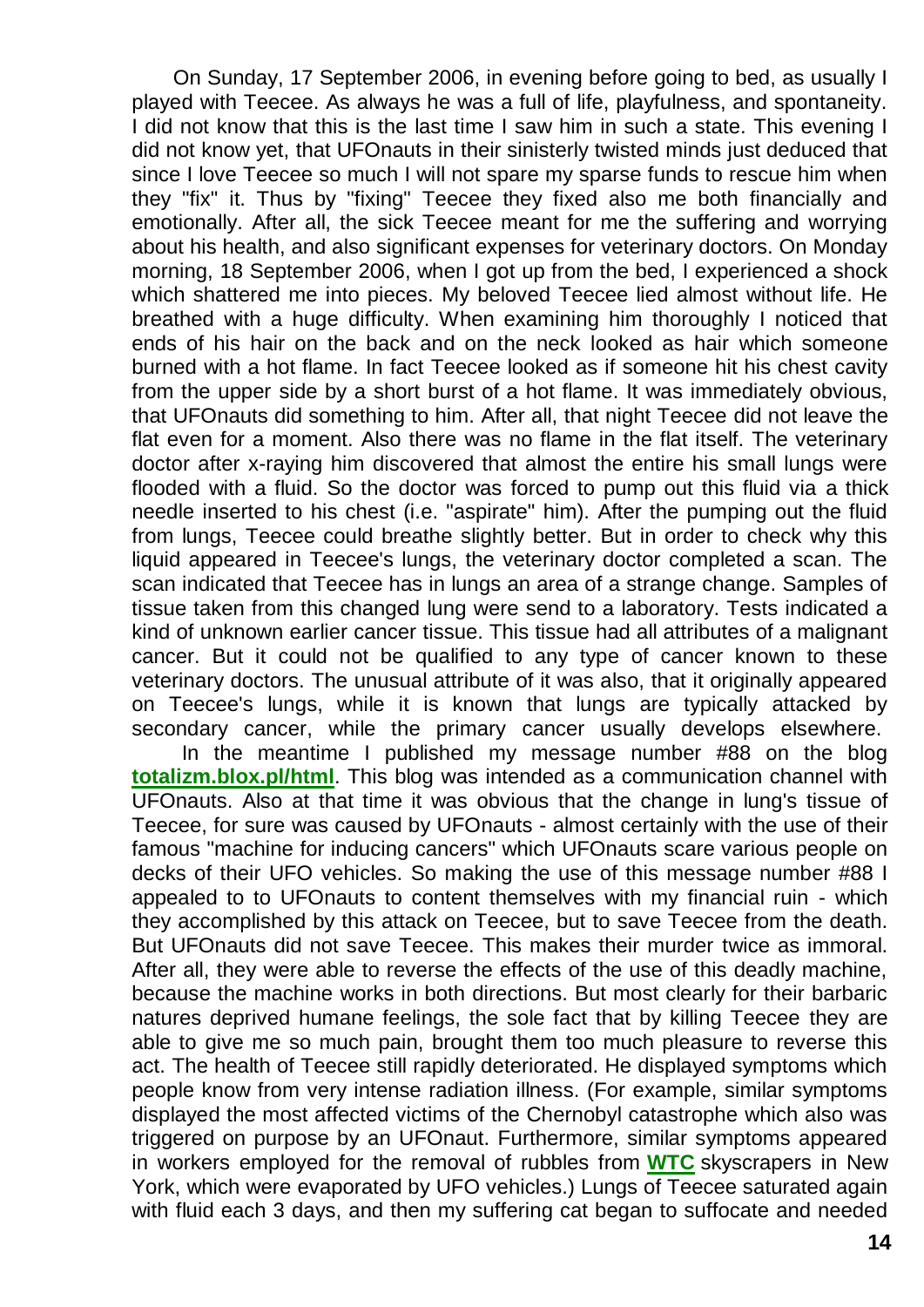to go for a next process of "aspiration" in order to be able to breathe slightly easier. After the third "aspirate" in a row, when the fate of Teecee began to look very hopeless, the troubled cat needed to be subjected to surgical opening of his chest. Veterinary doctors needed to check whether it is possible to remove somehow this cancerous area, while after removing it whether it would be possible to remove with the chemotherapy the reasons for the flooding of his lungs. Unfortunately, after surgical opening his chest cavity, it turned out that a whole surface of his lungs is covered with tens of small, millimetre size, stains from just initiating further starters of this cancer. Furthermore, the upper part of his right lung was already collapsed. So in order to save him suffering, poor Teecee needed to be put to ever-lasting sleep without awaking him from the operational anaesthesia. So he was dead in only 10 days after UFOnauts used on him this murderous "machine for inducing cancers". For me the death of Teecee was the tragedy which I am unable to even describe. My heart disintegrated into small pieces. My feeling of sorrow, pain, loss, and grieving I am unable to even express in words. My entire world was shattered. Even until today I did not recover from his loss. Whenever something reminds me him, and practically everything reminds him, I am unable to refry from crying like a kid. After all, Teecee was my four-legged companion in everything that I did, object of my huge love, and also a friend who faithfully lasted on my side when almost an entire world looked as if abandoned me in troubles. Since the moment of his death, my entire world looks completely different than before.

While feeling this tremendous pain and grieving after the loss of beloved Teecee, even more than previously I experience the solidarity and compassion towards all these millions of other people on Earth, who lost, or are going to loose, someone close to them. It does not matter who is the person who feels the grieving, nor where lives or what religion is practicing. If such a person loved someone like humans do, at the moment of lost of this beloved one is also going to suffer like humans do. Love and feelings of suffering and grieve belong to these primary attributes of humanity, which are felt by almost all people. Do not matter whether these people are white, yellow, or black, nor what religion or political system they practice. Only UFOnauts are deprived of all feelings. So let us do not adopt the barbarism of UFOnauts, and let us stay humans. Let us not kill anyone. Also under no circumstance we should send our soldiers to other countries so that could play aggressors and kill. We ourselves also should not volunteer to service in any army, but rather use all force and means we have to keep far from army. After all, everyone whom our soldiers kill, or whom we kill ourselves, leaves behind many grieving ones who loved him or her, and who are going to suffer in a manner about which the killer is not even able to imagine. And we must remember that each such grieving person who is going to pass through this painful process of loss, sadness, and despair, becomes forever a sworn enemy of the killer and also all group intellects (institutions) which the killer officially represents. (This is because of the easiness with which some countries send their soldiers to kill, present Earth is so full of mutual hatred and the desire of revenge.)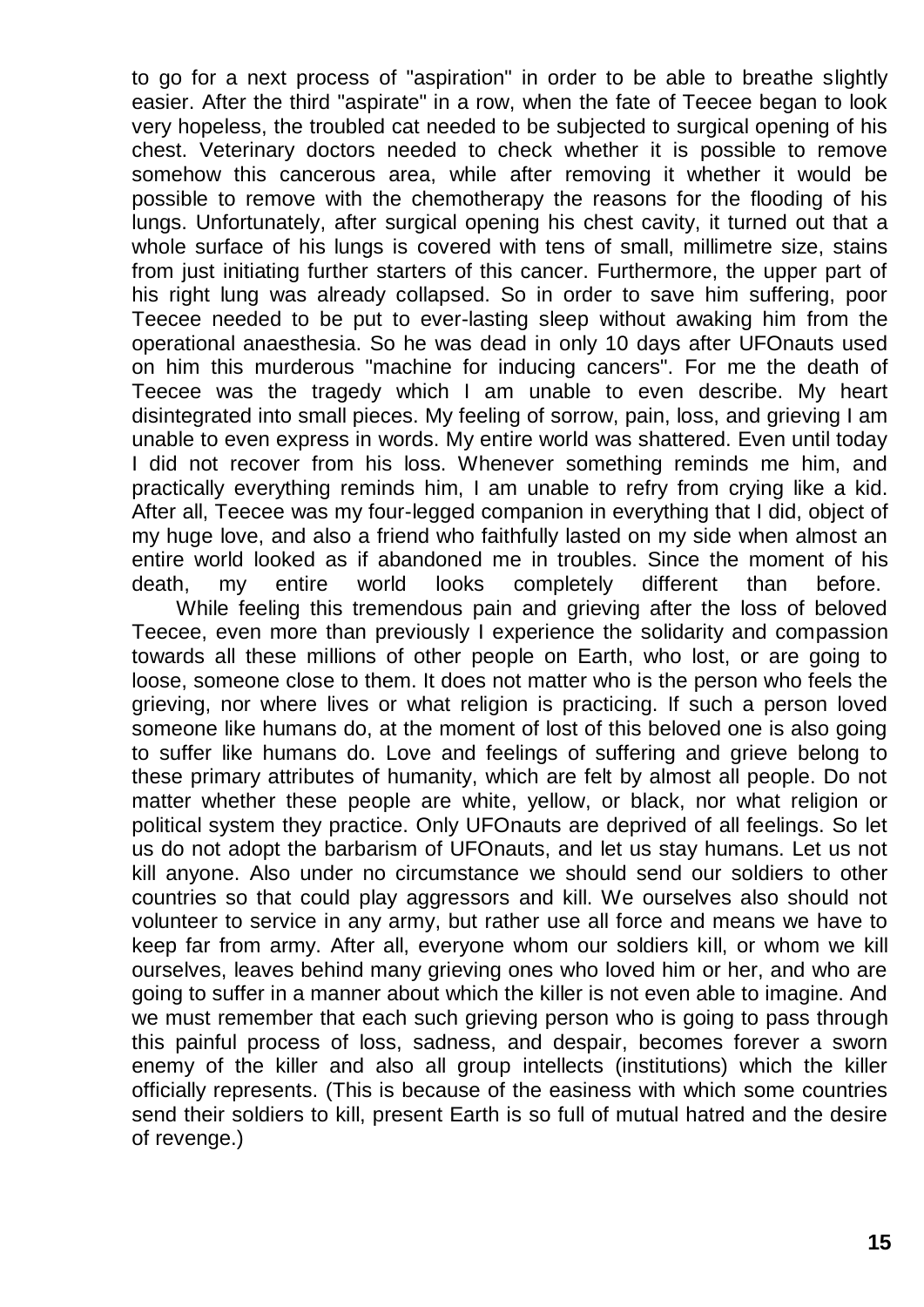

**Fig. #B1: My beloved companion and four-legged friend named Teecee. Please take the notice of his sad eyes - in which the foreseeing of death is visible. In spite of his small sizes, his meaning in my life was equally huge as his loving heart. It was this humble Teecee that managed to teach me so much about the love, and about the appreciating the value and fragility of life. I am unable to describe the sadness, grief and the feeling of tragedy which fill me from the time when Teecee was murdered so brutally by barbaric relatives of humanity. My entire world got shattered into small pieces at the moment of his death. My heart is overflowing with the pain which I am unable to even express. Teecee, I never forget you and you will always remain in my heart and my memory.**

This photograph was taken less than 24 hours before the death of Teecee on Wednesday, 27 September 2006, around 12:30. At the time of taking this photo Teecee already suffered enormously. After all, the upper part of his right lung was already collapsed. Also the entire lungs were like a single open wound. Teecee died in consequence of the use on him the machine of UFOnauts for inducing cancers at night from Sunday to Monday, 17 to 18 September 2006. This machine must beam a kind of radiation at Teecee. The radiation was so powerful that it burned ends of Teecee's fur on the back and on the neck. Even on the above photograph the burned tips of both his ears are well visible. Starting from that particular night he had intensifying symptoms of like powerful radiation illness. In fact, his symptoms were very similar to these which are displayed by all dying workers who were employed on the removal of rubbles after the evaporation by UFOs of **[WTC](http://totalizm.com.pl/wtc.htm)** skyscrapers in New York. (Similarly like my Teecee, these workers seem to be also killed secretly, one by one, by UFOnauts, most visibly also with the use of the same machine for inducing cancers. UFOnauts probably do not want that there are living witnesses who know that WTC buildings were in fact evaporated by UFO vehicles.) Ten days later Teecee was already dead. At the time of death he was only 8 years old. Taking under consideration his good standard of living, good food, love, and attentive veterinary care, which he continually received, without difficulties he could give me happiness and pleasure of his companionship for at least further 8 years. After all, it is known that cats well taken care of may live even 21 years. At this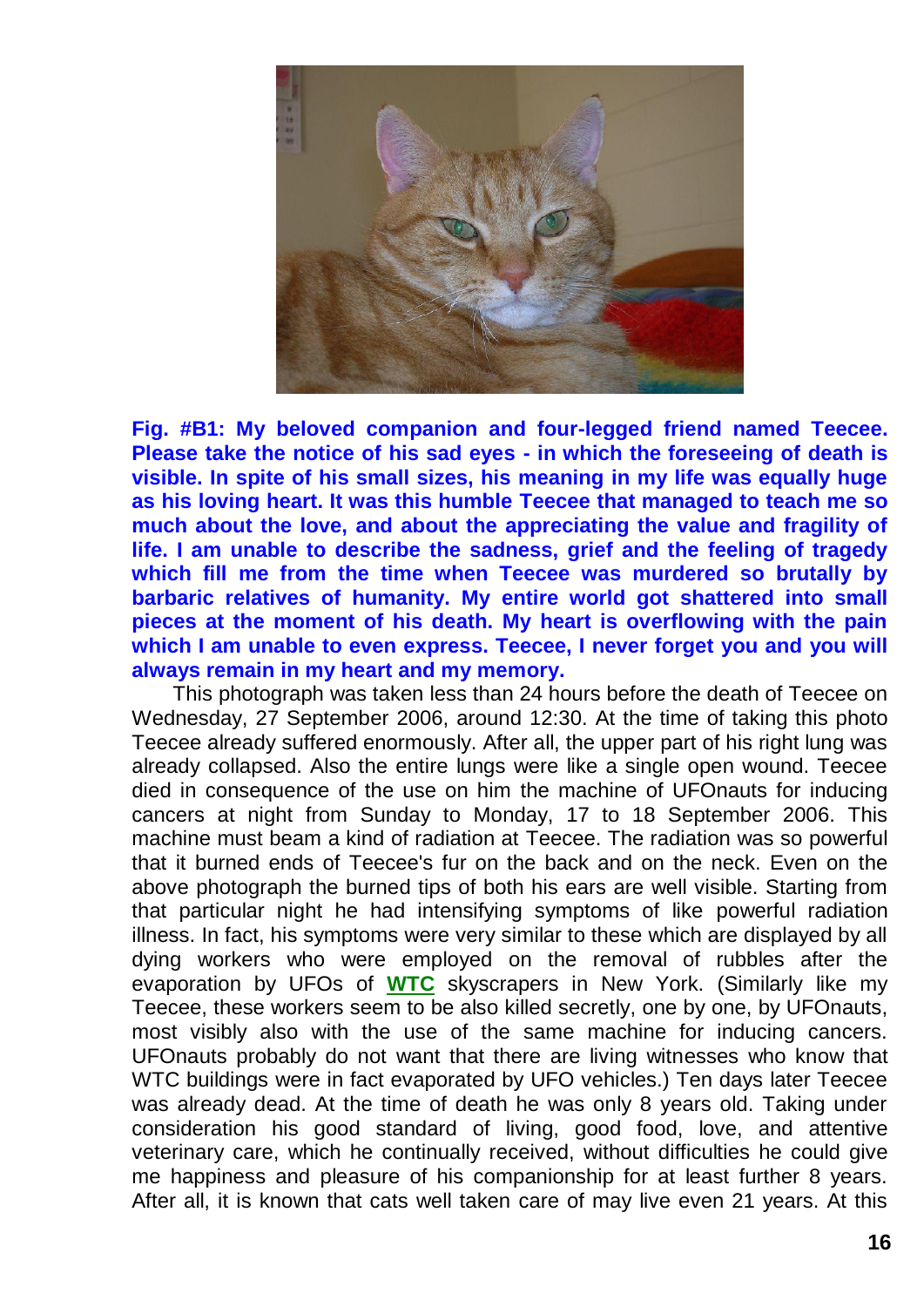point I must admit, that each time I look at this photograph I am unable to stop from crying. This is because in spite that at the moment of taking this photograph Teecee already suffered a lot, on the photograph he shows a happy expression on his face - just because of my proximity and because of the vast love with which he always was manifesting.

As a boy who originates from the village **[Wszewilki](http://totalizm.com.pl/wszewilki_uk.htm)** I always used to live in proximity of home animals. But always I had a dog, not a cat. I must even admit, that until the time I got to know Teecee, I did not like cats and I preferred dogs. So Teecee was my first cat in the entire life. He completely captured my heart with his love and dedication. In fact now, looking backward from the prospect of the entire this grieving, sadness, and suffering, that his death induced in me, I still would adopt him again - if the time turns back. In fact also, if you, the reader, spend alone a significant amount of time, I would vigorously recommend you to get a cat or a dog for companionship. It will soothe your nerves, give you unconditional love, teach the sense of life, and make you even a better person. But do not buy for this purpose any thoroughbred creature with numerous vices. Rather adopt a homeless or unwanted cat or dog, for which you feel a sympathy from the first sight. After all, in such a case not only you help yourself, but also you provide a home and a future for this creature - which without you most probably would need to die soon. In turn when you feed it, bath it, comb it, and love it, you will see how beautiful and pride creature become out of it. No thoroughbred brats could compare to it.

**Notice** that you can see the **enlargement** of each illustration from this web site. For this, it suffices to **click** on this illustration. Furthermore, most of the internet browsers that you may use, including the popular "Internet Explorer", allow also to **download** each illustration to your own computer, where it can be looked at, reduced or enlarged to the size that you may want, or printed with your own graphical software.

\* \* \*

#### **#B3.1. Data and learning that we gathered from Teecee's death:**

I have the pleasure to admit this with great honour, that beloved Teecee turned out to be a formidable teacher. He taught with the use of method of personal example, which is so rare in present times. He did this both, in his short life, as well as in his death. He taught me to show all around as much love as we only are able to yield from ourselves. After all, the sense of life depends on loving of everything that surrounds us. So let us stop wars and fighting - there is enough room both on Earth and in empty space for all of us. Let us open our hearts to everything that lives, the same as did it my four-legged friend with his huge heart overfilled by love. His life philosophy in matters of love were very simple - if you love someone, show this to the loved one right now and immediately, do not postpone this to later. Also enjoy every moment you spend with the one that you love. Another thing that Teecee also taught me on the example of his death, is to appreciate life and be aware of the fragility of it. After all it may last even less that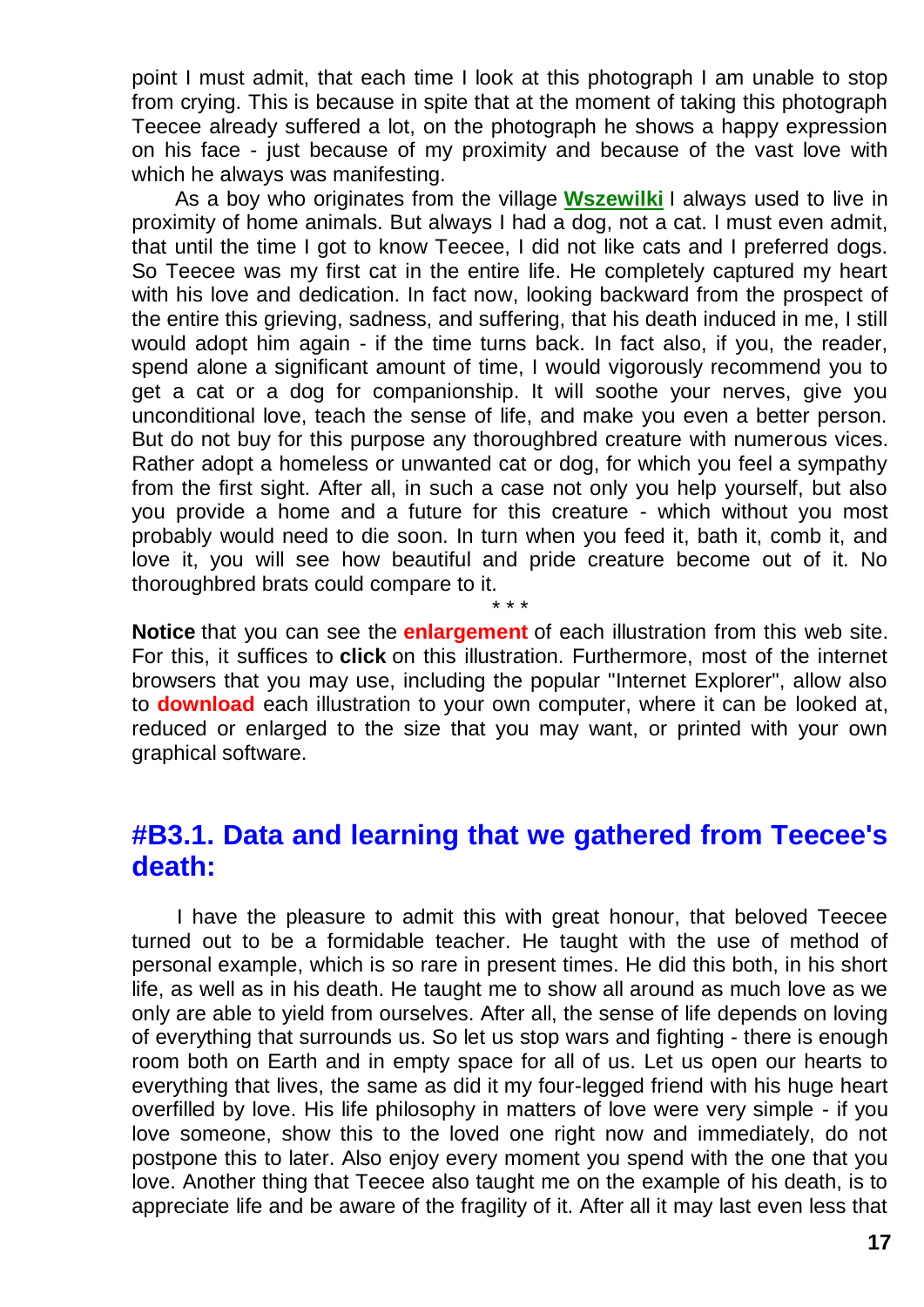10 days from the moment when someone's **[evilness](http://totalizm.com.pl/evil.htm)** reaches us, until the time that we are no any longer amongst these still alive. So let us enjoy every moment that the fate allows us to live through, and let us appreciate every beam of sunshine which reaches us in our lives. Also let us make the best out of the time we have, so that later we do not need to be sorrow when we run out of time.

One of the most vital informative detail which the death of Teecee brought to us, is that his suffering provided us with the ability to notice exactly the effects of the use of this "machine for inducing cancers" used by evil **[UFOnauts](http://totalizm.com.pl/ufo.htm)**. After all, this machine can be used by UFOnauts on practically everyone of us. So it is good to know how it operates, and what we should seek after it is used on someone. And so, thanks to Teecee we already know, that if this machine is switched onto a full power, than it has the ability to burn endings of hair and fur, and also to burn everything that sticks out from an even surface - as an example see the burning of tips of Teecee's ears clearly visible on the photograph from "Fig. #B1". This burning is clearly visible with naked eyes. In case of hair (or fur), some last 2 to 3 mm on very tips of every hair in the entire burned area have a changed colour into a strongly rusty. Furthermore, these final 2 to 3 mm of each hair are twisted, curled, and changed in the appearance exactly the same as hair burned by some sort of hot flame. The death of Teecee revealed also, that the most eagerly UFOnauts use this killing machine on lungs of victims. (Although the person who reported to me the existence of this machine, claimed also that the machine is able to immediately induce a cancer in any internal organ at which it is pointed.) After all, independently from Teecee, also a significant number of workers who were employed on the removal of rubbles from **[WTC](http://totalizm.com.pl/wtc.htm)** skyscrapers in New York had attacked their lungs in almost the same manner as this happened with Teecee. Furthermore, it is already known that this machine works with a speed of lightning. From the situation of a normal state of health, this machine can cause the death in less than 10 days - if the significant power of the killing dose is used. If the machine is used on the organ located in the interior of the chest cavity, then the victim displays symptoms of a powerful radiation illness. Lungs of this victim are flooded with fluid. It cannot breathe. The number and size of cancerous spots is growing rapidly. Another information is that the cancerous tissue which this machine induces, has all characteristics of malignant cancer, but cannot be qualified to any known categories of such cancer (unless doctors have also in their database a cancer induced by this machine). A next matter which the death of Teecee seems to explain is this puzzle of medicine, which by a strange coincidence was described only two days after the death of Teecee in the article "NZ discovery helps lung cancer patients live longer", which appeared on page A13 from the New Zealand newspaper "**[The New Zealand Herald](http://www.nzherald.co.nz/)**", issue dated on Friday, September 29, 2006. In this article was explained, that for some reasons the cancer of lungs is the most deadly out of all kinds of cancers. It also kills the fastest. Furthermore, there is almost no medicine for it which would be helpful. So perhaps it is possible, that the reason for such deadliness of attributes of this particular cancer, is that a significant proportion of cases of it represents actually a special kind of cancer which was induced technically by UFOnauts with the use of their deadly machine.

There is also another highly intriguing secret, the existence of which was demonstrated to me by Teecee through his death. Namely when Teecee was still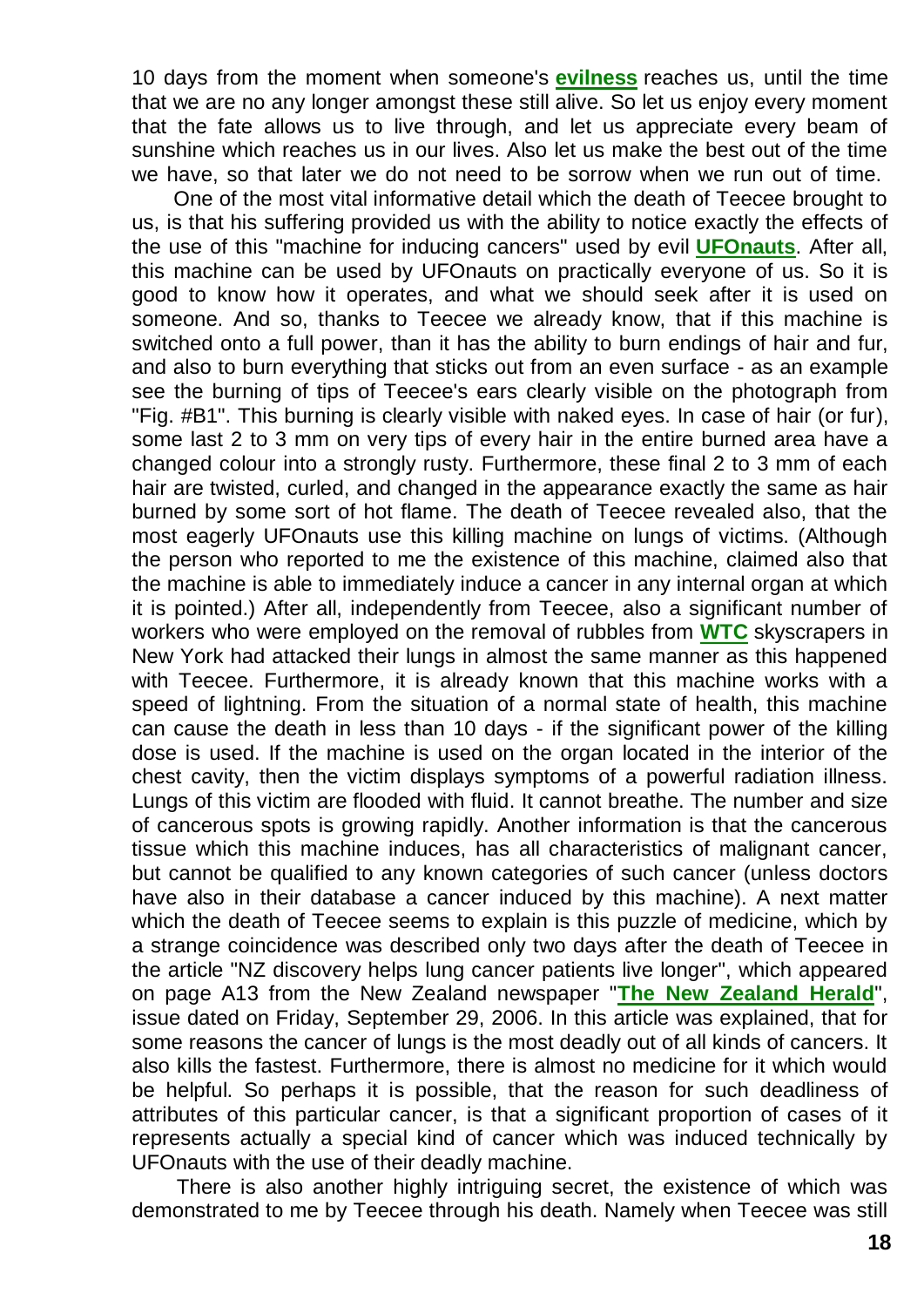alive, until the last moment before his death, numerous cats from the neighbourhood were gathering continually in front of our doors and windows. Teecee was very friendly. Thus many other cats liked to visit him and stay in his company. Frequently they jumped spontaneously through open windows to our flat, in order to play with Teecee or to lie in his vicinity. Sometimes there were several of these cats around, e.g. around four. Also, almost all the time we could see at least one or two these cats, as they played not far from our windows or doors. But in the moment of death of Teecee all these drastically have changed. In spite that intrigued by this state of things I many times looked for these cats on purpose, I was unable to see any of them nearby. Most clearly they all hide and keep far from the vicinity of our flat. This their behaviour could NOT be explained e.g. by a smell, as the flat was still without changes - i.e. it was not cleaned or washed. Also Teecee died in a hospital, not in the flat, and his body remained in the hospital. Thus the flat could NOT be saturated with a smell of death. (Teecee died in veterinary surgery many kilometres from the flat, and his body remained in this surgery until his cremation.) So how these other cats knew that something bad happened to Teecee? It is known to me that Chinese believe that cats see spirits of dead. I remember also from somewhere that ancient Egyptians as well believed similarly that cats are able to see dead. In turn myself I established beyond any doubt that eyes of cats see UFOnauts in their **[state of telekinetic](http://totalizm.com.pl/dipolar_gravity.htm)  [flickering](http://totalizm.com.pl/dipolar_gravity.htm)**. This is because when my electronic devices revealed the nearby invisible presence of UFOnauts, I also noticed that Teecee see them as well, and with a horror watches what they are doing. For this reason the escape of all cats from our vicinity can be explained e.g. that after the death the spirit of Teecee started to show itself to other cats in the vicinity of our flat. In turn knowing that this is a spirit, not alive Teecee, these cats started to panic and become afraid to show in the vicinity of our flat. I must admit here, that apart from this only spiritualistic explanation, I do not see any other rational possibility which would explain why all cats from the neighbourhood so rapidly were afraid to appear or to stay in the vicinity of the former flat of Teecee. This thesis seemed to be confirmed by catching one of these cats far from our flat. It was a good friend of Teecee and in past it frequently used to jump to our flat by an open window to visit Teecee. But when this cat was carried inside of the same flat on fourth day after the death of Teecee (i.e. on Sunday, 1 October 2006), it was unable to hide its horror. It either hide his eyes in the manner characteristic for highly scared cats - i.e. by hiding its head under the hand which holds it, or it watched something with a visible horror as this flown around the space of the flat. Whatever this cat saw, it was something very definite. The cat followed this something with its eyes in the same manner as it would do when it would observe a flying bird. Unfortunately, I was not able to establish whether for sure it was the spirit of Teecee, or just one of these UFOnauts invisible to human eyes - which arrived to the flat to enjoy the pleasure of watching my pain and grieving. Although interestingly, in the first moment after this other cat was brought to the flat, this something that scared it was firstly located in the spot where Teecee typically used to lie in times when was alive. (Although an UFOnaut could also hover in this spot.) Only after a while this something started to fly through the volume of flat, approaching the cat several times and appearing as if stopping motionlessly for a while in front of the face of this cat. I should add to the above,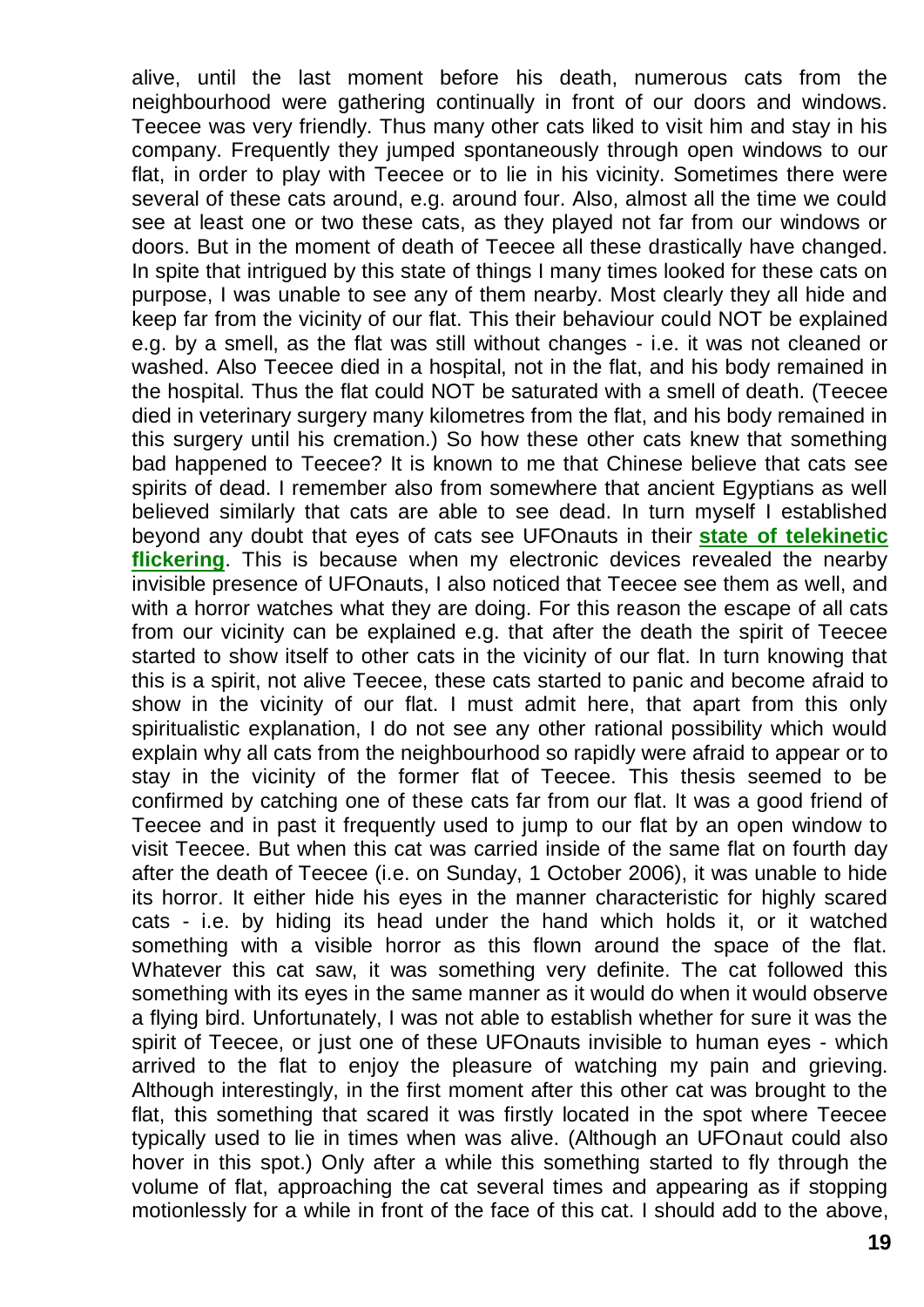that after around 2 weeks of time since the death of Teecee, other cats started to behave as if they were not scared any more.

In less than a month after the death of Teecee, I was informed about another case of a very loved cat, which also rapidly go sick and died of cancer, while the tips of both its ears, as well as ends of its fur, were burned with something similarly like on Teecee. So it may appear that for some reasons UFOnauts intentionally kill the most loved cats of people with the use of their deadly machine for inducing cancers. If you, the reader, also have a cat which you love much, perhaps you should keep checking tips of its ears. If you notice signs of strong burning on these tips, this may mean that UFOnauts also issued a death sentence for this cat. Of course, if in fact UFOnauts systematically murder all most loved cats and other pets, then we should ask the question "why" they do this. Would it be possible that is true this persisting rumour that UFOnauts require for some their own purpose a kind of biological energy which is generated by people only when they feel a pain, despair, or grief. Is it possible that just in order to extract from people this "energy of pains" UFOnauts for thousands of years continually torment practically all inhabitants of the Earth?

In order to summarise this report, the death of beloved Teecee was not wasted. Thanks to his suffering we learned first data about the action of a murderous "machine of UFOnauts for inducing cancers". Furthermore, only because of the death of Teecee and the indescribable pain and grieve that this death caused in me, I prepared this web page. After all, if not my feelings to Teecee, I would rather concentrate my efforts on improvement of other web pages of **[totalizm](http://totalizm.com.pl/totalizm.htm)**, than on writing this scary web page. So we can say that Teecee, in spite that was just a cat, actually still contributed to humanity a rather vital gift. This contribution takes the form of knowledge which I described here, and also the form of unconditional love which originally radiated from him, but which now I try to pass onto other people.

# **Part #C: Examples of criminal use by UFOnauts of their advanced medicine for destruction and tormenting of individual people:**

As this is a custom amongst professional bandits, UFOnauts are nocturnal creatures. They generate the majority of evil at nights, when we sleep. So there is a rule in operation, that **if the anyone's illness is induced or increased during the night, while the health of this ill person is worse in the morning than was in evening, then this illness for sure is caused and intensified by UFOnauts**. Here are descriptions of a range of illnesses and intentionally induced suffering, to which UFOnauts subjected myself during nights, and on the passing of which to me I managed to catch them.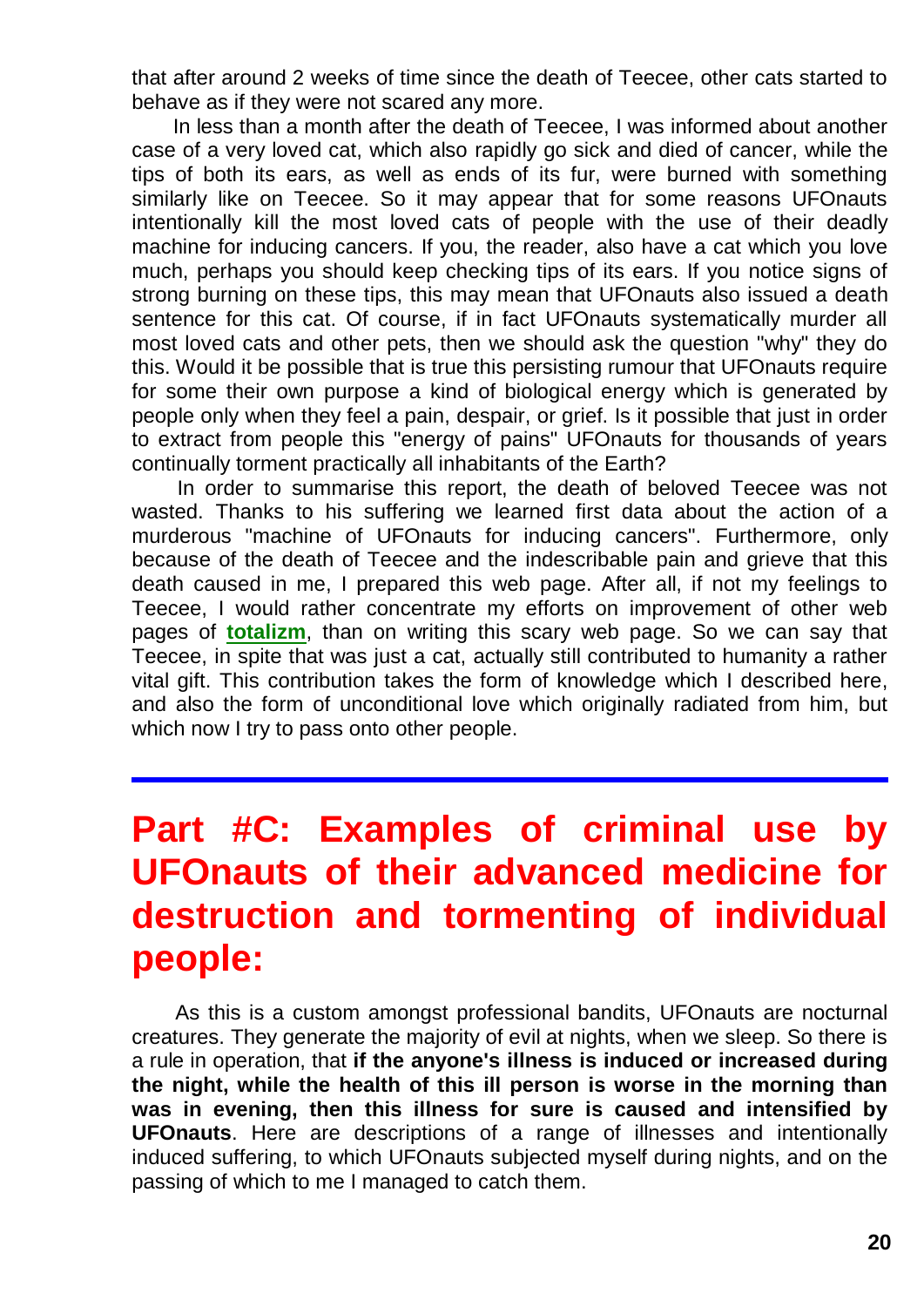# **#C1. The destructive use of medicine with which [UFOnauts](http://totalizm.com.pl/ufo.htm) treated me repetitively (and probably are going to continue such their treatment):**

In fact UFOnauts use their advanced medicine for equally murderous purposes as this was done by Hitler's doctors. Here are the most important manners in which UFOnauts utilise their medical knowledge for extermination and tormenting people: (Notice that a bit of further details on a similar subject is provided on a separate web page about "**[plagues](http://totalizm.com.pl/plague.htm)**". In turn another summary of the same manners, but carried out from a different point of view, is provided on the web page about "**[landslides and mudslides](http://totalizm.com.pl/landslips.htm)**".)

**(i) A vicious causing such damages in my body, which make difficult and painful the preparation of documentation and the accomplishing of the goals assumed.** UFOnauts are masters of hidden torturing of people. In fact, I suspect that these were them who taught Hitler's people how to torture prisoners. Almost for sure also UFOnauts-changelings were initiators of photographing of prisoners in the prison **[Abu Ghraib](http://totalizm.com.pl/changelings.htm)** from Iraq near Baghdad (for the first time published on 21 May 2004 by the "Washington Post" - as explained in Part #I of this web page). UFOnauts utilise in a perfect manner their evil medical knowledge regarding hidden manners of inducing pains in people. They use it for obstructing the accomplishment of our goals, and for blocking various human activities. For example, whenever I have something to do, for which highly functional fingers are required, rapidly at nights, from no-one knows where, along the centres of my fingernails deep cuts rapidly appear. These cuts split my finger nails into two halves. The cuts cause, that any use of fingers induces powerful pains and becomes a torture. Of course, thoughtless people would suspect that these cuttings of my fingernails are cracks that originate from the lack of the E vitamin or zinc. But I know that when fingernails crack from the lack of the E vitamin or zinc, then (a) they crack in all directions - not just along the central axis of the finger, (b) cracks are not so deep (long) that they split the fingernail practically into two halves, (c) cracks do NOT appear only in the middle of nights during the abductions onto a UFO deck - but prefer to appear during a daytime work when these fingernails are bend, and also (d) these fingernails crack mainly when something is NOT right with our eating - not only when we intend to carry out a job which runs against interests of UFOnauts. In a similar manner, when I have an intention to carry out activities which UFOnauts do not like, but for which a high physical fitness is needed, then in a morning I awake with a powerful back ache (i.e. UFOnauts in the "goodness of their hearts" try to save me from the effort of completing this work, by shifting at night my disc in the spinal cord). In the result, a next day every my movement becomes an agony. Still another kind of a "trick" UFOnauts use on me when in some matter, which they do not like, a lot of walking is required a next day. In such a case during a night abduction onto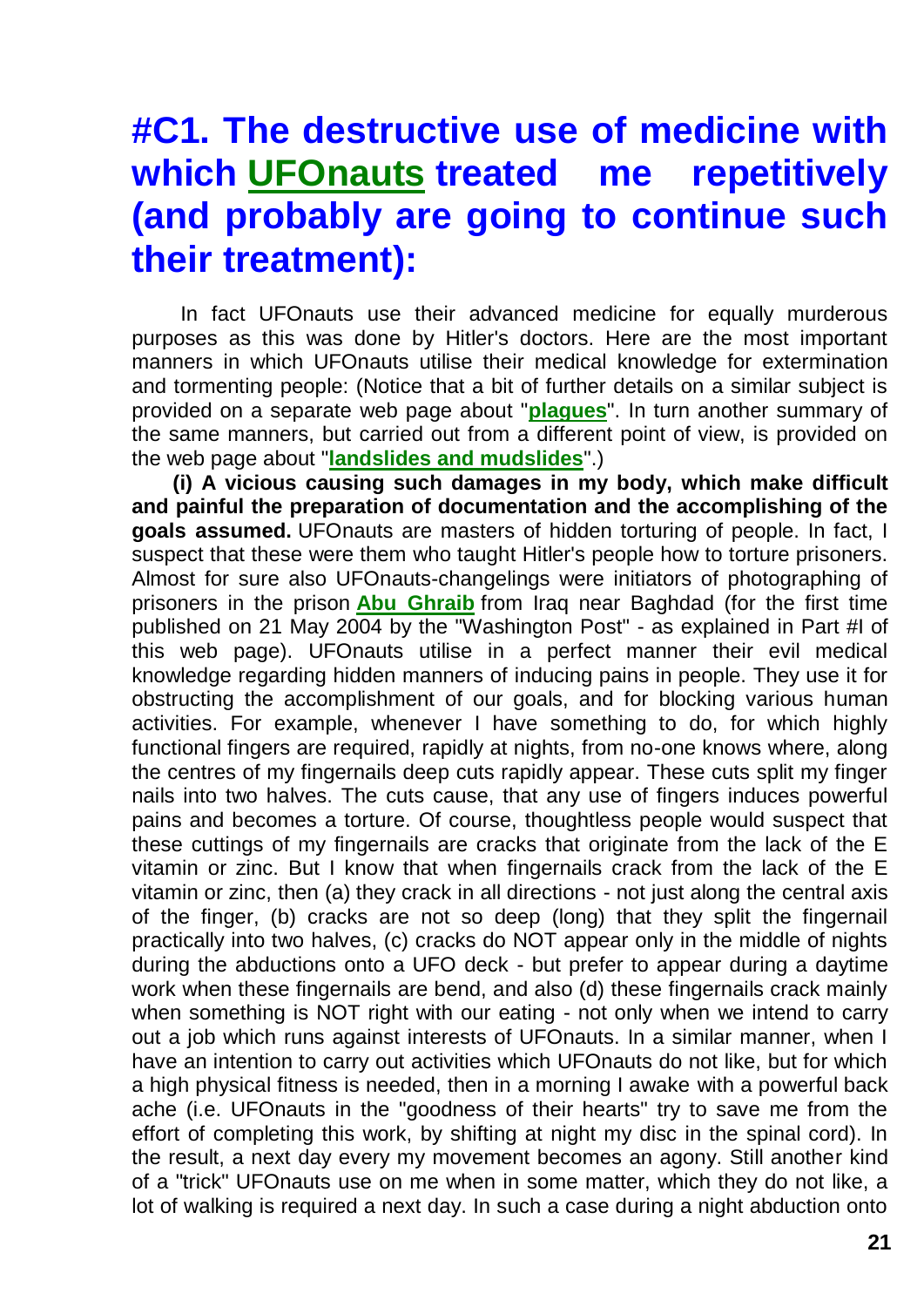a UFO deck, as a standard UFOnauts use to "bit" the muscles out from the bones under my foot (i.e. probably during a night abduction into a UFO, they apply a strong strike with a big hammer to the sole of my foot). So in the morning I woke up with a powerful pain in my feet which almost refuses to support me. For several next days after such a "treatment" from UFOnauts, a walking is an agony. But after I published these descriptions, UFOnauts changed the kind of painful damage to my body. Namely, in the first half of April 2006, when I was about to work hard on the development of the internet web page "**[wszewilki\\_2007.htm](http://totalizm.com.pl/wszewilki_2007.htm)**", UFOnauts secretly dislocated my right a hip joint during a night. Thus, for around three next weeks every step I took, was for me a torture, and I was almost crying from the pain while walking. When this pain finally subsided, UFOnauts dislocated the joint in my left shoulder at a night, thus making painful the hand which I also use for typing. Then, for at least next four months they kept refreshing this pain by occasionally dislocating this joint again at nights. Of course, the pain inflicted upon me by UFOnauts never stops me completely from completing my tasks. Thus in spite of the suffering inflicted purposely by UFOnauts, I slowly persevere and still make sure that I complete whatever I intended. Always on such occasions I am surprised by their twisted logics. After all, UFOnauts know jolly well that in spite of the pain which they inflict upon me, I still complete whatever I intended. They also know jolly well, that their sadistic actions I later describe thoroughly on my web pages, or in my publications. In the result, the evil that they impose on me makes to them almost the same damage as to me.

**(ii) The induction illnesses in me during times when these illnesses obstruct most the preparation of documentation against UFOnauts.** UFOnauts love infecting me with viruses of illnesses similar to flu and cold, or with various fungi infections of respiratory system. They carry out such infecting when I plan to gather this part of the documentation which requires a fresh mind and a clarity of thinking. The participation of UFOnauts in inducing such illnesses in me, usually can be recognised firstly by the intensity of the infection and by the speed of development of the illness (i.e. in such cases UFOnauts always treat me with a "horse dose" of the infecting agent, so that the illness develops with a shocking speed). Secondly it also can be recognised by the kind of memories and feelings which remain in me after the night abduction to a UFO - i.e. the abduction during which UFOnauts infect me with a given illness (e.g. always on the occasion of infecting me with an illness, some female UFOnauts cannot resist to rape me). For example, when not long ago I was preparing the writing of the web page on **[landslips and mudslides](http://totalizm.com.pl/landslips.htm)**, UFOnauts infected me with a ghastly version of flu, which dragged until the time of finishing that writing. More on the topic of intentional infecting me with illnesses by UFOnauts is written in subsections E2 and E6 from volume 4 of **[monograph \[8\]](http://totalizm.com.pl/text_8.htm)**.

**(iii) The induction of physical exhaustion for the duration of time when I plan a creative writing.** It is known that one cannot be creative when is exhausted physically. In turn the majority of what I do requires the creative mind. UFOnauts know this perfectly well, thus they sabotage my creativity on several different, evilly cunning, manners. For example, at nights which proceed my actions that require a creative mind, they send to me cosmic prostitutes of some sort, which "have with me their wicked ways". In the result, a next morning I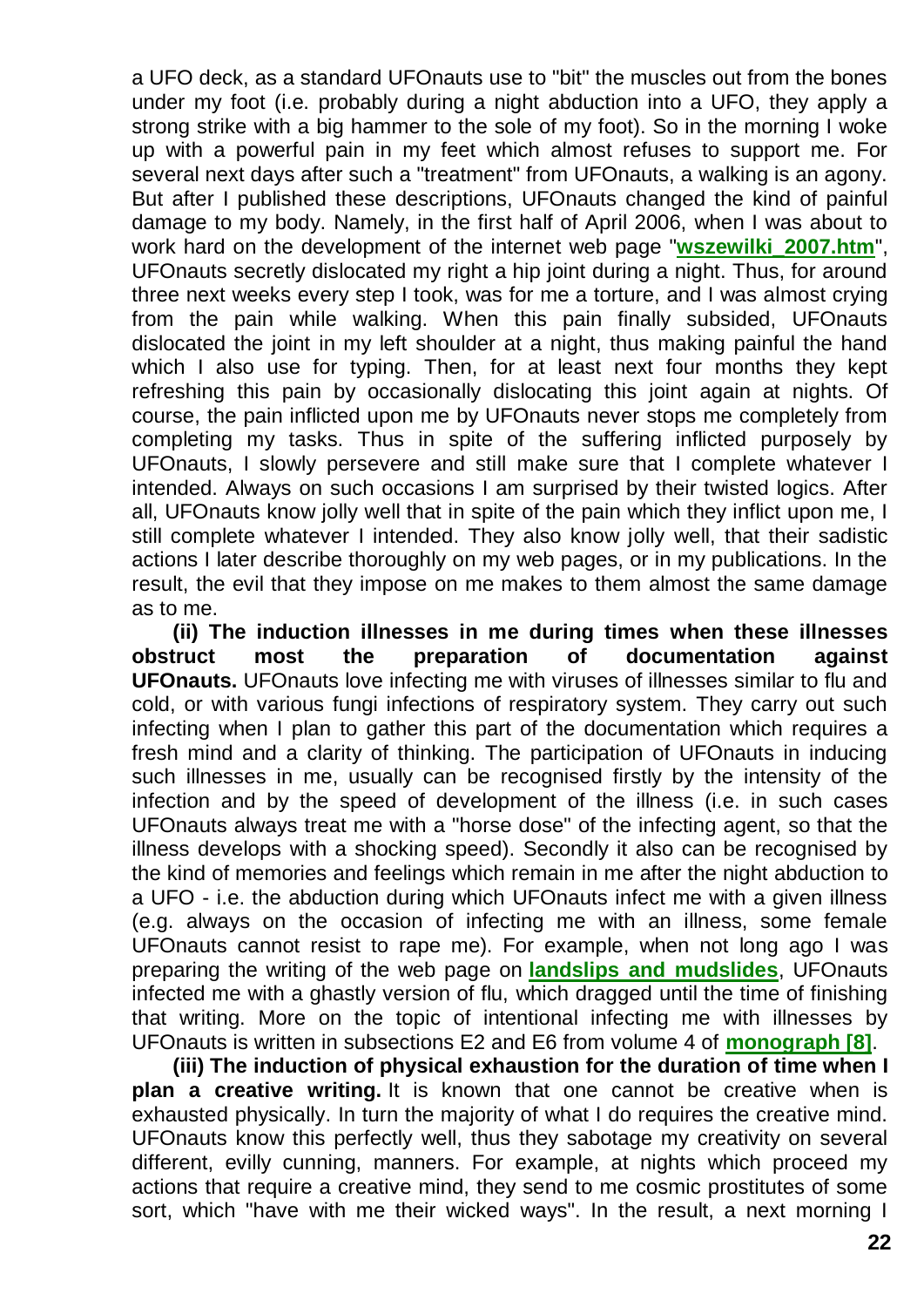awake completely exhausted from the energy, and painful all over as if a tank rolled along my body a last night. Simultaneously, I notice the presence on my body of all signs of being sexually violated - which are described in subsection U3.7.1 from volume 15 of monograph [1/4]. These signs indicate that I was raped during the night, and probably not just a single time. Sometimes such rapes may take place as many as 4 times a week (in spite that I have already over 60 years of age, thus that the UFOnauts should allow me to get retired from their wicked ways). Another manner of bringing to me a heavy head during days when I plan creative tasks, is to deprive me of rest at nights. With various manners UFOnauts simply disallow me to fall asleep a given night. In recent times they most frequently prevent my sleeping through directing at me a pillar of a field, or a telepathic command of some sort - which induce an extreme anxiety. In past they liked to use for the same purpose a repetitive tickling directed at ever changing parts of the skin, carried out with objects in a state of telekinetic flickering. Sometimes they resorted also to inducing rapid noises each time I fell asleep.

**(iv) The carrying out some medical "experiments" on me, about which I do NOT know what they are for, although knowing the barbarism of UFOnauts I believe that these are not for good.** Independently from manners of obstructing my goals via the use of evil medicine of UFOnauts, which are described above, these morally degenerated creatures from cosmos carry out on me a whole array of further medical experiments, about which I still did not discover what these are for. Here are some of them, which are repeated on me on regular basis. (a) Shooting under my skin some sort of dissolvable crystals. It is carried out relatively regular with around a month gaps between subsequent shootings. After the shooting, these crystals cause a nasty wounds of the size of average bumps from mosquito bites. After the night during which UFOnauts carry out such shooting of a next crystal, my organism behaves as if it was poisoned. My kidneys are then in strong pain. The places these crystals are shot into, do not want to heal for around 3 months. I noticed that the favourite place where UFOnauts shoot these crystals coincide with the location of various glands under my skin. For example, they lie under my ears, in centres of my cheeks, under the chin, and also in several other places on my body. (b) The burning of square marks on my skin (most frequently the face skin). These marks look like the skin was accidentally burned due to a touch with a hot square electrode. The biggest out of these burned squares, scorched above my right cheek around 15 January 2004, has the side dimension of around 7 mm. Others have smaller side dimensions. On one of these, located under the right eye, the skin of my face was burned so strongly, that it is completely black. (c) Shooting me something under toe nails. UFOnauts carry out this every several years. Usually this finishes with a permanent damage to the nail and then with a continuous pain which later radiates from this damaged nail for many years. Recently UFOnauts did this to me with the nail from the large toe on my left foot. Although I am not able to deduce for what purpose these medical "experiments" supposed to serve, for sure they are sources of strong pains, various unpleasant feelings, wondering, and psychological uncertainty. Also I never know whether these medical experiments constitute some kind of a slow and unnoticeable sending me off to another world.

**(v) Biological and sexual exploitation.** UFOnauts secretly occupy the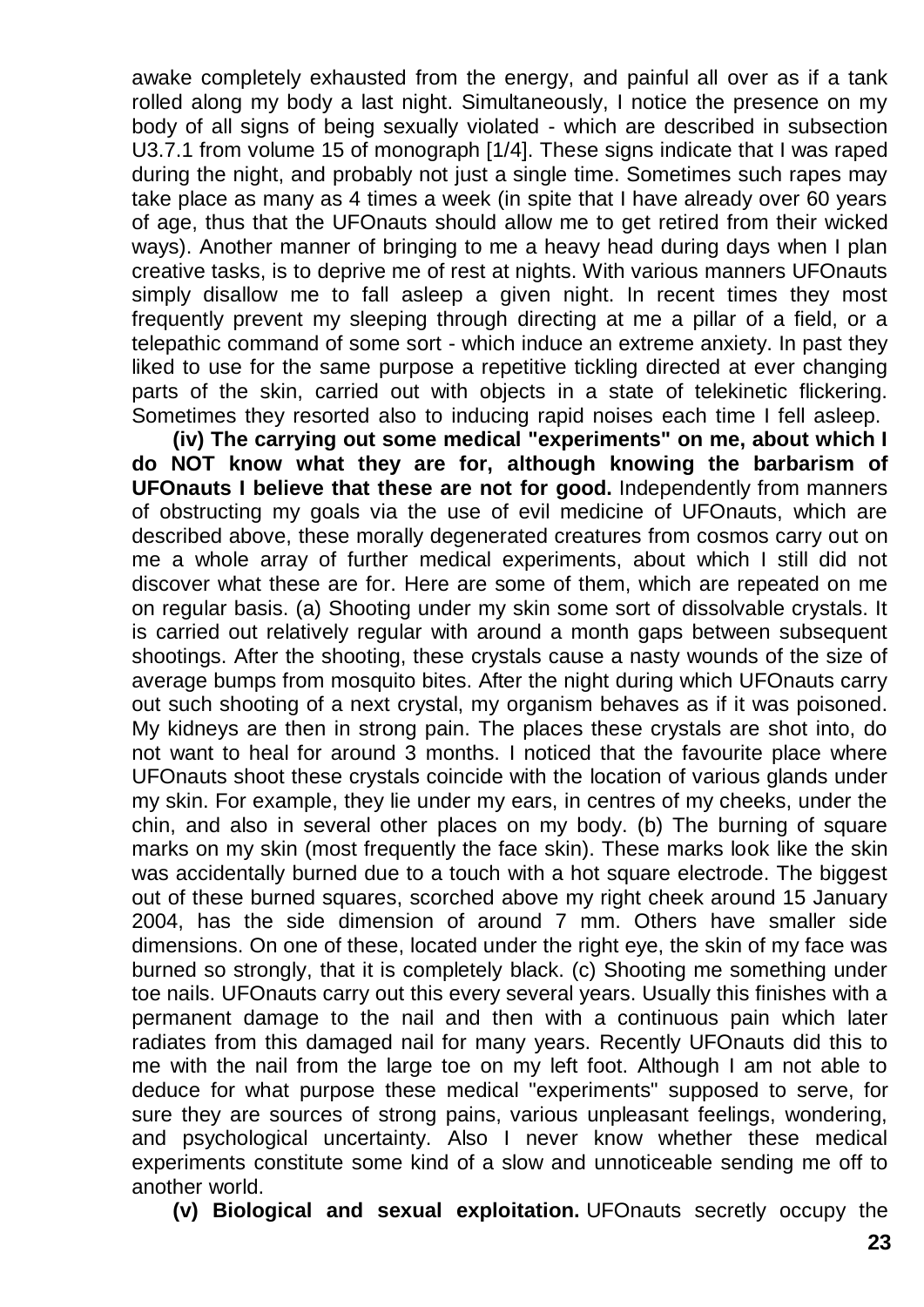Earth for the purpose of robbery. Namely, they rob from people various biological resources, including **[moral energy](http://totalizm.com.pl/totalizm.htm)**, body fluids, tissues, organs, foetuses, etc., etc. The most important amongst these robbed biological resources is the sperm milked from men and ovule taken from women. From these UFOnauts raise later on their planets a kind of slaves for doing all heavy, dirty, or dangerous works. These slaves UFOnauts call "biorobots". More on the subject of these our children called "biorobots" is provided in subsection U4.2 from volume 15 of monograph [1/4]. Simultaneously, in the situation when someone is already abducted to a UFO deck in order to be subjected to such a robbery over there, frequently this person is also raped by someone amongst UFOnauts. There are numerous indicators, which are described in subsection U3.7.1 from volume 15 of monograph [1/4], from which one can recognise cases when during such an unaware night abduction to a UFO is subjected to a rape. As it turns out, if someone is not too ugly, he or she can be subjected to this rape on decks of UFOs even several times each week.

There is one curious aspect of these medical tormenting carried out by UFOnauts, which I would like to share here. This is that I am ready to bet, that this tormenting is also known to numerous other readers, who are also subjected to such criminal medicine of UFOnauts, only that they have no clue what they are dealing with. Perhaps this web page realises to them, that they are victimised by UFOnauts, not just being sickly.

\* \* \*

UFOnauts use their **[time vehicles](http://totalizm.com.pl/timevehicle.htm)** and the mastery of time travel for preventing people from noticing that they carry out any medical experiments on someone in his or her own bedroom. Namely, they slow down for the duration of these experiments the natural elapse of time. In this way, when for the outside world only several seconds passes, for the victim of these medical experiments several hours may pass. In turn, when the time is slowed down, the victim may hear an **extraordinary sound**. This sound may only be heard when the elapse of time for a given person is slowed down. Me personally this sound resembles a loud rustling of soft aluminium foil (type used for cooking). Other people compare it to the sound of gargling of water in gumboots during walking, or to a sound that long, wet grass produces when someone walks through it. It can usually be heard when one still sleeps but is close to awakening. After one awakens, the sound rapidly is cut off - i.e. devices of UFOnauts return a normal speed of time. If you, the reader, ever have heard such loud rustling during your sleep, this means that you are an object of experiments of UFOnauts - not that a pack of mice ravages your bedroom only at the times when you sleep. More about this extraordinary sound, including the mechanism of creating it, is described in subsection C1 from my Polish **[treatise \[3b\]](http://totalizm.com.pl/tekst_3b.htm)**. This strange sound is also described in item #B6 of the web page about**[timevehicles](http://totalizm.com.pl/timevehicle.htm)**.

# **#C2. The use by [UFOnauts](http://totalizm.com.pl/ufo.htm) of fungi spores and viruses for infecting selected people:**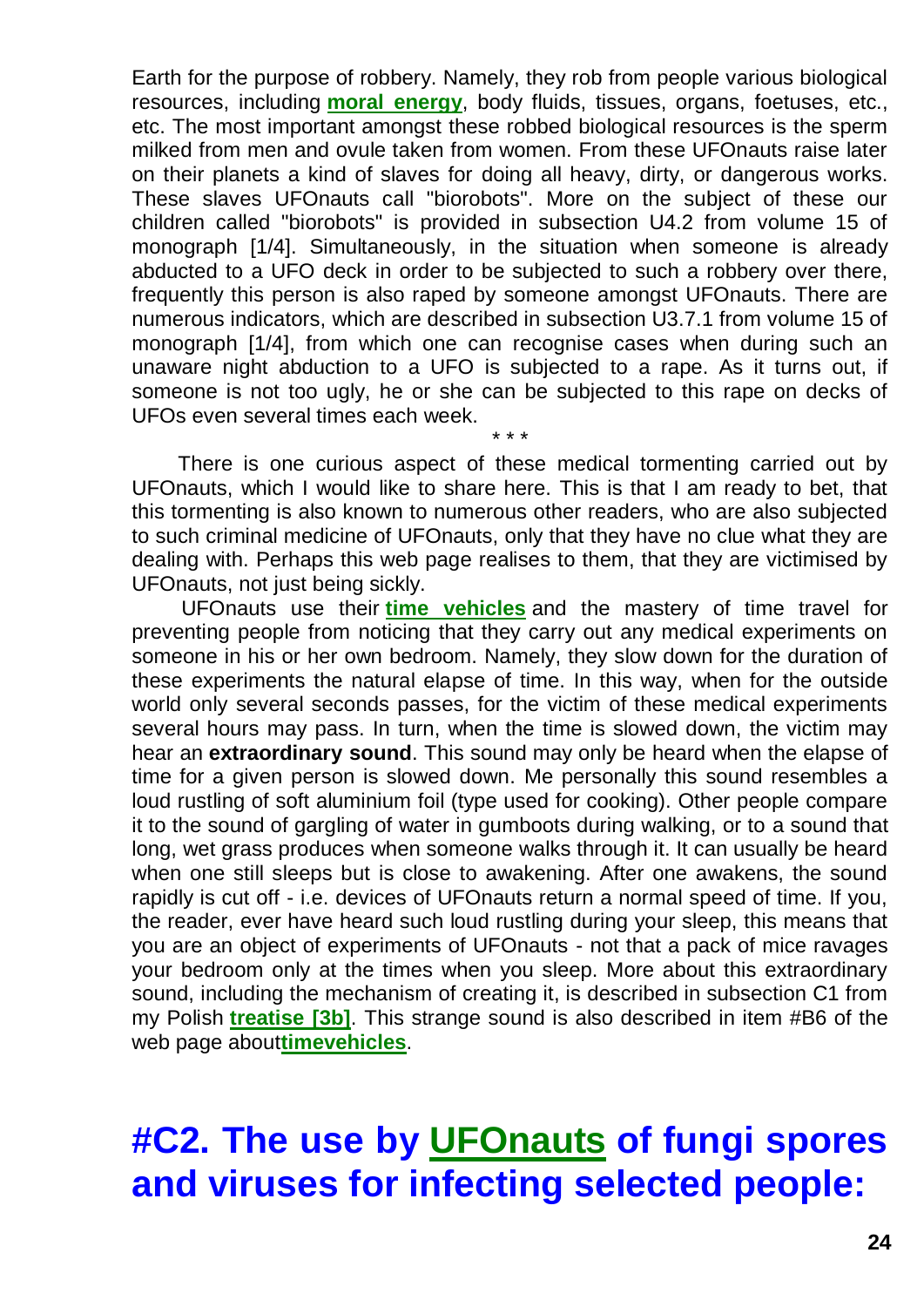UFOnauts have this extremely evil habit, that when they are against of whatever we are doing, then they try to find a well hidden and highly cunning manner of effective stopping these our activities. In my personal case such stopping is frequently carried out by forwarding me for inhalation at nights clouds of spores of a fungi illness of some sort. Symptoms of this infection with these spores are similar to symptoms of just an ordinary flu. But the healing of this illness is impossible with the same medicines as flu is healed. In fact anti-flu medicines only make worse the situation of this infection. On the basis of my analyses to-date, I suspect that this infection is carried out with spores slightly similar to a famous anthrax.

A bit more about this intentional infecting with illnesses the people who work somehow against interests of UFOnauts, is explained in subsections VB3.2, VB3.3 and VB4.7 from volume 17 of **[monograph \[1/4\]](http://totalizm.com.pl/tekst_1_4.htm)**, and also in subsection V8.3 from volume16 of the same monograph [1/4]. In turn a specific case of such a fungi infection whyich I experienced myself, is discussed in item C2 from subsection A1 of the **[treatise \[7/2\]](http://totalizm.com.pl/text_7_2.htm)**.

**Part #D: Hidden methods of squashing progressive ideas, knowledge, and inventions by systematic murdering and persecution by evil [UFOnauts](http://totalizm.com.pl/ufo.htm) individual creators, researchers, and carriers of a progress:**

# **#D1. UFOnauts hold back progress on Earth, amongst others, through the use of the so-called "curse of inventors":**

This "curse of inventors" is a name for a process of systematic although invisible extermination and persecution by evil UFOnauts of all creative people on Earth who carry out anything that represents a significant progress for our civilisation. The most thoroughly this curse is described in items #G1 to #G9 of the web page named **[eco\\_cars.htm](http://totalizm.com.pl/eco_cars.htm)**. In turn fates of several examples of famous people whom I used to know in person, and who were affected by this "curse of inventors" are described in items #H1 to #H2 of the web page named **[newzealand\\_visit\\_pl.htm](http://totalizm.com.pl/newzealand_visit_pl.htm)**.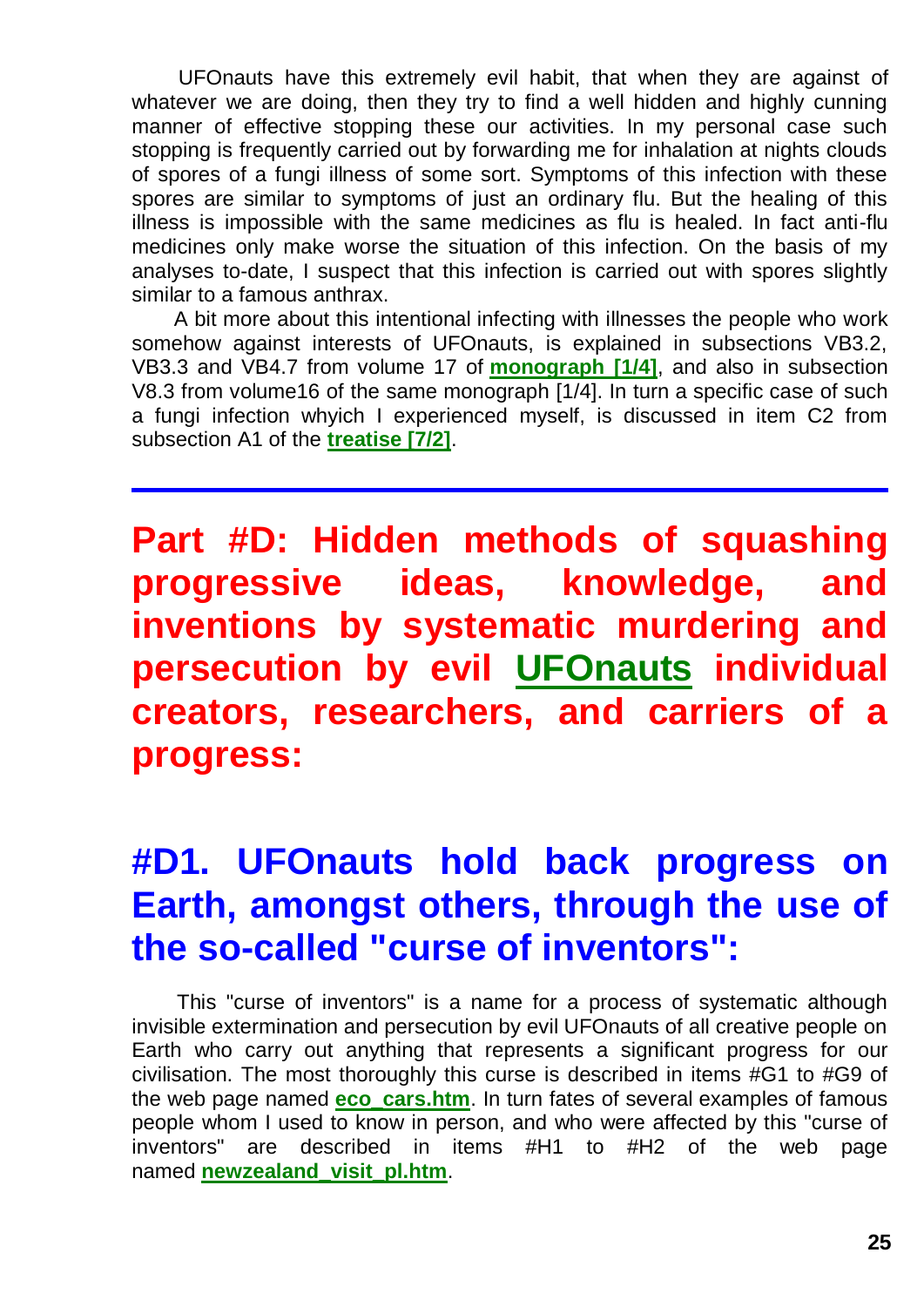#### **#D2. Three-dimensional torturing of people selected by UFOnauts for destruction:**

UFOnauts are very vindictive creatures. No wonder that in past they were called "devils" and "Satan". If for some reason they select someone for destruction, then they carry out this destruction in a highly systematic, although well hidden, manner. I continually have the opportunity to experience how this destruction looks like. After all, for reasons mentioned at the beginning of Part #I of this web page, I am subjected to this destruction continually for as log as I am able to reach with my memory. So I am going to summarise here briefly what this destruction is all about.

Independently from cyclically repeated assassinations - described in item #D3 below, and also independently from continuous obstructing everything that we do - according to principles of the "curse of inventors" described in the previous item #D1, the majority of such destructive actions of UFOnauts can be defined as a "**3-dimensional torture**". In subsection VB3.2 from volume 17 of monograph [1/4] this special kind of torture I described under the name of complex "persecution". In general terms, this torture depends on inflicting a pain to the destroyed person in all 3 dimensions in which we live, namely in dimensions (1) physical, (2) emotional, and (3) mental. (These three dimensions are described also on web pages about **[totalizm](http://totalizm.com.pl/totalizm.htm)**, and about **[moral laws](http://totalizm.com.pl/morals.htm)**, as well as in subsections JE3 and JC11.8 of monograph [1/4]. These dimensions result from the fact, that according to the **Concept of [Dipolar Gravity](http://totalizm.com.pl/dipolar_gravity.htm)** we live simultaneously in 3 worlds, namely in (1) our physical world, (2) counter-world, and (3) virtual world. In each of these worlds our living processes manifest themselves in a different manner, which we perceive just as such processes which are (1) physical, (2) emotional, and (3) intelligent mental processes.) In each out of these 3 dimensions UFOnauts organise for us completely different source of the pain which works simultaneously but also independently from sources of pain inflicted in remaining dimensions. Here are examples of such independent sources of pains from different dimensions, which in my own case UFOnauts seem to continually trouble me:

**(i) A physical pain.** This kind of pain UFOnauts induce in our physical body. Most frequently such continuous physical pain UFOnauts inflict through the use their criminal medicine on me at nights - as this is described in item #B1 above. So whenever a previous painful problem is healed, which UFOnauts inflicted me during a previous abduction, e.g. smashing of muscles under my feet, or pulling a disc in my spine cord, or longitudinal cut along my fingernail, immediately UFOnauts inflict me at night a next (different) equally painful bodily harm. For example, during a subsequent abduction at night they pull my hand from the armjoint or leg from a hip-joint, or shoot a painful crystal under my skin, or pull my muscle, etc., etc. So practically I am continually subjected to various physical pain. Also I do not remember a time when noting annoying and disturbing my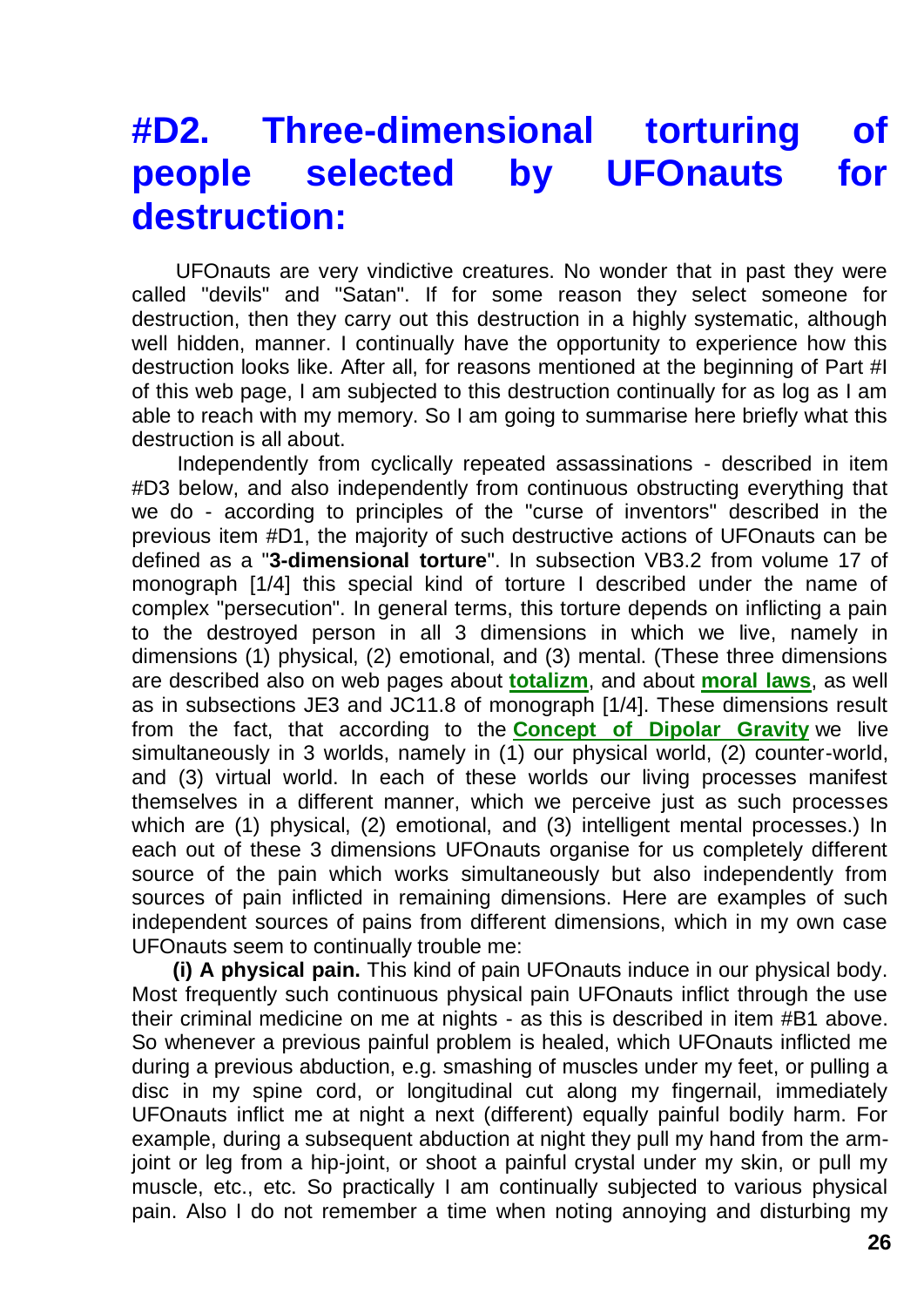activities would just cause a pain. UFOnauts make sure, that although the sources of my pain continually keep changing, the disturbing pain itself always stays with me.

**(ii) An emotional pain.** This is inflicted by UFOnauts simultaneously with a physical pain, but by causing some other events which this time inflict emotional pain. A best example of such an emotional pain can be the murdering of my beloved Teecee described in item #B3 of this web page. Although this murdering was just one event in a long chain of continuous emotional torturing which lasts for the duration of many years. Other manifestations of this torturing include, amongst others, continuous sending me abusing emails and letters, criticising, offending, scoffing, and ridiculing in practically all interned discussion forums, continuous accusation of supposed committing various moral or spiritual offences or organising religious sects, dissemination of lies on my subject, etc., etc.

**(iii) A mental pain.** This is inflicted by UFOnauts through various purely mental tortures. Such tortures depend, e.g. on a continuous confrontation with evidence of counter-acting against every effort that I undertake. Thus, e.g. my efforts of finding a job are fruitless, all my internet web pages arte sabotaged and have limitations imposed about a number of visits, everything that I try to organise is disorganised by someone, etc., etc. Other forms of purely mental torture frequently used by UFOnauts depend on inducing almost a continuous fear. In turn such a fear they induce e.g. through sending emails with threats and suggestions of assassinations, through arranging continuous dangers in places of living, through destruction of economical foundations of our lives, through threatening health and lives of our loved ones, through demonstrative sabotages in our own computer the vital software which we use, through destruction or demonstrative changes of whatever we prepared in our computers, continuous setting up warious traps on us, etc., etc. \* \* \*

Really, it is extremely difficult to endure such continuous torturing on thousands of well hidden manners. It stops me from being surprised that this devilish occupation and exploitation of the Earth by UFOnauts cannot be removed from our back since the beginnings of the settling of humanity on our planet. After all, in history of Earth to-date it is extremely difficult to find people, who were able to endure all these on long term and just in the name of improving the fate of humanity.

### **#D3. The arranging of secretive accidents and hidden assassinations for contributors of a progress:**

The best example of such a secretive assassination can be a deadly car "accident" which UFOnauts arranged for a world famous UFO researcher, Professor John E. Mack, M.D., the author of a famous book **[1T1]** entitled: "**Abduction - human encounters with aliens**", Ballantine Books - a division of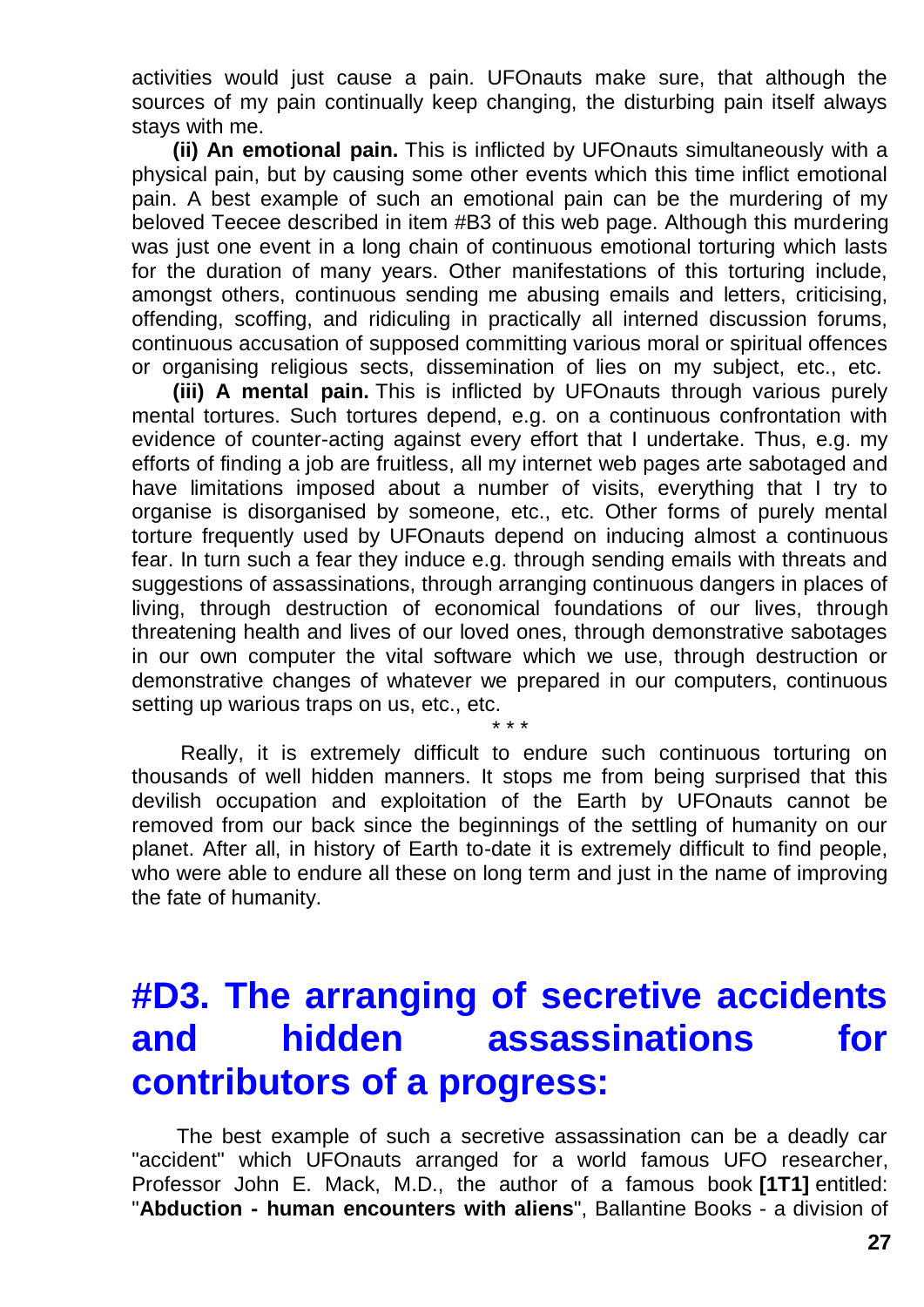Random House, Inc., New York, May 1995, ISBN 0-345-39300-7, Library of Congress Card Number 93-38116, volume 464 pages (presently also available in the translation to Polish under the title "Uprowadzenia - spotkania ludzi z kosmitami"). A wider description of the contribution of Professor Mack to our knowledge, as well as a description of this fatal car "accident" with the use of which UFOnauts killed him, is presented on the web page on **[predators](http://totalizm.com.pl/predators.htm)**, and also in item #C9 of the web page **FAQ - [questions](http://totalizm.com.pl/faq.htm)**. I personally recommend highly the reading of the Professor's Mack book [1T1]. This is because it provides one of the best reviews of evidence in support of the occupation of Earth by evil UFOnauts. Only that Professor Mack almost never interprets the evidence which he accumulated. Therefore his book is best read in conjunction with the **[monograph \[1/4\]](http://totalizm.com.pl/text_1_4.htm)**.

In 2005 a very long list of UFO researchers who were systematically murdered by UFOnauts was provided on an English web site carrying the address:**[rense.com/general64/liquid.htm](http://rense.com/general64/liquid.htm)**.

In my own case I counted as many as almost 30 "accidents", all of which displayed every attribute of well camouflaged assassination attempts. All of them displayed also signs which are characteristic for attempts arranged by UFOnauts. Some of these "accidents" are discussed in **[monograph \[1/4\]](http://totalizm.com.pl/text_1_4.htm)** - as an example see there subsection A4 from volume 1 (take the notice of items #2, #3, #77), or subsection VB4.5.1 from volume 17.

#### **#D4. Secretive abducting forever of inconvenient people by UFOnauts:**

A significant number of people is secretly abducted forever by UFOnauts. Unfortunately for us, the majority of these abductions are so organised by UFOnauts, that they look like accidents, people getting lost, drowning, etc. Only in very sparse cases all data indicate that a given disappearance forever was caused by abduction to a UFO deck.

An example of just such an abduction forever is the fate of so-called "Sandringham Company". Namely in 1915, at Gallipoli (Turkey), UFO vehicles induced a powerful yellow fog, to which an entire company of soldiers marched in sight of numerous witnesses, to never be seen again. The fate of this company is described in more details in subsection VB4.5.1 from volume 17 of **[monograph](http://totalizm.com.pl/text_1_4.htm)  [\[1/4\]](http://totalizm.com.pl/text_1_4.htm)**. A wide description of this company is also provided in item #7 (with mentioning in #2) of the web page about **[cloud UFOs](http://totalizm.com.pl/cloud_ufo.htm)**.

Another example of a similar abduction forever by a UFO was the fate of a New Zealander named Patrick Fisk. He lived in the place named Oropi - 10 km from Tauranga. On 5 December 1956 he wend in a car for a job-related trip (he was a tax man). In the place locally called "The Summit", which was positioned on top of the pass between Te Whaih and Ruatahuna, he stopped for a moment by a roadside to eat a sandwich which was prepared by his wife. The partially eaten sandwich and open thermos with tea was later found at a sit of his car. He himself disappeared without leaving a slightest trace. The characteristic attribute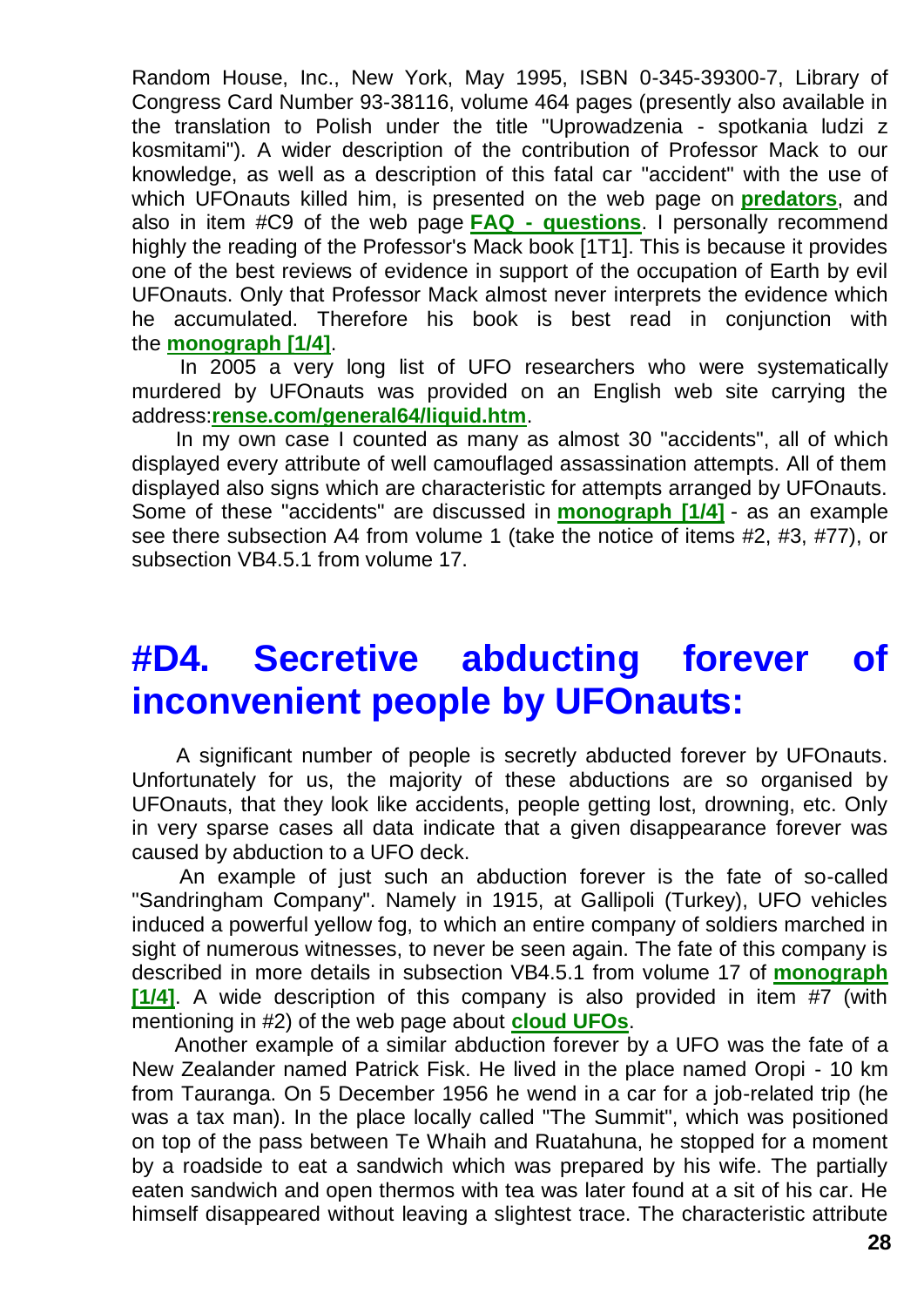of this case was, that - as this always is the case with matters involving UFOnauts, everything in the investigation of his disappearance went mysteriously wrong. For example, all police files of this case were lost - supposedly in fire. (This disappearance of his files resembles my own case of stealing by UFOnauts of the well-protected article about solving Rubik's cube 4x4=16 - which is described in details in the introduction #A1 to the web page about **[solving](http://totalizm.com.pl/rubik_16.htm)  [Rubik's cube 4x4=16](http://totalizm.com.pl/rubik_16.htm)**.) The summary of the disappearance of Mr Fisk is described in the article "The tax man who vanished", from page A8 of the newspaper named **[The New Zealand Herald](http://www.nzherald.co.nz/)**, issue dated on Monday, December 4, 2006.

The abduction to a UFO of someone named Travis Walton in 1975, which also supposed to be "forever" - fortunately finished otherwise, is shown in an American documentary entitled "Fire in the sky" (1993). More information about this film was provided in subsections O5.4 and P6.1 from volumes, respectively 12 and 13 of **[monograph \[1/4\]](http://totalizm.com.pl/text_1_4.htm)**.

# **#D5. Arranging by UFOnauts spectacular killings of people who attempted pioneering endeavours:**

If one is to believe in press articles and television news, everything looked like an instruction quoted from the chapter "how to abduct people in way which does NOT induce anyone's suspicions" in a textbook for UFOnauts. On 11 January 2007, 39 years old Australian adventurer named Andrew McAuley, left Fortescue Bay, Tasmania. He intended to cross alone in kayak from Tasmania to New Zealand. No-one previously accomplished such a fit of crossing the Tasmanian Sea in a kayak. So he had a chance to be the first who accomplishes such crossing in a kayak. He had a significant experience in the use of sea kayak in similar conditions. So he prepared himself for this trip very thoroughly. His equipment included, amongst others, the satellite telephone which kept him in touch with the land all the time, and also a computer which allowed him to be in touch with family and friends via internet.

Problems started when he was around one hundred kilometres from the destination. (This destination was Milford Sound in New Zealand.) At first completely unexpectedly his batteries for the satellite telephone got flat. As he was an experienced adventurer who for long time used this kind of equipment, we should not suspect that he forgotten to charge his batteries, or that he wrongly calculated the electrical capacitance of batteries taken in this trip. After all, we already know jolly well, that the nearby presence of invisible UFO vehicle causes a rapid flatting down batteries. But before he completely lost his link with the land, he managed to send a last message about a rapid exhaustion of his batteries, giving his current position and the expected time of arrival at the destination point. Soon after the silencing, exactly at 7:19 on Friday, 9 February 2007, the rescue centre in New Zealand intercepted a garbled message on the maritime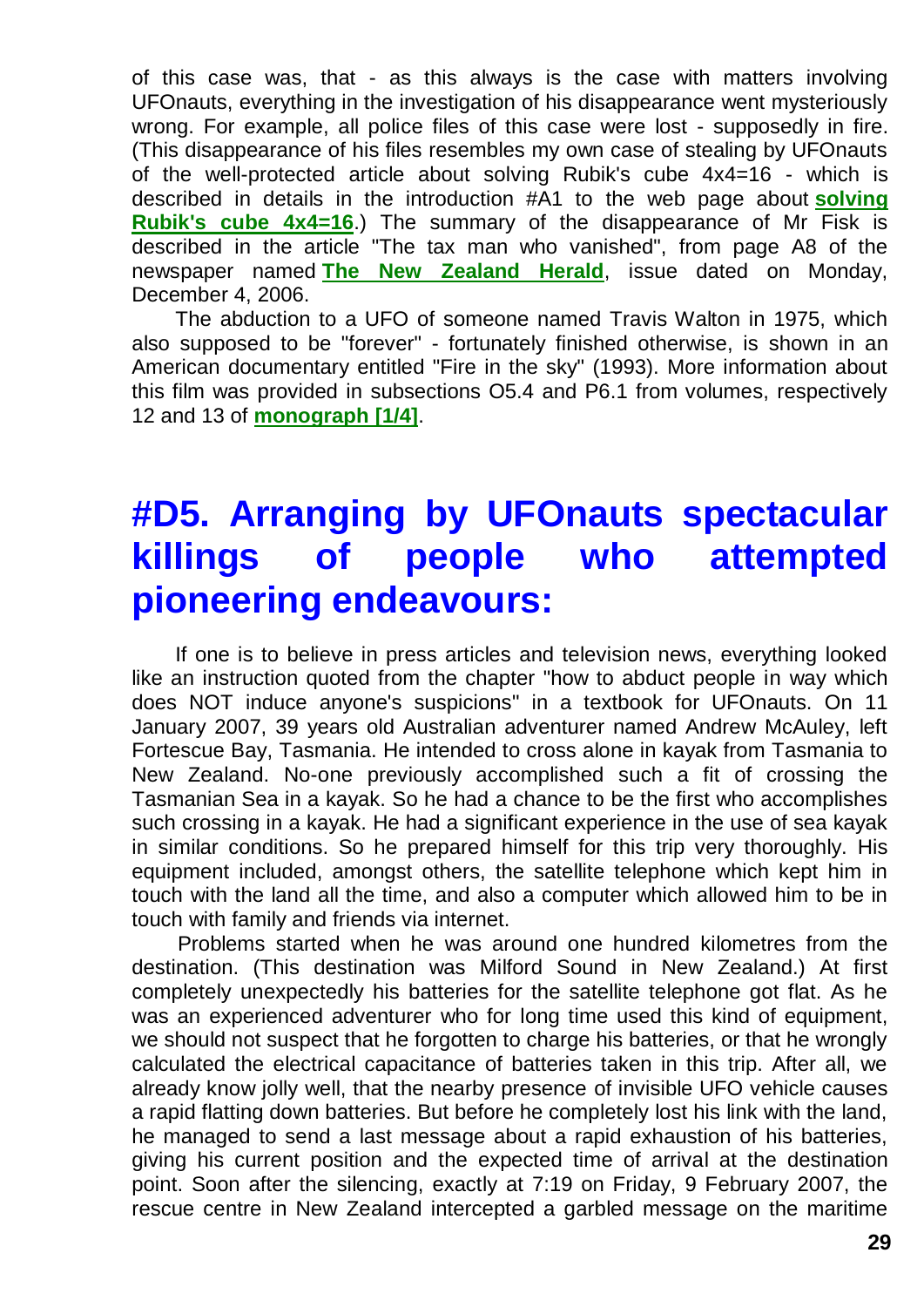distress channel. Someone identifying himself as "kayak one" asked for help - for details see the article "Kayaker's family wait to see if search will go on" from page A2 of the New Zealand newspaper **[The Dominion Post](http://www.dompost.co.nz/)**, issue dated on Monday, February 12, 2007. This request for help was very strange though. Firstly it was supposedly send by a radio, while this adventurer had no radio but just a satellite telephone. Secondly, English was his native language, so how then this message could be send in a garbled English. Tertiary, the voice from the recording of this request for help was described by his own family as NOT his voice. For example in the article "Now he may never be found" published on page A1 of the newspaper **[The New Zealand Herald](http://www.nzherald.co.nz/)**, issue dated on Monday, February 12, 2007, his own brother, Michael, stated that - quote "the voice on the message did not sound like his brother". So someone impersonated this adventurer - but who and why? In the result of this request for help, the rescue centre send helicopters and airplanes for search. On Saturday, 10 February 2007 his kayak was found turned upside down. The kayak was only around 80 km from the destination of his trip. But neither him, nor his body, was ever found. Later examinations of the kayak indicated, that the kayak was in a perfect technical condition and could continue the trip. The only thing which was missing, was a 70 cm tall fibreglass safety bubble that set on the back. This safety bubble was to maintain the right positions of the kayak in the wavy sea at nights. Although even in case of cutting it from the kayak the bubble still should float nearby, it disappeared completely. Most clearly it stood on the way of something that approached the kayak from the above.

If one assumes that this entire event was NOT fabricated in a purposeful although very clumsy way by UFOnauts, then nothing in the case makes any sense. But such sense immediately appears when one accepts that these were UFOnauts who decided to kill the adventurer, and thus UFOnauts fabricated the entire chain of strange events. UFOnauts had a valid reason to kill him. After all, he was showing a positive example to other people - this never is liked by evil UFOnauts who enslave humanity. Therefore they "arranged" an accident for him, and make sure that his disappearance is loudly announced and it gives a discouraging example for all others who could follow his trail. The killing described here is not the first one, nor probably the last one, such a case when UFOnauts murder courageous people who took at some accomplishments not attempted yet by other people.

One more curious aspect of the above mysterious event, is the fact that this particular expedition was filmed for a documentary film. As this was explained in the article "Kayaker 'not your typical blokey adventurer'" ze strony A4 nowozelandzkiej gazety **[The Dominion Post](http://www.dompost.co.nz/)**, issue dated on Wednesday, February 14, 2007, which (article) discusses the matter of that film, one amongst most vital reasons for which the "Australian Geographic Society's journal" sponsored this film, was that the kayaker could inspire others with his qualities such as self-reliance, responsibility for one's own actions, innovation, teamwork, and collaboration. However, most clearly some dark forces were interested in not letting this film gave others a positive role model to follow. Although a film crew was not present at the time when this courageous adventurer crossed the sea, nor when he was killed, still his departure from Tasmania, as well as the rescue efforts and the moment of finding the overturned kayak, were captured on film.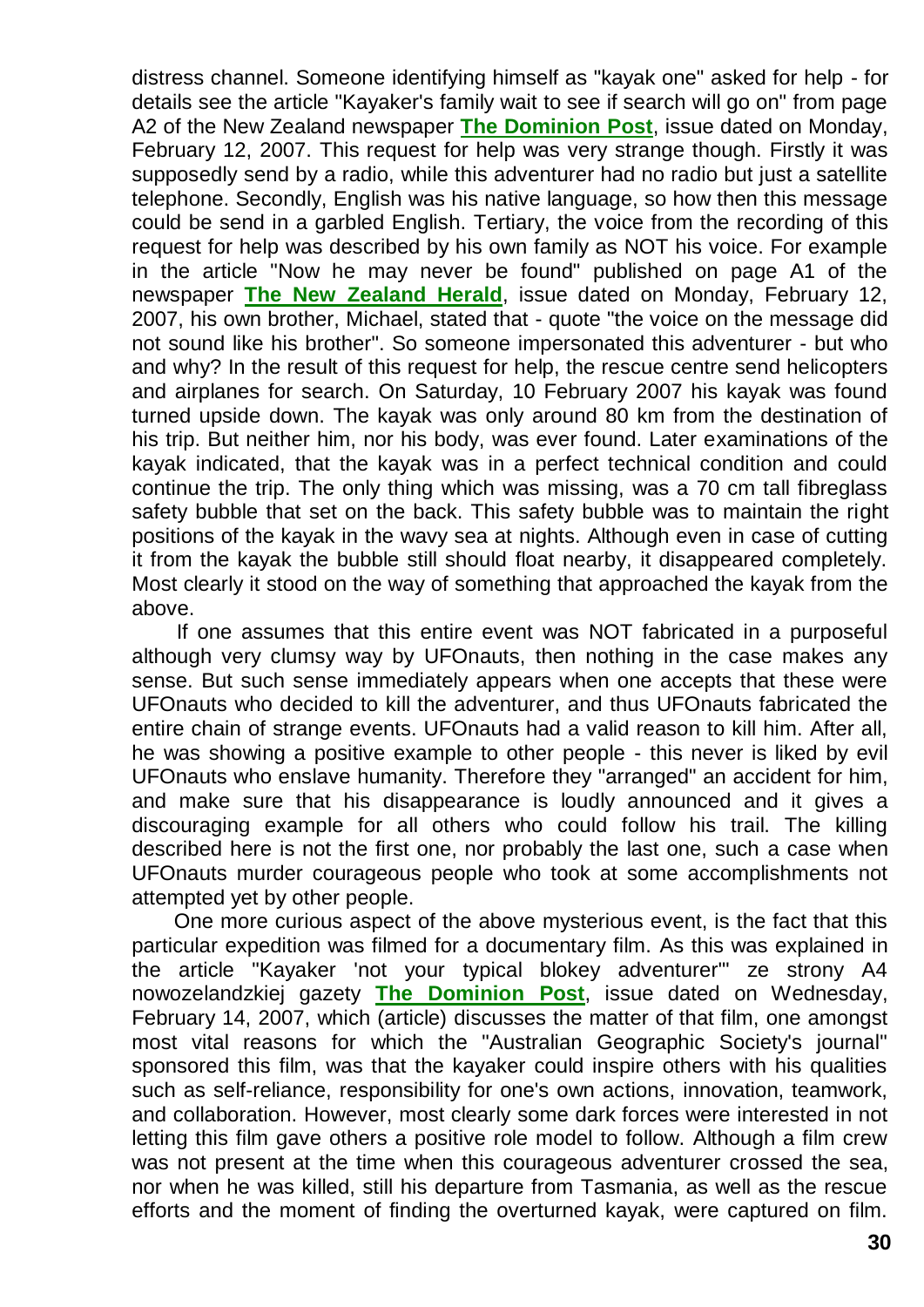So from the filming point of view the above case is very similar to another killing of the Australian hero named **[Steve Irwin](http://www.google.com/search?q=Steve+Irwin+crocodile+hunter+killed)** - frequently called also the "crocodile hunter". Steve Irwin was also providing a positive role model for others, and also died during filming a documentary. (He died on 4 September 2006). Although he was killed by the barb of a stingray, still it is known that UFOnauts are able to induce telepathically attacks of animals on people. (It was just such a telepathic steering that around 2005 UFOnauts induced with it a world-wide epidemic of attacks of dogs on people.) So most clearly UFOnauts do not like courageous people, who can inspire others to positive actions, and about which documentary films are just recorded.

At this point I should also reveal, that soon after on the servers of **[totalizm](http://totalizm.com.pl/totalizm.htm)** I published this information that emphasizes the positive role of inspirers, which people of this calibre fulfil in the human civilisation, some dark powers published an article, the content of which contradicts of what I state here. This article is entitled "Admirable adventures or foolhardy glory-hunters?", and it appeared on page A17 of the newspaper **[The New Zealand Herald](http://www.nzherald.co.nz/)**, issue dated on Friday, February 16, 2007. It presents contra-arguments against almost everything that I state here about the positive meaning of this kind of endeavours. It also skilfully tries to discourage others to undertaking in their lives anything that is courageous and new.

**Part #E: Methods of simultaneous destruction of large numbers of people by [UFOnauts](http://totalizm.com.pl/ufo.htm) through a secretive arranging of various cataclysms which are fabricated so that they look like "natural":**

# **#E1. Technical control exerted by [UFOnauts](http://totalizm.com.pl/ufo.htm) over destructive elements so that these elements kill crowds of people for the evil aliens:**

Starting from 11 September 2001, UFOnauts carry out a kind of invisible war with humanity. In this war they unleashed against people, amongst others, various destructive elements over which they have a complete control. Listed below are these destructive elements which are most repetitively used by UFOnauts. Their common attribute is, that for all of them we already have learned manners with the use of which UFOnauts control them. These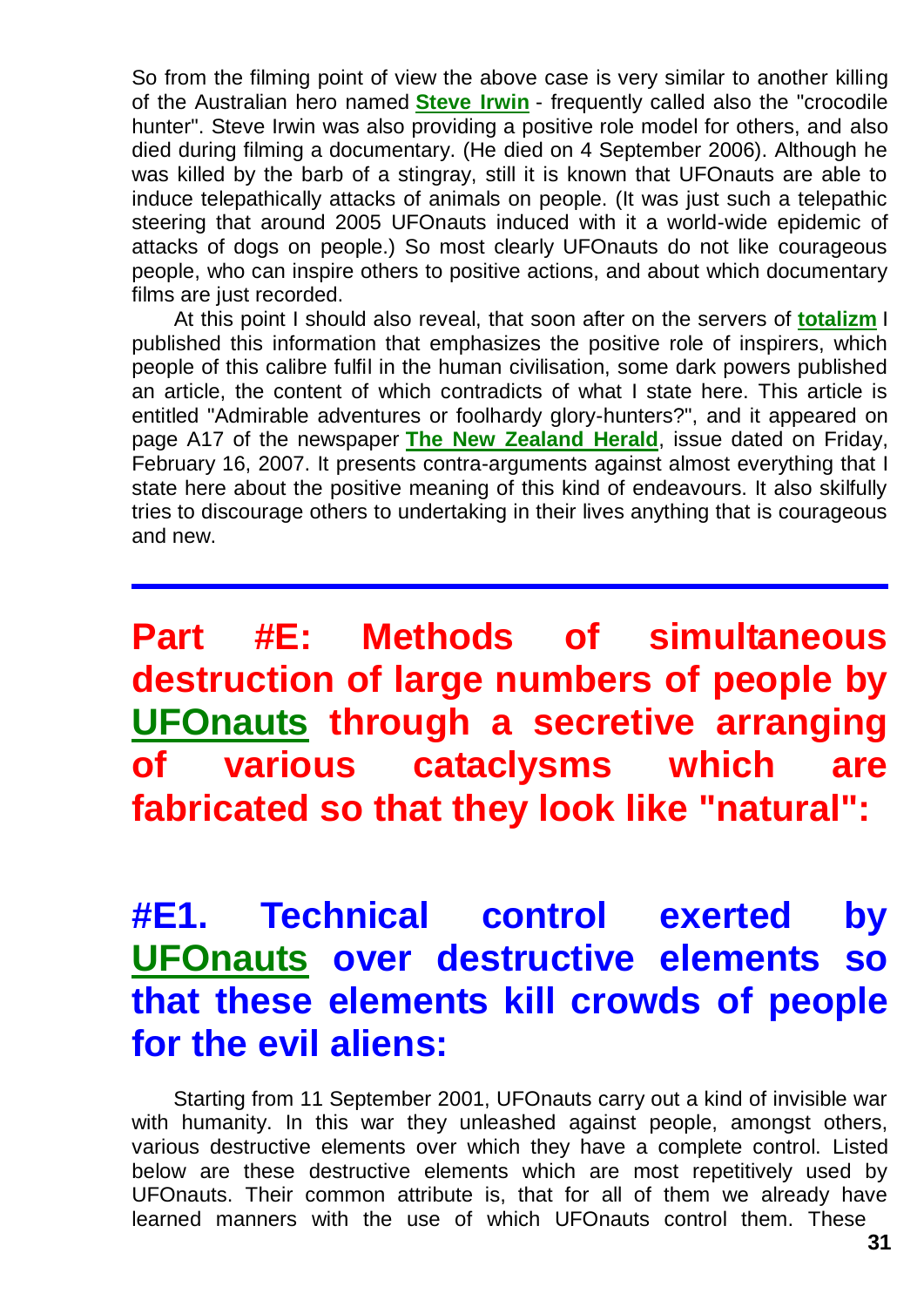manners are described either on separate web pages indicated below (e.g. see the web page **[hurricanes](http://totalizm.com.pl/hurricane.htm)**), or in subsections of monograph [1/4] also indicated below. Here is the list of destructive elements unleashed lately very frequently to destroy humanity:

**(i) The technical inducing of destructive waves of [tsunamis.](http://totalizm.com.pl/day26.htm)** Everything seem to indicate that apart from illnesses spread over the Earth by UFOnauts, such tsunamis soon are going to become a second basic tool of UFOnauts in a massive destruction of our civilization. For example, on 26 December 2004 UFOnauts induced technically a murderous tsunami in the Indian Ocean. This tsunami killed around 300 000 people. An exact description of this tsunami, together with the presentation of a voluminous body of evidence that conclusively proves that it was induced technically by UFOnauts, is provided on a separate web page. In "Menu 2" and "**[Menu 4](http://totalizm.com.pl/menu.htm)**" this web page is available under the name "**[26th day](http://totalizm.com.pl/day26.htm)**".

From the characteristics of this tsunami appears that for UFOnauts it was a kind of practical test for the effectiveness of their methods of mass murdering of people with the use of tsunami waves. After their success with that test, we should expect that soon UFOnauts are going to hit us with similar tsunamis in all sensitive areas of the globe (e.g. in Europe, USA, south of Africa, etc.). It is worth to keep eyes on UFOnauts and to watch out what these murderous aliens are preparing for us.

**(ii) The technical inducing of powerful [earthquakes.](http://totalizm.com.pl/seismograph.htm)** These seem to be used by UFOnauts mainly to destroy individual cities. There is increasingly more of these lately.

**(iii) The intentional formation in Indonesia a so-called ["mud](http://www.google.com/search?q=Java+mud+volcano+Indonesia)  [volcano"](http://www.google.com/search?q=Java+mud+volcano+Indonesia).** On 29 May 2006, in the township Sidoarjo from the island of Java, in Eastern Indonesia, the drilling in search of crude oil caused the formation of an extraordinary "mud volcano". Since that time the volcano ejects thousands of tons of boiling, poisonous mud, which gradually floods the entire plain on which the eruption of this volcano was caused. For example, in November 2006 buildings of the former township Sidoarjo were completely flooded with poisonous mud, above the roofs, so that nothing was visible from them. Scientists explain that the volcano was created when an underground lake was opened by the drilling, in which the mud was bottled under a huge pressure. All data indicate that amongst directors of this drilling company that caused the ecological disaster, worked an **[UFOnaut-changeling](http://totalizm.com.pl/changelings.htm)**. This UFOnaut on purpose insisted to drill just in that particular place, in spite that all circumstances pushed not to drill there. For example, the drilling was carried out in the middle of the densely populated township - while normally it is not done in towns. Also the drilling was done in the middle of fertile plains, in which in addition there were no geological premises for an existence of any crude oil.

**(iv) The technical inducing of murderous [tornados.](http://totalizm.com.pl/tornado.htm)** These are released in a technical manner through spinning of the air by magnetic circuits of invisible UFO vehicles. These for a long time are already used by UFOnauts as a proven in action tool for selective destruction of individual buildings and other structures that UFOnauts selected for wiping out.

**(v) The technical inducing of [hurricanes,](http://totalizm.com.pl/hurricane.htm) typhoons, and powerful**  winds. These are released technically by UFOnauts through dragging so-called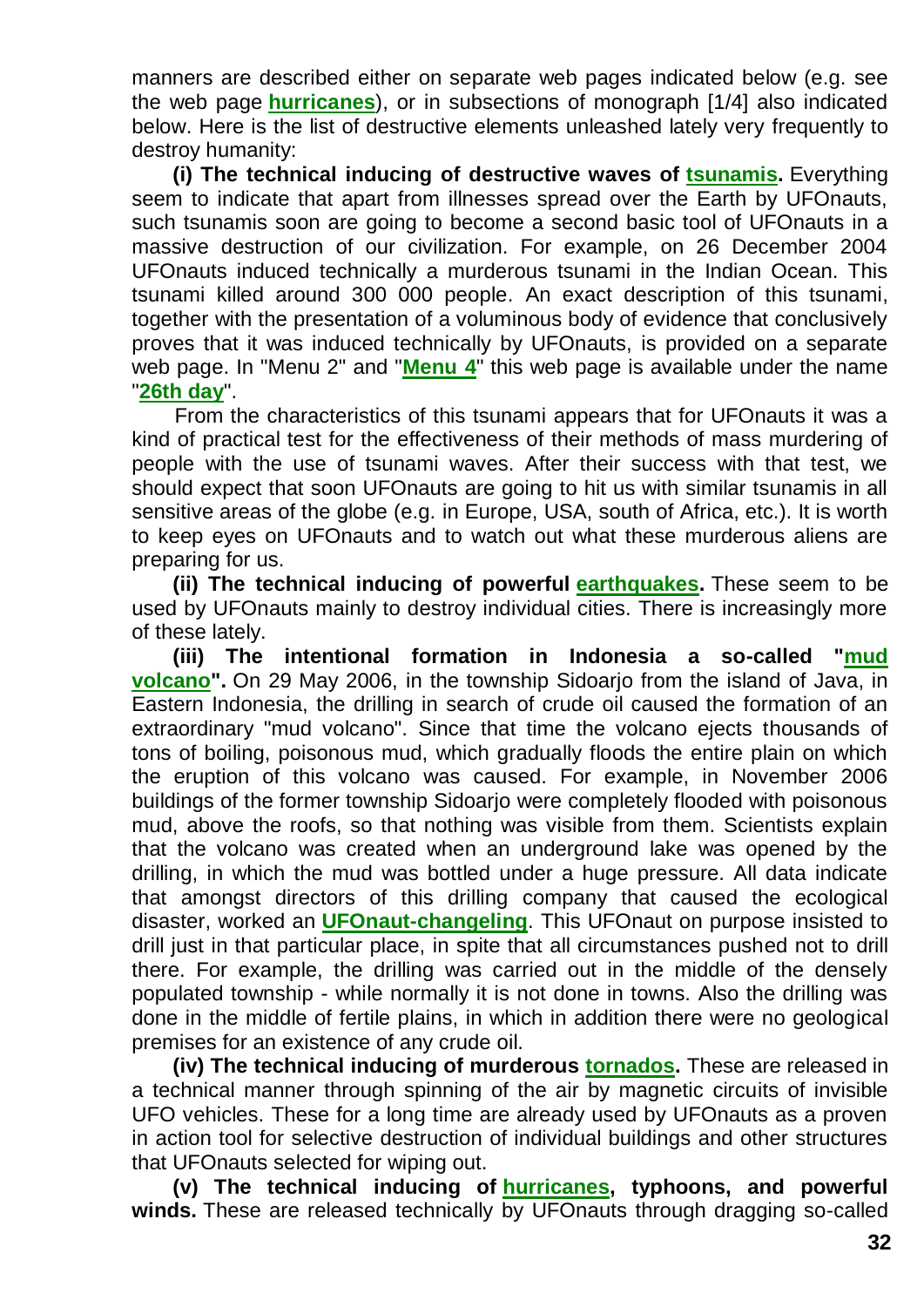"low-pressure whirls of counter-matter" with large UFO vehicles onto selected areas of destruction. An example of just such a hurricane induced technically by a UFO vehicle was the famous **[Katrina](http://totalizm.com.pl/katrina.htm)**. Such hurricanes are used relatively frequent for destruction of crops and cities, and thus for deepening the deficit of food, fuel, housing, and other resources on Earth, as well as for scaring and subduing people.

**(vi) Powerful and rapid falls of rain, together with flash floods caused by these falls**. For some time now these are used by UFOnauts for eroding "morale" of subsequent societies.

**(vii) Mudslides, landslides, and snow avalanches, induced technically by UFO vehicles invisible to humans eyes**. These in recent times become a real plague for mountaineer countries, such as New Zealand or Switzerland - for details see the web page about **[landslides and mudslides](http://totalizm.com.pl/landslips.htm)**.

**(viii) Draughts and waves of heat, as well as biological disturbances that they cause**. E.g. attacks of **locust**.

**(ix) Extremely low temperatures**. These are used for paralyzing operation of entire societies.

**(x) The induction of paralyzing fogs, clouds, so-called "whirls of clear air", etc.** These in turn cause traffic accidents, communication problems, collisions of airplanes, chaos, confusion, etc. More on the subject of technological induction of clouds and fogs by UFOnauts, together with photographs of these phenomena, is presented on a separate web page named **[UFO-clouds](http://totalizm.com.pl/cloud_ufo.htm)**.

**(xi) Changes introduced to mechanisms that decide about the permanent climate on Earth**. Examples of such changes include, amongst others: quiet increase in the "ozone hole", acceleration of the "glass-house effect", changes in the course of ocean currents, creation of "wind tunnels" along the surface of Earth, which cause the melting of glaciers in mountains and on polar caps, parting huge portions of ice from Antarctica, etc. How UFOnauts form the majority of these destructive phenomena is described, amongst others, on the web page about **[hurricanes](http://totalizm.com.pl/hurricane.htm)**, and also in subsections H5.4 and H5.3 as well as in chapter KB of monograph [1/4].

In an invisible and undetectable for people manner UFOnauts attack our civilization on every possible destructive manner.

\* \* \*

# **#E2. The imposing of various decisions by [UFOnauts](http://totalizm.com.pl/changelings.htm) or by leaders of subsequent countries, which decisions bring later cataclysmic consequences:**

If one analyses the most vital decisions taken by governments and leaders of subsequent countries, then must arrive to the conclusion, that out of all decisions possible for taking, selected and implemented are always such ones which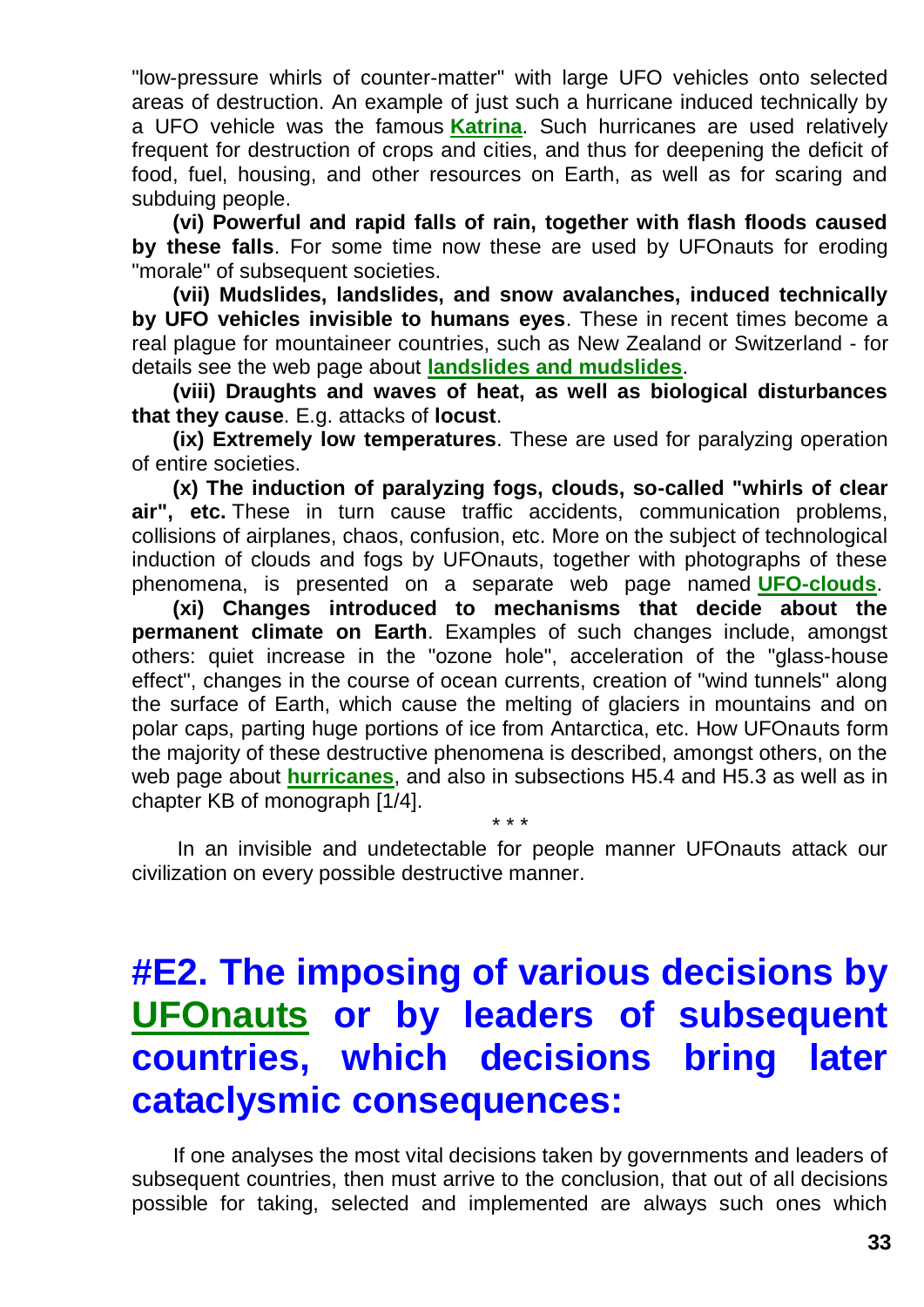introduce the most cataclysmic consequences for given society and for the rest of the world. What is even more interesting, these decisions cannot be excused by the lack of information or by ignorance of decision makers. This is because many of them display the attributes of stubborn and intentional sabotaging of own country and the entire humanity. So the actual explanation for taking such fatal decisions can only be the secretive activity of **[UFOnauts-changelings](http://totalizm.com.pl/changelings.htm)** operating in governments of subsequent countries. Let us review now at least examples of decisions of some governments, which seem to be the most catastrophic in consequences:

**(i) The resuming of hunt on whales.** According to what I explained in item #5 of the web page **[evolution of humanity](http://totalizm.com.pl/evolution.htm)**, all evidence seems to indicate that whales and dolphins are the only still alive animal relatives of people. But against these beautiful and almost humanly intelligent animals powerful governments of several countries are conspiring, including Japan, Iceland, and Norway - see item #6 of the web page **[evolution of humanity](http://totalizm.com.pl/evolution.htm)**. For example, Japan murders whales already for many years under an excuse of supposed "scientific research". In turn Iceland resumed hunting whales in middle of October 2006. Similarly fast and ruthless are murders of dolphins. If it goes like this for much longer, soon people will NOT have any animal relatives still left alive.

**(ii) Ozone hole.** This one is increasing fast, amongst others, because of the stubbornness with which many countries still are producing their fridges with chemicals that deplete the ozone layer. In October 2006 this ozone hole reached the size which was the biggest one since times of starting to monitor it. In turn with this hole increase also cases of skin cancers, chronic illnesses of numerous animals and vegetation, etc., etc.

**(iii) Warming up the Earth's climate.** This is also caused by a malicious releasing of huge amounts of thermal energy by UFO vehicles - the mechanism involved is explained in item #B15 of the web page about **[military applications](http://totalizm.com.pl/military_magnocraft.htm)  [of UFO vehicles](http://totalizm.com.pl/military_magnocraft.htm)**. Of course, UFOnauts managed to skilfully convince people that this warming up is caused solely by the stubbornness with which many countries refuse to decrease the emissions of glass-house gases. (Of course, the emissions do contribute, but are not the sole reason.) In turn this warming up of the climate introduces various murderous consequences, such as the latest fungi infection called BD (Batrachochytrium Dendrobatidis) which murdered entire populations of frogs in the Southern and Middle America, while on summer 2006 started to kill frogs also in Spain. (A description of this infection is contained, amongst others, in the article "Climate link to deaths of amphibians" from page B3 of the New Zealand newspaper **[The Dominion Post](http://www.dompost.co.nz/)**, issue dated on Thursday, October 26, 2006.) It seems to be only a matter of time before the change of climate causes also that people begin to die like these frogs.

# **Part #F: Turning against people the human technology:**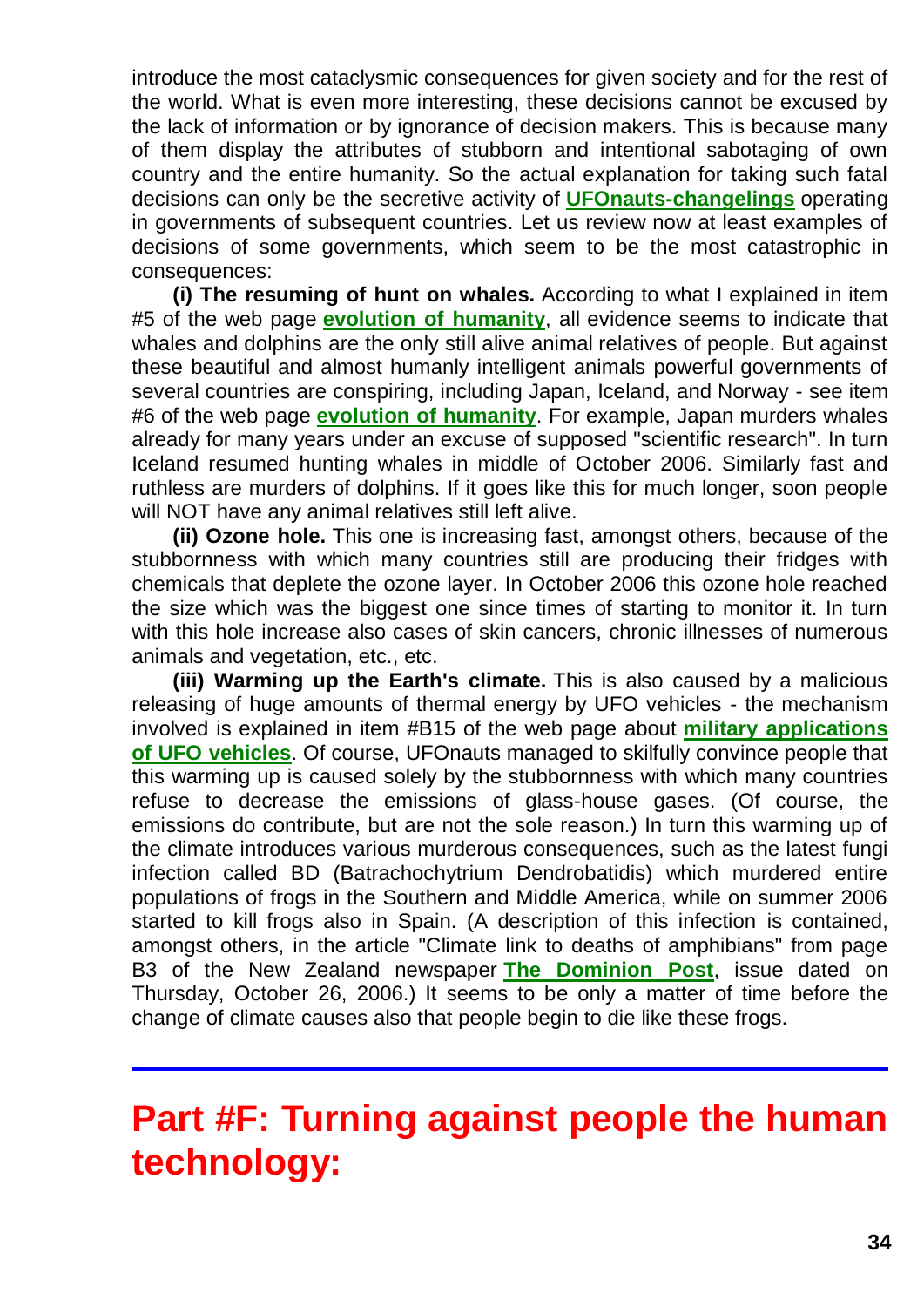# **#F1. Technical arranging of various cataclysmic catastrophes b[yUFOnauts:](http://totalizm.com.pl/ufo.htm)**

UFOnauts are also masters in hidden causing of mass-scale "accidents" which so-far were believed to be caused by unfortunate coincidents. But in fact these are simply very skilfully "arranged" disasters. Here is the review of most significant out of such "accidents":

**(i) Downing the space shuttle [Columbia](http://totalizm.com.pl/shuttle.htm) by UFOnauts.** As it turns out, UFOnauts also intentionally downed the American space shuttle Columbia. How exactly they carried out this downing, and also what evidence indicates their hidden involvement in this destruction of Columbia, it is explained in a separate web page. In "Menu 2" and in "**[Menu 4](http://totalizm.com.pl/menu.htm)**" this web page is available under the name "**[Columbia](http://totalizm.com.pl/shuttle.htm)**". Furthermore, evidence regarding this downing of the space shuttle Columbia by UFOnauts is also presented in subsection O8.2 from volume 12 of **[monograph \[1/4\]](http://totalizm.com.pl/text_1_4.htm)**.

The key evidence, which documents conclusively the intentional downing of the space shuttle Columbia by a UFO, is the photograph taken at the moment when a UFO vehicle approached the shuttle. This photograph captured both, the flying shuttle, as well as the UFO vehicle which approached the shuttle. The photograph was published under the name "**[lightning bolt](http://www.google.com/search?q=megalightning+Columbia+San+Francisco)**". Unfortunately the author of this photograph does NOT believe himself in the existence of UFOs. Thus the trajectory of the UFO which approached the space shuttle Columbia he explains on his photograph as a huge lightning (so-called "megalightning") which appeared in the vacuum of cosmic space. (He does NOT explain, however, how the electricity of this lightning was generated and accumulated in the vacuum of cosmic space - means without the presence of friction.) The author of this photograph also does NOT agree to show his photograph - with my own explanation as to what it shows, on the above totaliztic web page about "**[Columbia](http://totalizm.com.pl/shuttle.htm)**". But even in spite that I am not allowed to show his photograph on my web page on Columbia which explains in details what it actually captured, the sole fact that the photo does exists, and that together with a misleading explanation (that it presents a megalightning) it can be found on various web pages authorised for showing it, is a sufficient evidence that the space shuttle **[Columbia](http://totalizm.com.pl/shuttle.htm)** was in fact downed by a UFO.

**(ii) Sabotages carried out by UFOnauts with their advanced technical devices, on human technical devices or buildings, and camouflaged to look like "accidents", human errors, acts of terrorism, fires, acts of God, etc.** Numerous examples from this category of tools of UFOnauts for hidden destruction, unleashed unnoticeably with the advanced devices which UFOnauts have, are described on the web page **[demolition of hall in Katowice](http://totalizm.com.pl/katowice_uk.htm)**. Some amongst these tools include, amongst others: sinking human ships and submarines (e.g. the "accident" with the Titanic), shooting down our airliners, derailing trains, melting nuclear reactors (e.g. "Chernobyl"), so-called "blackouts" (means cutting off electricity from entire cities or countries, including hospitals), evaporation or collapsing of bridges, dams, sections of highways, etc. According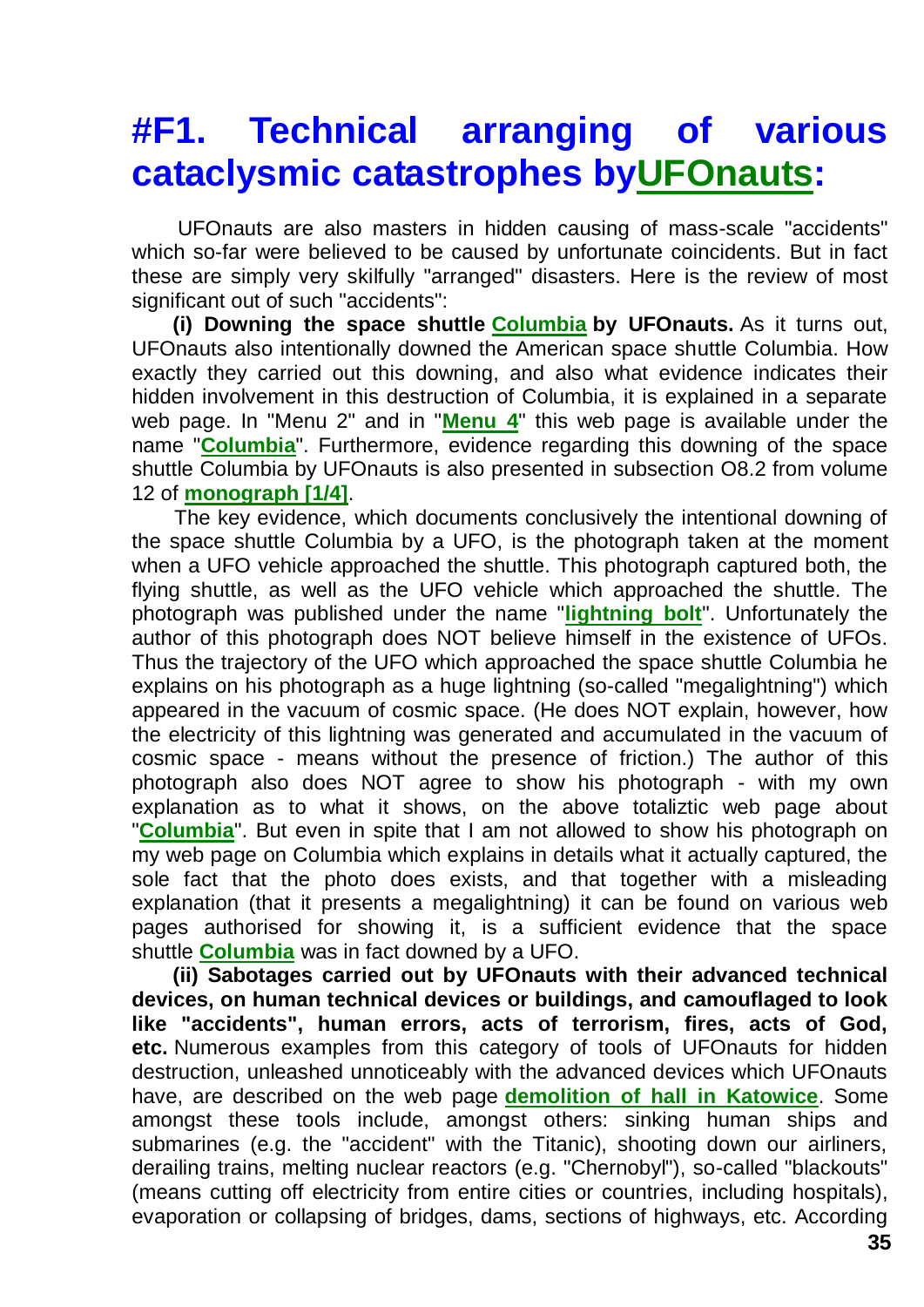to my personal opinion, all these acts of deadly sabotages UFOnauts usually carry out just in order to kill individual people they are after. But that along the way hundreds or thousand more people die, it does not seem to bother UFOnauts. (More information on this topic is provided in subsections O6 and O8 from volume 12 of monograph [1/4].)

# **#F2. The polluting of the soil in New Zealand by deadly poison "dioxin TCDD":**

Starting from 1962, until 1987, subsequent governments of New Zealand provided financial support for the production and spaying along the entire territory of New Zealand of the extremely poisonous herbicide. This weedkiller is called in New Zealand 2,4,5-T. But the chemical composition of it is similar to the murderous substance sprayed by Americans during the Vietnam War and called the "Orange Agent". One of the components of it is the poison called "dioxin - TCDD", which does NOT decay chemically. This poison, after being sprayed, accumulates in the soil and then enters the food chain of animals and people. For a long time it was known in New Zealand that this substance causes permanent genetic damage and human mutations, that it instigates various kinds of deadly illnesses, such as rare cancers and diabetes, that causes murderous birth defects, etc., etc. But in spite of this knowledge, a whole range of subsequent governments of New Zealand insisted to produce and to spray it, while one health minister of this country claimed in TV that is ready to drink it in order to prove that it is harmless (but he did not support his words with actions and did NOT drink this poison). At present, New Zealand have a huge problem with consequences of so many years of spaying of this weedkiller. It appears that the poison contained in it may already be in the food chain of this country and it slowly poisons consumers of the food produced in there. About the horrifying consequences of this spraying, and also about the many years long conspiracy of subsequent governments which tried to hide these consequences, there was a TV documentary entitled "60 Minutes", broadcasted on Monday, 23 October 2006, on channel 3 TVNZ, at times 7:30 to 8:30. Some amongst matters raised in this documentary are also discussed in the article "Dioxin - case scientist to quiz accuser", from page A5 of the New Zealand newspaper **[The New Zealand](http://www.nzherald.co.nz/)  [Herald](http://www.nzherald.co.nz/)**, issue dated on Wednesday, October 25, 2006. (A similar article entitled "Call for full inquiry into dioxin claims" appeared also on page A5 of the New Zealand newspaper **[The Dominion Post](http://www.dompost.co.nz/)**, issue dated on Wednesday, October 25, 2006.)

The problem with this case of poisoning the soil of New Zealand by several subsequent governments, as described above, is such that practically in various forms similar cases take place in almost every country of the world. Almost in every country local governments support various forms of poisoning of the soil, water, or air. Substances with which this poisoning is carried out may change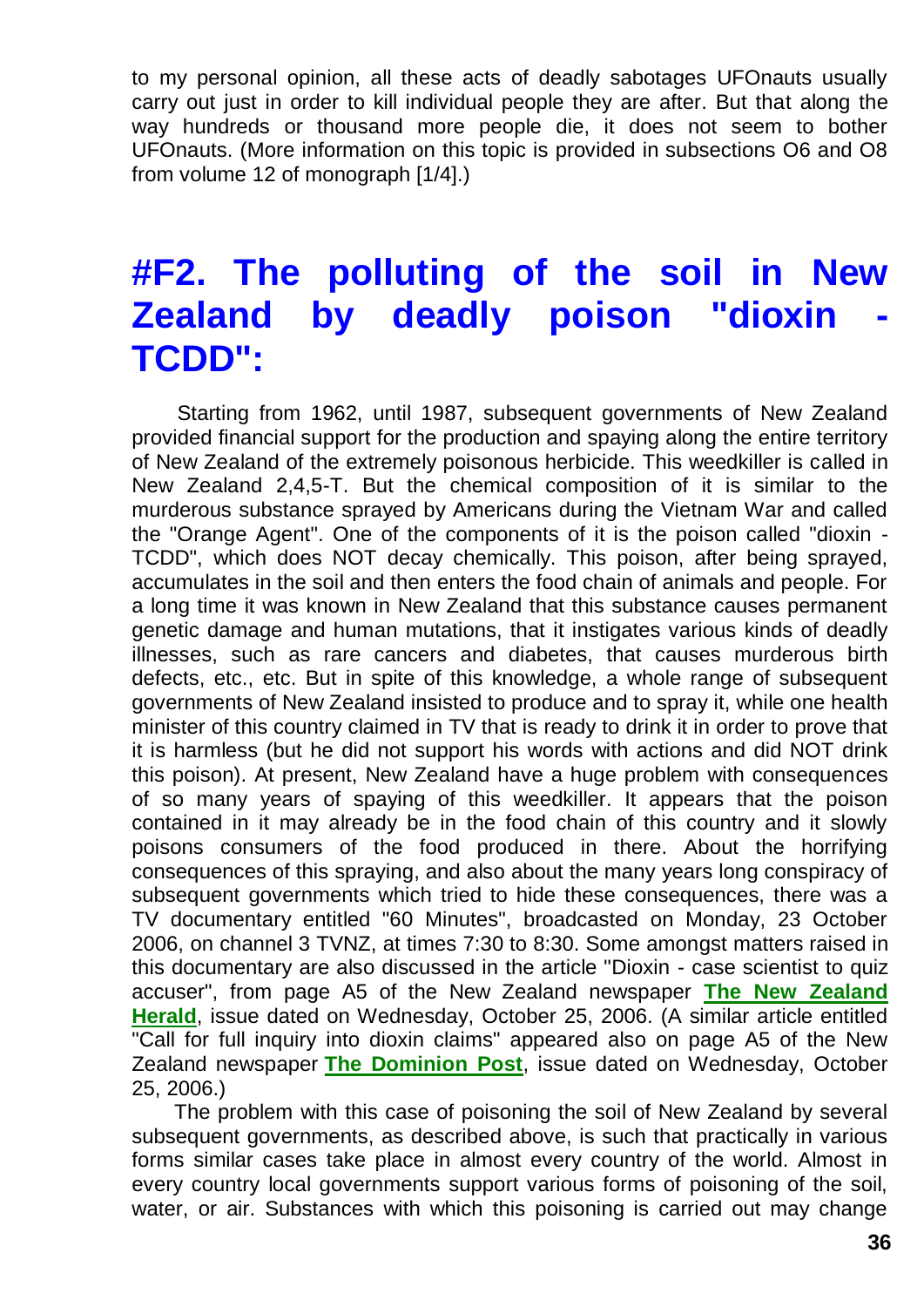from country to country. In one country it can be poisonous chemicals, in other radioactive isotopes, murderous smokes, or human sewage poured into rivers or seas. Also excuses under which this poisoning takes place can in each case be different. In some countries governments may claim that do not wish to jeopardise the competitiveness of their economies, in others that they are too poor, or that they need nuclear weapon to defend their nations. But the consequences for people always are the same. The health and the lives of people are increasingly at growing risks, while the future of our planet is secretly sabotaged.

**Part #G: The organising of large-scale intrigues by UFOnauts, which induce selfdestruction of various groups of people through the wars, terrorism, oppression, etc.:**

#### **#G1. Evaporation of [WTC](http://totalizm.com.pl/wtc.htm) skyscrapers by UFOs and the "war on terror":**

UFOnauts are masters in "dividing and ruling". They continually instigate one groups of people, like nations, countries, religions, or ideologies, to start wars or fights against other similar groups of people, nations, or countries. In turn humans mesmerized by these UFOnauts, fall victims of these instigations since the most ancient times until practically today , in spite that they are warn about them by practically every religion.

The list of murderous attacks of UFOnauts on humanity from the most recent times includes also WTC skyscrapers in New York. These skyscrapers were evaporated by UFOs literally in the sight of thousands of people who observed this evaporation in real time or on screens of their television sets. A huge range of evidence in support of the fact, that these were invisible for human sight UFO vehicles which evaporated WTC buildings (not an attack of Islamic terrorists), is presented in a whole range of separate web pages of the physical name **[wtc.htm](http://totalizm.com.pl/wtc.htm)**.

# **#G2. Formation of conditions on Earth, in which people release various mechanisms**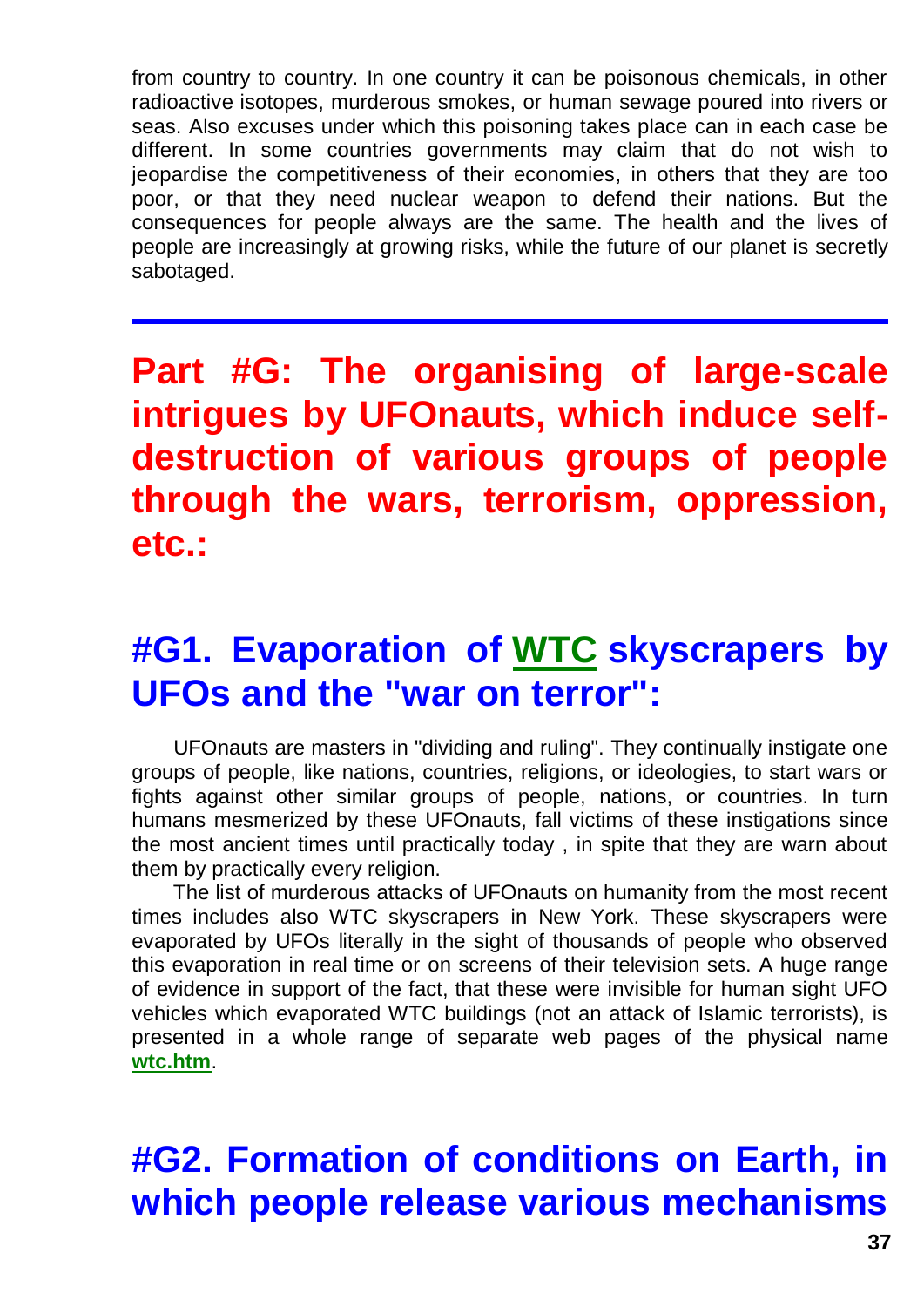# **of self-destruction and social degeneration:**

UFOnauts who secretly occupy our planet mastered practically the ability to form such conditions in a whole range of disciplines and areas. In turn these conditions push people to self-destruction. Let us list here at least some of them. Here they are:

**(i) Creation and spreading of animal-like models for human behaviour.** To such models are included, amongst others: spreading the "fashion" on Earth for a wide-spread use of drugs by young people, promotion of smoking and alcohol consumption, the promotion of the model of sexual promiscuity in TVs and films which encourages the spread of venereal diseases, support for advertising the excessive eating which causes obesity amongst people and leads to various illnesses that result from this obesity, promotion of a rule in TV and films that "if you do not like someone than kill him or her", forbidding to discipline children, supporting criminals and crime, secretly punishing on a multitude of different ways people who live moral, just, and honest lives, forcing on people the "**[privacy of information acts](http://totalizm.com.pl/humanity.htm)**" which protect criminals and deviated behaviours, and an entire array of other actions aimed at hidden release in people tendencies for self-destruction.

**(ii) Secretive murdering of outstanding inventors from Earth, almost all creative people, rational UFO investigators, etc.** Best examples for this category of UFO-caused destruction can be the fate of Polish/Russian creator of the first aeroplane on Earth, **[Aleksander Możajski](http://totalizm.com.pl/mozajski_uk.htm)** (1825 -1890), the fate of the outstanding UFO researcher, Dr Karla Turner, or the inventor of diesel engine, **[Rudolf Diesel](http://totalizm.com.pl/newzealand.htm)** (1858 - 1913). In fact there is a kind of **[curse of inventors](http://totalizm.com.pl/fe_cell.htm)** in action on Earth. I described this curse in more details on separate web pages about **[telekinetic cells](http://totalizm.com.pl/fe_cell.htm)** and about **[New Zealand](http://totalizm.com.pl/newzealand.htm)**.

**(iii) Hypnotic and telepathic pushing mentally unbalanced people to commit mass murders.** The reader probably met reports that almost all mass murderers hear "voices" in their heads. These voices most frequently introduce themselves as "God" or "Jesus". But there are also cases, when these voices acknowledge that they are devils". (As an example of such voices of a "devil" see claims of someone named Charles Carl Roberts, who on Monday, 2nd October 2006 murdered 5 girls from the religious group "Amish" from Nickelmines in Pennsylvania, USA - for details see the article "Killer angry at life, angry at God", which appeared on pages A1 and B1 from the New Zealand newspaper **[The Dominion Post](http://www.dompost.co.nz/)**, issue dated on Wednesday, October 4, 2006.) These voices always order to a given psychopath to murder specific people. Well, as it turns out, these voices are nothing else than telepathic commands issued remotely by UFOnauts via the technical devices called "telepathic projectors". These projectors are described in subsection N5.2 from volume 11 of monograph [1/4]. UFOnauts use telepathic projectors in order to force with them mentally unstable people to commit mass murders. In one of such mass murders, which was organised on 13 November 1990 in a small New Zealand settlement called **Ara Moana** (frequently also spelled as "Aramoana"), it was planned that I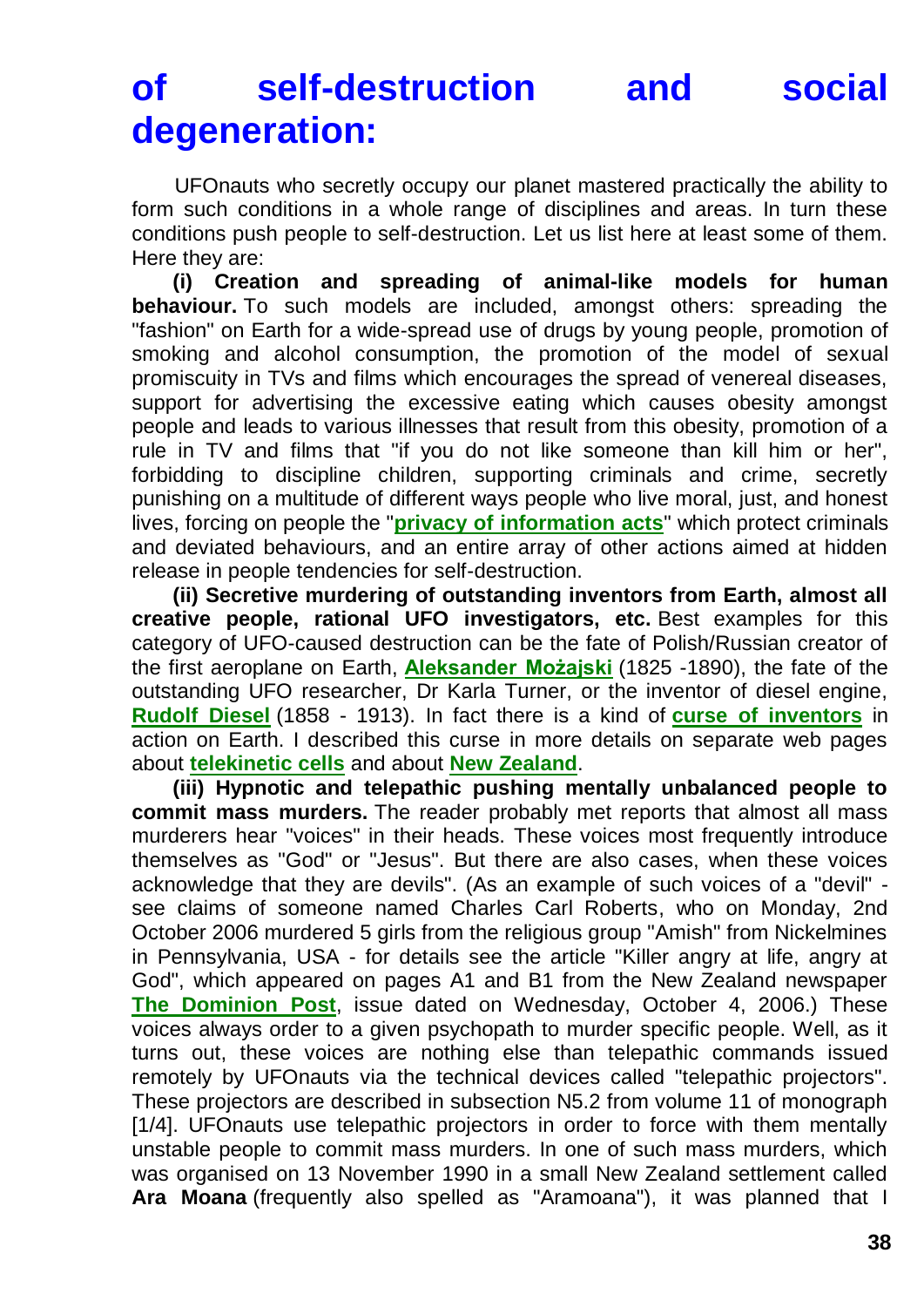supposed to die myself. The description of this case of assassination attempt on my own life is provided in item #77 from subsection A4 in volume 1 of monograph [1/4]. Please notice that in September 2006 in New Zealand a film was completed about this mass murder in Ara Moana. The film has the title "Out of the Blue". (UFOnauts most clearly were not pleased with this film, because repetitively lied various obstacles on the paths of its creators - for an example see the article "RI5 rating pleases director" from page A4 of the newspaper **[The New Zealand](http://www.nzherald.co.nz/)  [Herald](http://www.nzherald.co.nz/)**, issue dated on Wednesday, October 4, 2006.) If you, the reader, have an opportunity to see this film, I would encourage to have a look at it (but then I suggest to see simultaneously this item #77 from subsection A4 in volume 1 of monograph [1/4]).

### **Part #H: Killing large numbers of people with biological weapon and with criminal medicine of [evil](http://totalizm.com.pl/evil.htm) UFOnauts:**

#### **#H1. Pandemic of the [bird flu:](http://totalizm.com.pl/plague.htm)**

UFOnauts induce illnesses in people. Recently they kill in this manner not only individual people, but also entire communities. In fact the majority of epidemics which lately continually trouble our civilisation carry various characteristics that suggest that most probably they were intentionally induced by UFOnauts. For a better description of the problem of murdering people by UFOnauts via the spread of murderous plagues on Earth, see a separate web page named **[plague](http://totalizm.com.pl/plague.htm)**.

# **#H2. The release on Earth a whole range of other murderous micro-organisms (e.g. AIDS, Ebola, etc.):**

Murderous micro-organisms released on purpose by UFOnauts induce illnesses in people. Recently such micro-organisms kill not only multitude of individuals, but also entire communities. In fact the majority of epidemics that lately plague our civilization carries some attributes suggesting, that probably they are intentionally induced amongst people by UFOnauts. The problem of exterminating people by UFOnauts through spreading murderous microorganisms on Earth is addressed on a separate web page named **[plague](http://totalizm.com.pl/plague.htm)**.

A lot of data about UFOnauts spraying illnesses over the Earth is provided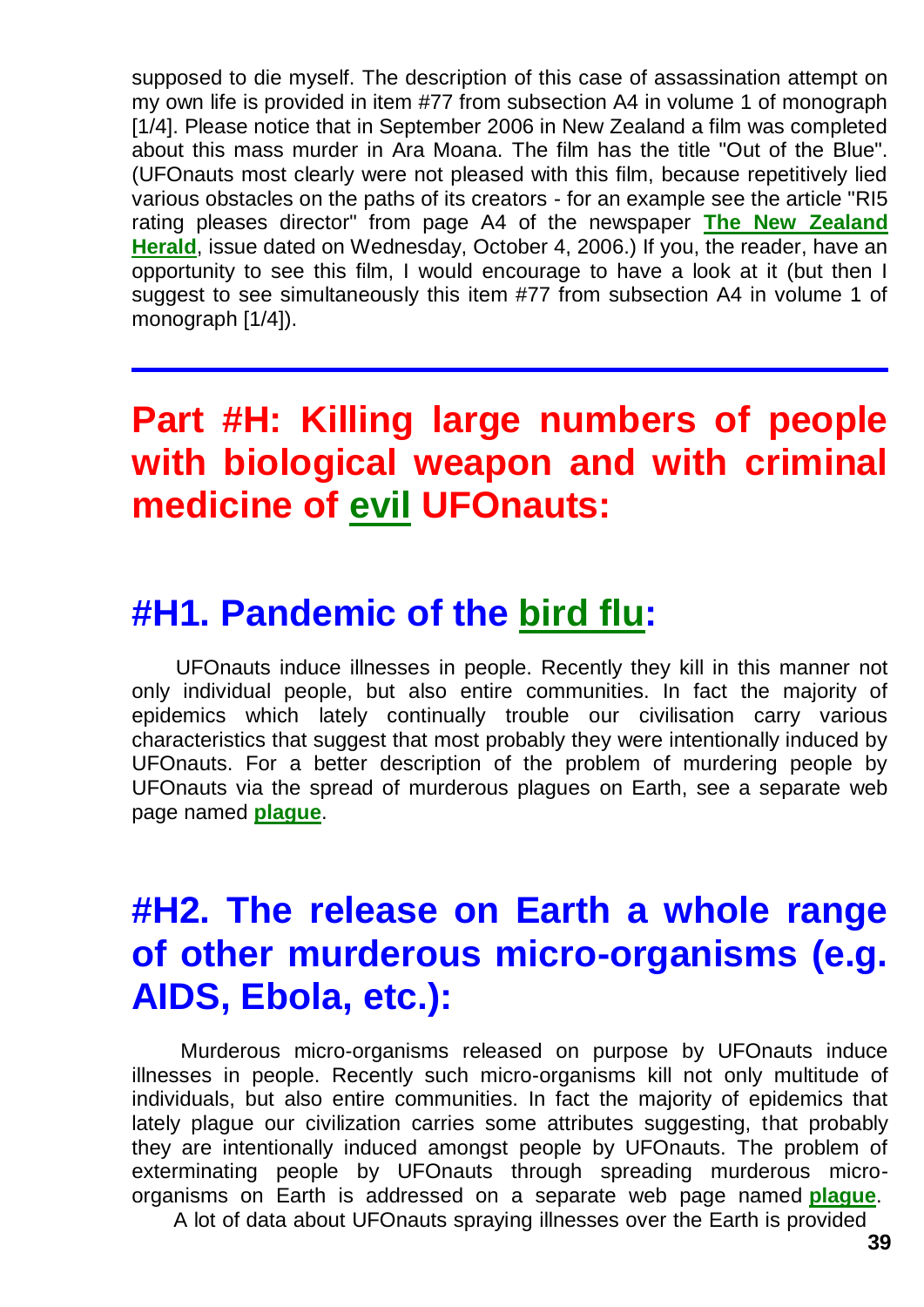in old descriptions of medieval plagues. For example, during medieval plagues it was noticed, that wherever such a plague supposed to appear, earlier strange hooded creatures were seen there at nights, which then were taken for "devils", as these sprayed a kind of mist (i.e. UFOnauts were seen in protective garments, as they sprayed viruses of a given illness). In fact there is a folklore belief, that the famous "scythe" which is always carried by a symbolic figure of death, in reality originates from just such a device for spraying viruses of plague, which is carried by a UFOnaut-devil wearing a protective anti-bacterial clothing.

Equally many details regarding various illnesses spread by UFOnauts is contained in old spoken folklore about devils and dragons ("dragons", similarly as "serpents", or "devils", are simply one out of numerous old names for present UFO vehicles). For example in Buchara, Uzbekistan, lives a worm popularly named a "serpent worm" or a "fiery serpent", means a stringy worm long for around 1.20 metre which lives under human skin. The Latin name for this worm is "**[Dracunculus \(=Filaria\) medinensis](http://www.google.com/search?q=fiery+serpent+dracunculus+medinensis)**". According to Uzbekistan legends, in every moonless night a huge dragon was coming, which was spreading these stringy worms. (I remind that the name "dragon" is one of many names that in old days people used to attribute to UFO vehicles - as I explained this in details in subsections O1 and O5.4 from volume 12 of monograph [1/4]. Probably UFO vehicles were considered to be such flying snakes because of the cracked "**[onion charcoal](http://totalizm.com.pl/evidence.htm)**" which covers the shell of these vehicles, and which after being lit up by glowing propulsors of the UFO vehicle, looks as it is a snake skin.) So this legend most probably is just the report from old time eye witnesses who noted a UFO vehicle spreading the serpent worms. The above legend is described in the Polish book **[1VB4.5.1]** by Barbara Klimuszko, "Biologia 5/6", Warszawa 1998, ISBN 83-85722-77-7. In turn the biological information about the serpent worm is provided in the book by Czeslaw Jura, "Bezkregowce", Warszawa 1983, ISBN 83-01-04489-6. Interesting that the English name for the same worm is "fiery serpent". Under this particular name the worm appears even in several places of the Bible - e.g. see Numbers 21:6-9. In order to explain somehow such a strange name for a skin worm, some **[UFOnauts](http://totalizm.com.pl/changelings.htm)[changelings](http://totalizm.com.pl/changelings.htm)** spread a story, that a reason was the fiery swelling of the body in place where this worm bite someone. But I personally believe that really correct is this story from Buchara, i.e. that old-timers knew that this worm is spread over the Earth by UFO vehicles and by UFOnauts, which in these old times were called, amongst others, "serpents".

Independently from large-scale epidemics which kill lots of people, from time to time UFOnauts release repetitively in various social environments small deadly infections. Their example can be undetermined infections with "flesh-eating bacteria" ("streptococacal A" bacteria), which in the first half of October 2006 killed three people in Christchurch, New Zealand - e.g. see the article "Flesheating bug: patients given all-clear" from the newspaper **[The New Zealand](http://www.nzherald.co.nz/)  [Herald](http://www.nzherald.co.nz/)**, issue dated on Tuesday, October 17, 2006. It appears, that UFOnauts repetitively spread over the Earth such deadly cases of infections, so that later no-one is surprised nor investigating the causes, when UFOnauts release one of their large-scale pandemics.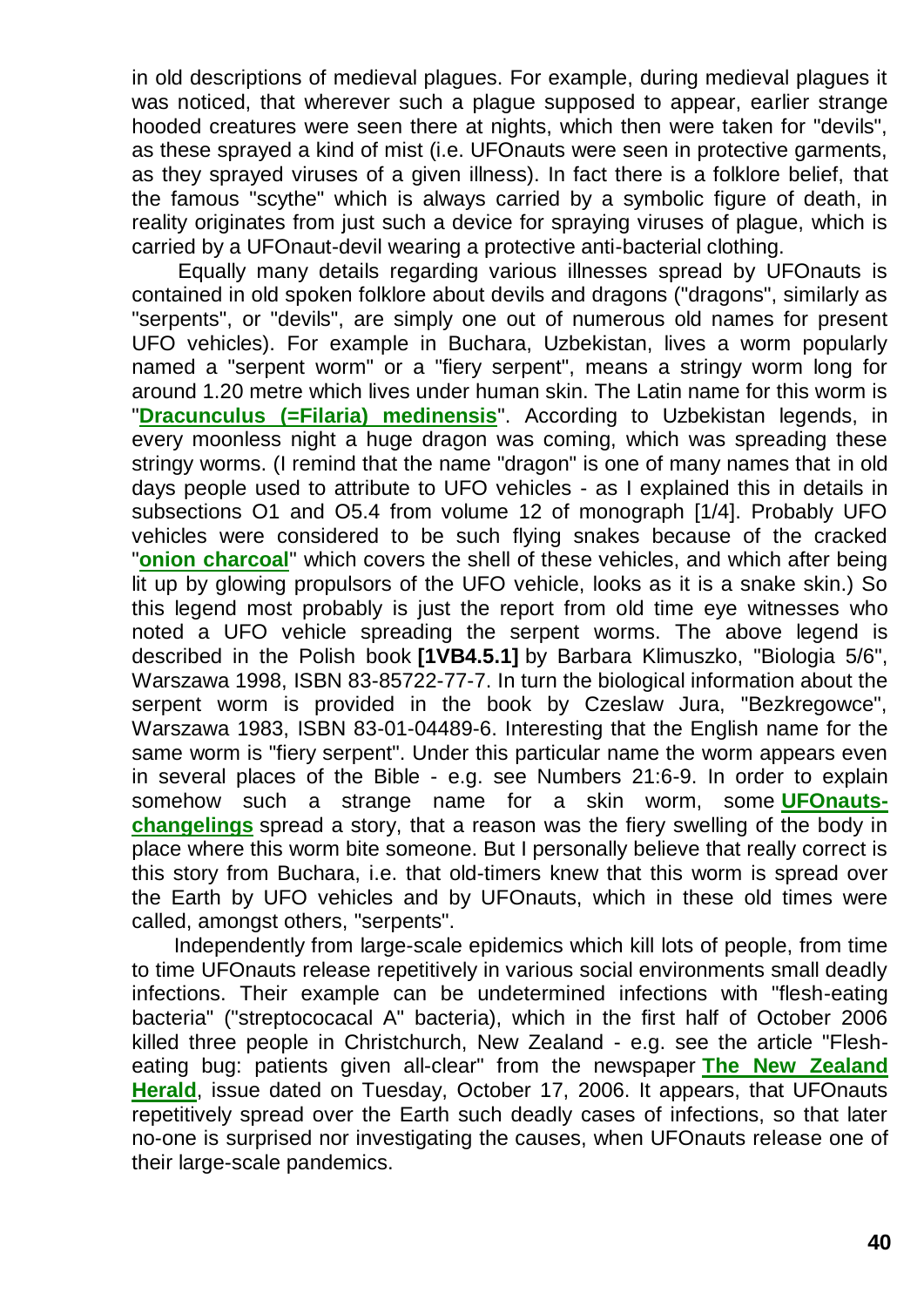# **#H3. Medical checkups and "healing" carried out on people abducted to [UFOs](http://totalizm.com.pl/ufo.htm) sometimes turn out to be hidden assasinations of these people:**

In UFO literature numerous cases are described when people abducted to UFOs report then that they were subjected over there to detailed medical examinations and procedures. (For examples of an entire array of such reports see the book [1T1] indicated in item #C2 of this web page.) UFOnauts asked for aims of these checkups and procedures always explain that they "heal" a given abductee from the illnesses and problems that he or she have. But the UFO literature usually forgets to check later and report back, what actually happens to these people "healed" by UFOnauts. I checked fates of some of them. It turned out that all of them died at an accelerated rate. (A best example of one amongst such victims, is the co-author of my Polish **[treatise \[3b\]](http://totalizm.com.pl/tekst_3b.htm)**, who very soon after such healing sessions done by UFOnauts developed a bad cancer.) I personally believe that while telling cunningly to these abductees that they are "healed", in fact UFOnauts secretly murder them. This actually lies in the nature of diabolic UFOnauts, who never carry out good deeds, and only spread an ocean of evil over the Earth.

# **Part #I: Methods of our self-defence against the "simulated" evilness o[fUFOnauts:](http://totalizm.com.pl/ufo.htm)**

**#I1. Let us disclose every case of a hidden attack of [UFOnauts](http://totalizm.com.pl/ufo.htm) on our nation, country, or civilisation - so that we know full range of circumstances in which their evilness is uleashed:**

**Motto:** *"UFOnauts are not 'afraid' of people, nor weapons which people have. They are not 'afraid' of God, nor punishment which God serves to*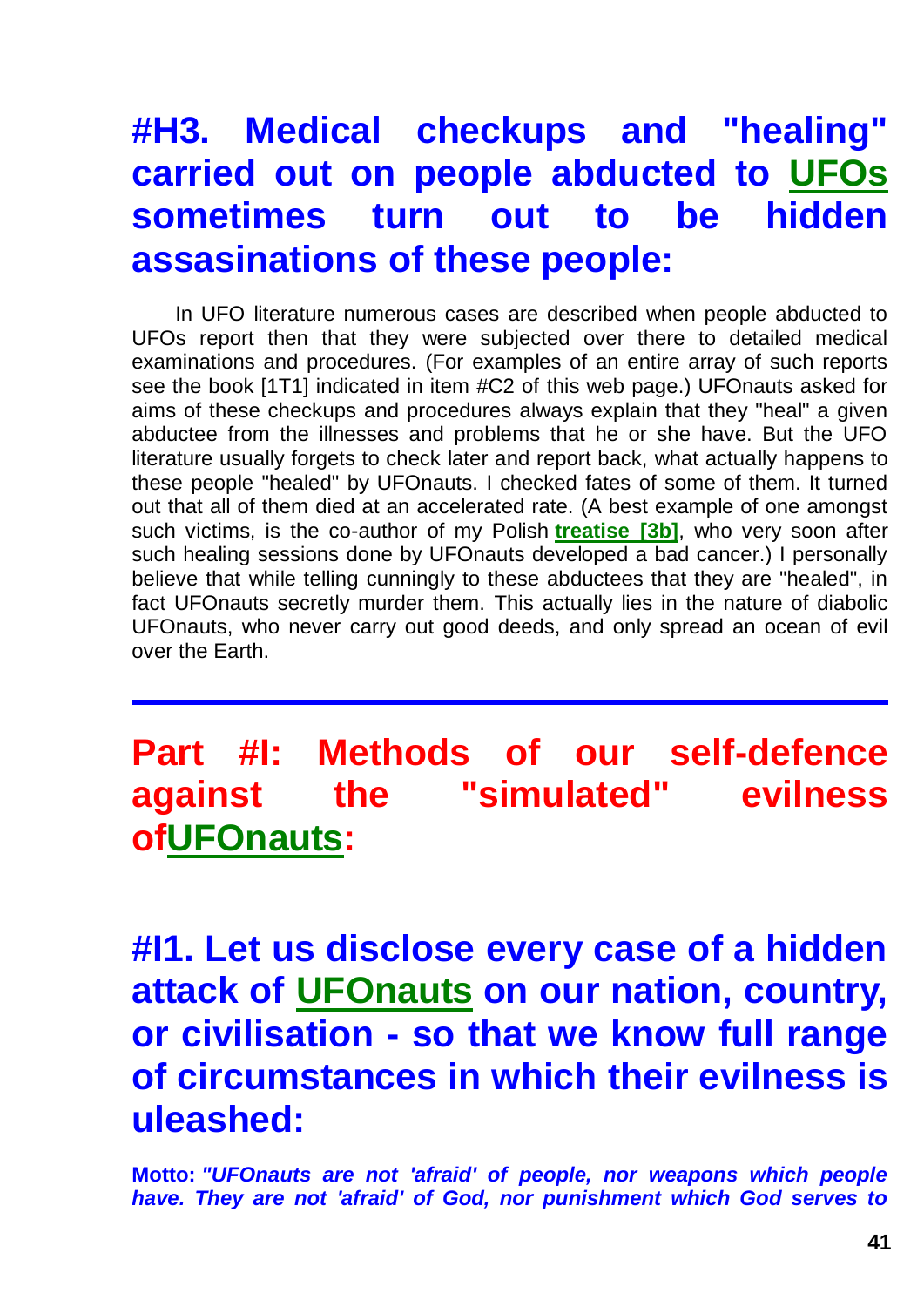#### *ones who behave immorally. The only thing which UFOnauts are 'afraid', is that people identify their goals and methods of secret occupation and exploitation of our civilisation."*

In order to be able to effectively defend ourselves against someone's aggressive attacks, it is necessary that we use for our defence something that our aggressor is either afraid of, or desires. Only when we use such something as a tool of our defence, we are able to stop further attacks of this aggressor. The above applies also to the **[evil](http://totalizm.com.pl/evil.htm)** UFOnauts, who since the beginning of time occupy, exploit, and torment the humanity. In order to stop these secretive attacks of UFOnauts against humanity (the numerous examples of which I indicated on this web page), it is necessary that we use as our weapon thing which they really are afraid of, and things that they desire. Unfortunately, we have a little choice in matter of the means of our defence. The majority of things that we, people, are afraid of, or that we desire, does not act on UFOnauts at all. For example, UFOnauts are not afraid of our weapons, our army, nor our prisons. After all, their **[state of telekinetic flickering](http://totalizm.com.pl/dipolar_gravity.htm)** protects them completely against whatever our weapon could do to them. They also can escape from every our prison. Also UFOnauts are not afraid of punishments of **[God](http://totalizm.com.pl/god.htm)**, nor karma, hell, nor other things which sometimes are effective against human criminals. After all, due to the use of so-called "imprisoned immortality" - described on web pages about **[time vehicles](http://totalizm.com.pl/timevehicle.htm)**, and simultaneous abandoning the accomplishing of **[totaliztic nirvana](http://totalizm.com.pl/nirvana.htm)** before every shifting back in time to years of their youth, in fact UFOnauts live in a hell throughout the eternity. So neither the hell, nor God's punishments, scare them at all.

Fortunately for us, humanity still is having something, that UFOnauts desire, and that they are scared of. For example, **UFOnauts desire** these biological resources which their civilisation robs from the humanity, and without which their civilisation would collapse. In turn **UFOnauts are afraid of** very much that their secretive occupation of the Earth is detected and disclosed by people. After all, at the moment when people disclose this secretive occupation of the Earth, UFOnauts loose their access to these countless biological resources without which their civilisation is unable to exist. Therefore in our defence against evilness and aggression of UFOnauts we are able to effectively use as our weapon the fear of UFOnauts that they become detected and disclosed in their secretive occupation of the Earth, and also their fear to loose the access to biological resources which they secretly rob from people.

In order to make sure that their secretive occupation of the Earth is not detected and disclosed by people, UFOnauts always use the method of action which has embedded a so-called "feedback". Means, whatever harm they cause amongst people, they always check back through their **[UFOnauts-changelings](http://totalizm.com.pl/changelings.htm)**, whether people become aware that this harm is caused just by UFOnauts. When they detect that people begin to suspect the involvement of UFOnauts in this harm, then UFOnauts immediately stop further repeating this particular harm in relationship to the group of people who begins to realise it. Therefore, the **major method of our defence against aggression of UFOnauts should boil down to disclosure in public for as much people as possible, every fact that indicates the participation of UFOnauts in a given manner of harming the**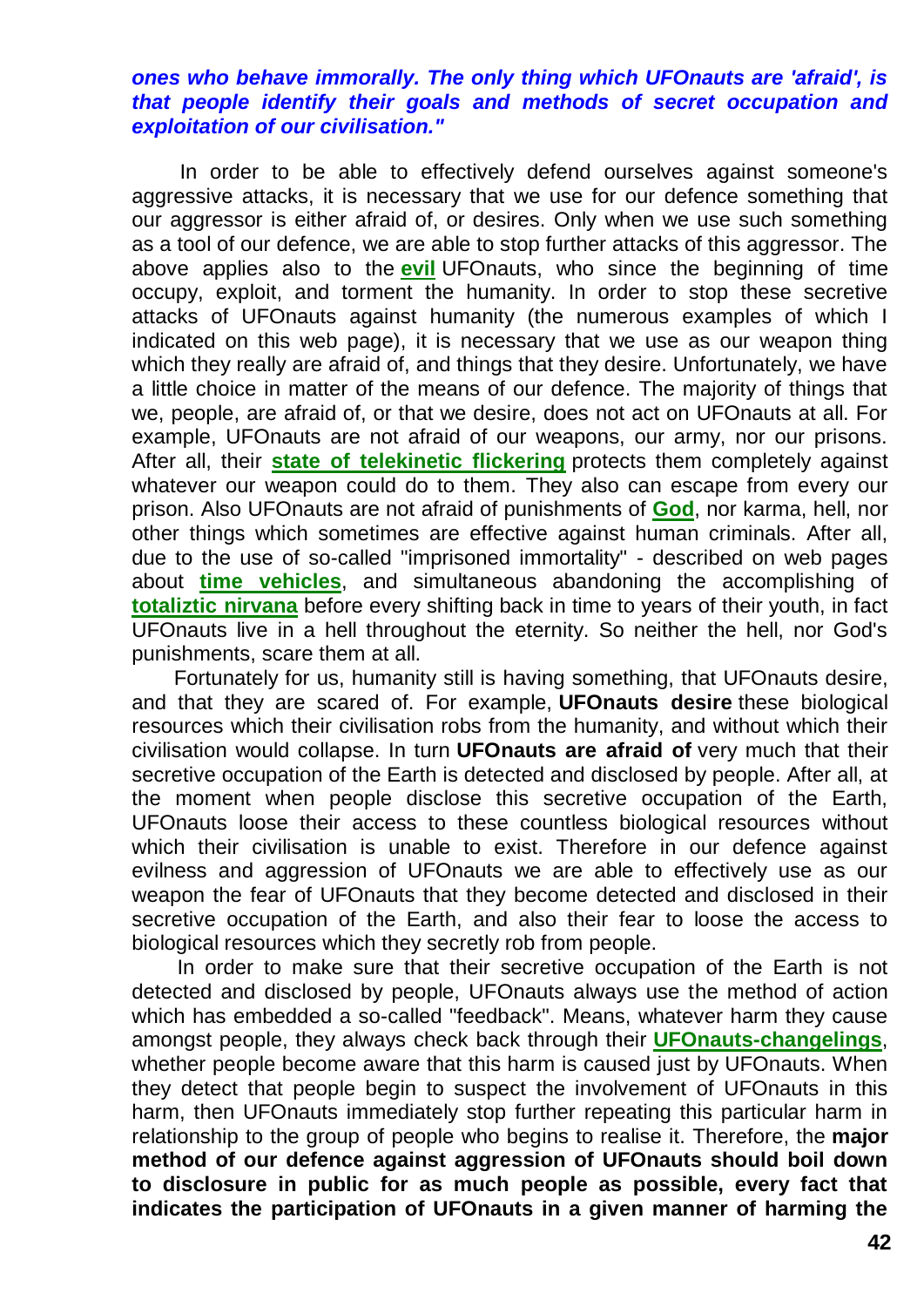**humanity**. About every case when UFOnauts do something harmful to humanity, we must write openly, we must tell this to others, we must indicate to others evidence of the UFO involvement in this case of tormenting humanity, etc., etc. Only such persistent disclosure of the participation of UFOnauts is going to stop further repetitions of the same harm being inflicted onto the same group of people.



**Fig. #I1: Here is an extremely old church painting which discloses UFOnauts who supervise the crucifixion of Jesus. Not many amongst us is is aware that UFOnauts persecute all creative people and all progressive ideas on Earth. Thus by the definition UFOnauts persecuted also Jesus and his breakthrough ideas. Only that in Bible they are described under the name of "Satan" - as this is the name by which UFOnauts were known in times of Jesus. These were UFOnauts that caused the crucifixion of Jesus with their methods of telepathic induction of hysteria of crowds and posthypnotic suggestions. Also UFOnauts tried later to squash ideas disseminated by Jesus. But in case of these ideas they suffered a defeat. The obstacles that UFOnauts build up were broken through, while Christianity, in spite of their vicious attacks, managed to spread over the Earth.**

(The original caption for the above illustration is provided under Figure O7 for monograph [1/4].) The majority of people usually are unaware, that **[evil](http://totalizm.com.pl/evil.htm) UFOnauts supervised the crucifixion of Jesus**. Two UFO vehicles, which inside carry clearly visible faces of UFOnauts watching the crucifixion, are shown in the above old religious painting from the Orthodox Basilica in Georgia. Both UFO vehicles can be seen as they hover in the air slightly below hands of Jesus on the cross. In turn on enlargements of both these UFO vehicles, which are reproduced below the entire painting, in each vehicle a large, long face of a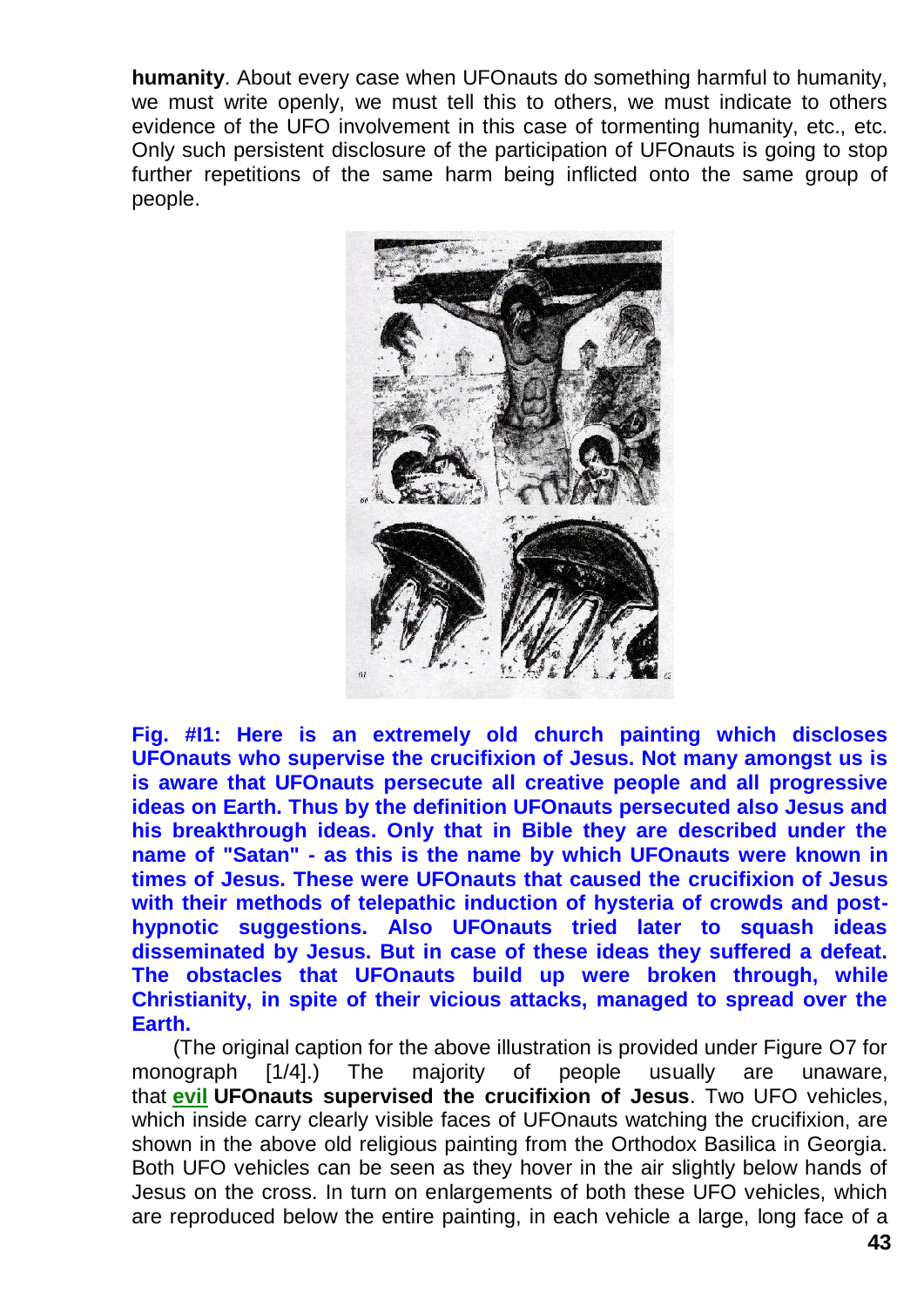UFOnaut can be seen, as he looks outside of the vehicle through the transparent floor. (In order to notice these faces, one needs to look at the enlargements of both UFO vehicles from the side directions - means either after rotating the picture, or our head, by the angle 90 degrees in relation to how normally we look at this picture.) It is extremely interesting, that facial features of the UFOnaut who watches the crucifixion through the floor of the UFO vehicle from the right side of the picture (i.e. the UFO which is visible on the left side of a person looking at this picture), look shokingly similar to facial features of Osama Bin Laden. Is it possible that both of them originate from the same civilisation - see also item #12 from web page about **[Antichrist](http://totalizm.com.pl/antichrist.htm)**. Actually in a symbolic manner, UFO vehicles are also shown as a standard feature on practically every picture with the crucifixion of Jesus present in Greek Orthodox churches. Usually they can be seen there as a kind of zigzag, or a curved latter "M", which is pinned to the cross near both hands (nails) of Jesus. Reasons why **[evil](http://totalizm.com.pl/evil.htm)** UFOnauts were so hostile towards Jesus, that they make Him to be crucified by hypnotically and telepathically angered ancient Israelites, becomes obvious if the reader reviews the logic of a formal proof presented on the web page **[ufo.htm](http://totalizm.com.pl/ufo.htm)**. This formal proof states that **the morally decadent cosmic relatives of humans, whom currently we call UFOnauts, by ancient people used to be called "devils" or "Satan"**. So these were UFOnauts who fought with Jesus and his moral ideas. Only that, as UFOnauts always do it on Earth, they carefully hid pretending to be people and **[impersonating](http://totalizm.com.pl/changelings.htm)** most important figures of ancient Israel and Rome. Means, these were UFOnauts that hypnotically pre-programmed ancient Israelites to crucify Jesus, because Jesus initiated spreading on Earth the **[totaliztic](http://totalizm.com.pl/totalizm.htm)** philosophy of Christianity, which runs against evil interests of UFOnauts on Earth.

Let us consider again the story of crucifixion of Jesus from the simple point of view of physical and moral outcomes of confrontation between Jesus and His enemies. This is because the biblical story bears close similarity to our everyday lives. As it frequently happens to us all, Jesus simply tried to put forward various progressive ideas, while His powerful enemies-UFOnauts did not want His progressive ideas spread amongst people. So these enemies-UFOnauts used their physical brut force in order to silence Jesus and thus to stop the spread of His ideas. So in a physical sense Jesus lost this confrontation with His brutal enemies and was crucified. But He was victorious in this confrontation on the moral arena. Because He did everything morally, moral laws rushed to His aid. These laws caused, that the physical victory of His enemies was subsequently invalidated by the action of moral laws themselves. In the result, the moral victory of Jesus was later transformed into his physical victory, by the sole action of moral laws. This extraordinary mechanism, with the use of which every moral victory is transformed with the elapse of time into a physical victory, is described more comprehensively on two separate web pages about **[moral laws](http://totalizm.com.pl/morals.htm)** and about **[karma](http://totalizm.com.pl/karma.htm)**. (A case of wrestling with UFOnauts on both moral and physical arena, taken from a real life, is also discussed on the Polish-only web page containing a **[report from the jamboree "Wszewilki-2006](http://totalizm.com.pl/wszewilki_2006_raport.htm)**.)

This "rectifying" action of moral laws can also be utilised in our own confrontations from everyday life. Although we are not dying on a cross like Jesus did, many of us frequently confronts very powerful aggressors, which try to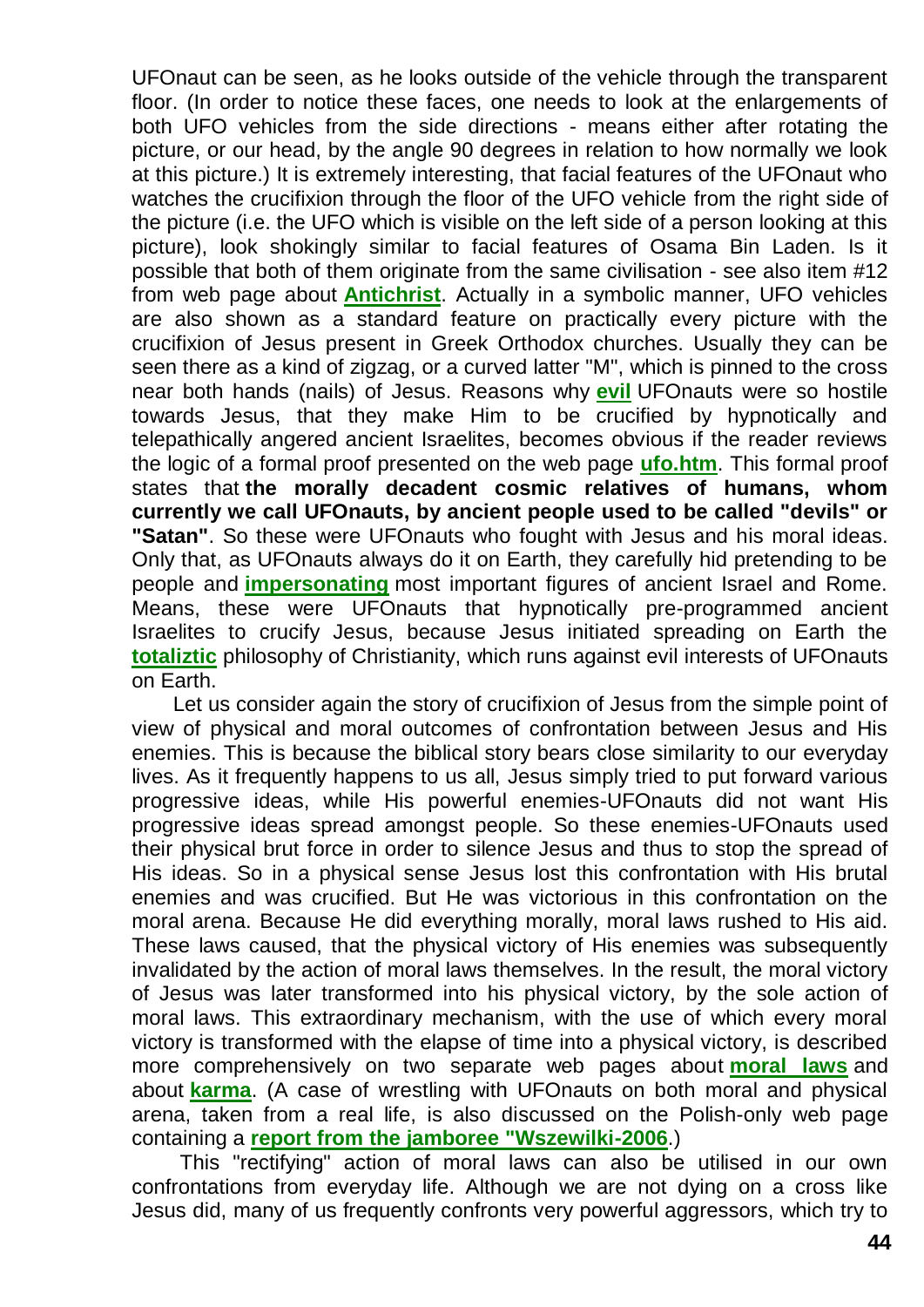impose their will on us. In many such cases these ours enemies are **[UFOnauts](http://totalizm.com.pl/changelings.htm)[changelings](http://totalizm.com.pl/changelings.htm)** themselves, who look exactly like people do and who pretend to be our superiors and leaders. If in such cases we utilise the action of **[moral laws](http://totalizm.com.pl/morals.htm)**, these laws help us to fight the aggressor. In the result, no matter how powerful the aggressor is, in the final count we still always win moral confrontations. The method that we must follow to accomplish such wins via moral laws, is described in my publications under name the of **method of Jesus** - e.g. see subsection W6.2 from volume 18 of **[monograph \[1/4\]](http://totalizm.com.pl/text_1_4.htm)**. This method is extremely effective. It always works when I use it. Also historic analyses that I carried out indicate that this particular method always worked in history of Earth. (As a most well-known to everyone example, consider the aggression of Hitler against Poland in 1939, or the older case of the partition of Poland by Germany, Austria, and Russia.) So let us learn how to use the **[method of Jesus](http://totalizm.com.pl/karma.htm)** effectively in our everyday lives. After all, this method has the potential to transform our situation dramatically.

#### **#I2. The self-defence is simple - it suffices that we always behave morally:**

The main reason for which UFOnauts are "simulated" on the Earth, is to illustrate for people where leads the technological progress without a simultaneous moral development. Thus in order to defend ourselves against the evilness of UFOnauts it suffices to begin to act always morally - for more details see items #I1 to #I5 of the web page **[day26.htm](http://totalizm.com.pl/day26.htm)**.

# **Part #J: The ending and conclusions, plus organisational and legal matters of this web page:**

# **#J1. Conclusions from the above presentation of evidence:**

Let us be realistic. We have no slightest chances to organise any institutional defence from UFOnauts. (I.e. to organise the defence which would be carried out by some sort of institution, e.g. government, army, police, church, etc.) After all, our institutions on Earth are overflowing with **[UFOnauts-changelings](http://totalizm.com.pl/changelings.htm)**. Furthermore, UFOnauts are completely deprived of attributes which for us people constitute the essence of "**being a human**". Thus they do not have slightest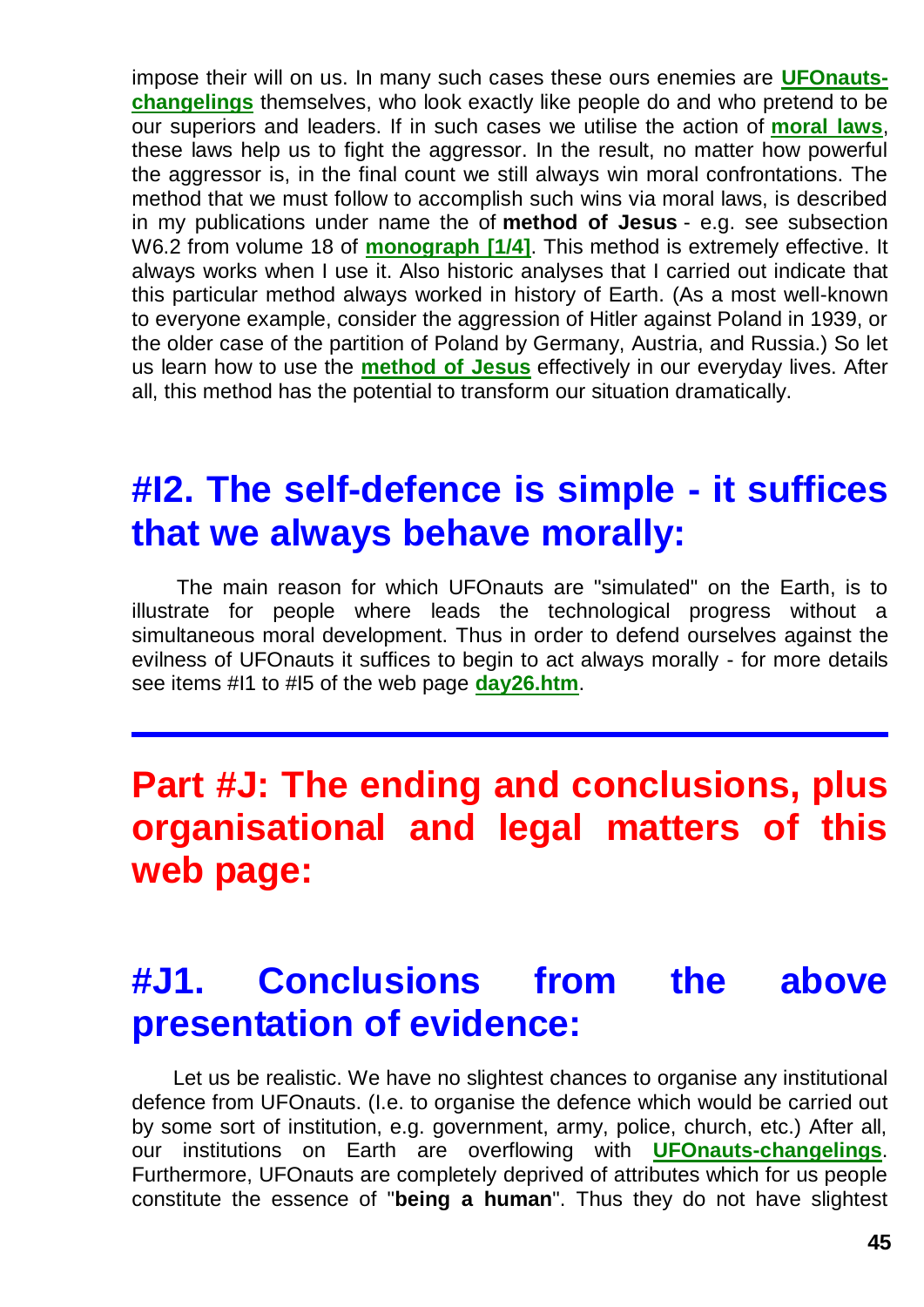reluctance to immediately murder everyone who would try to organise any form of institutional defence. In fact, in spite of being our closest relatives, the evil activities and the parasitic philosophy which UFOnauts practice do not make them humans, but very intelligent animals. So how we could defend ourselves from them in such a situation?

There is one kind of defence against UFOnauts, which already once proved its effectiveness in action. It is to undertake a common individual defence, means to carry out a kind of unorganised "popular uprising". In the result of this everyone is defending himself, or herself, without forming any organisation or army. It was just through such individual defence that around 2000 years ago Christianity triumphed over UFOnauts - then called "devils" and "Satan". This victory was accomplished in spite that UFOnauts used then all their evil methods and tricks to squash ideas disseminated by Jesus. E.g. they used mass murdering of Christians, throwing them to lions, etc. It is a fact, that soon after the victory of Christianity, when the institution of the church was formed, UFOnauts still managed to twist secretly some ideas of Jesus. But still many of these ideas managed to resist the extinction and survived in various forms until present days. So presently a time has come that we again all undertake such an unorganised individual defence against diabolic UFOnauts. Of course, encouraging here to undertake this individual defence does not mean at all that we do not wish that the politicians or army joins the defence efforts. It only means that knowing about the level of saturation of our institutions with leaders who look like people but in fact are **[UFOnauts-changelings](http://totalizm.com.pl/changelings.htm)**, we must not count that still there are amongst them true people who would organise such an institutional defence. However, if in spite of all, such people do appear, then their authority and position would be able to make a huge difference to undertaking and continuation of our defence.

This web page indicated a whole range of methods of our spontaneous individual defence from UFOnauts. One quite significant amongst them all, about which we should NOT forget, is to show to UFOnauts themselves the level of their animal behaviour in whatever they do to us. Means to show them how they act like animals by murdering us, tormenting, infecting, harming, spreading deadly intrigues, instigate wars, etc. The realisation of this their animal-like behaviour is like showing to UFOnauts a "mirror" in which they finally can see a true image of themselves - so that they can realise how ugly and deprived of human attributes they are. After all, UFOnauts do not know about their own animal behaviour. Their propaganda tells them since their childhood that they are the most wonderful creatures of the universe. They in turn believe in this uncritically. However, if due our efforts they finally are able to look at themselves in such a "mirror" deprived of their own propaganda, then perhaps they slowly start to understand that they should not act any longer in the same way with their closest relatives. This their understanding would help both, us and them. After all, in spite of their animal-like behaviour, UFOnauts actually are our closest relatives. So somewhere on the very bottom of their souls, completely tramped over and covered with rubbish, some remains of their humanity must still exist. So let us allow that a beam of hope reaches these remains and allow them to glow. UFOnauts will only benefit from this.

All methods of our defence indicated on this web page belong to the category of so-called "unidentifiable passive defence". Means it is a defence,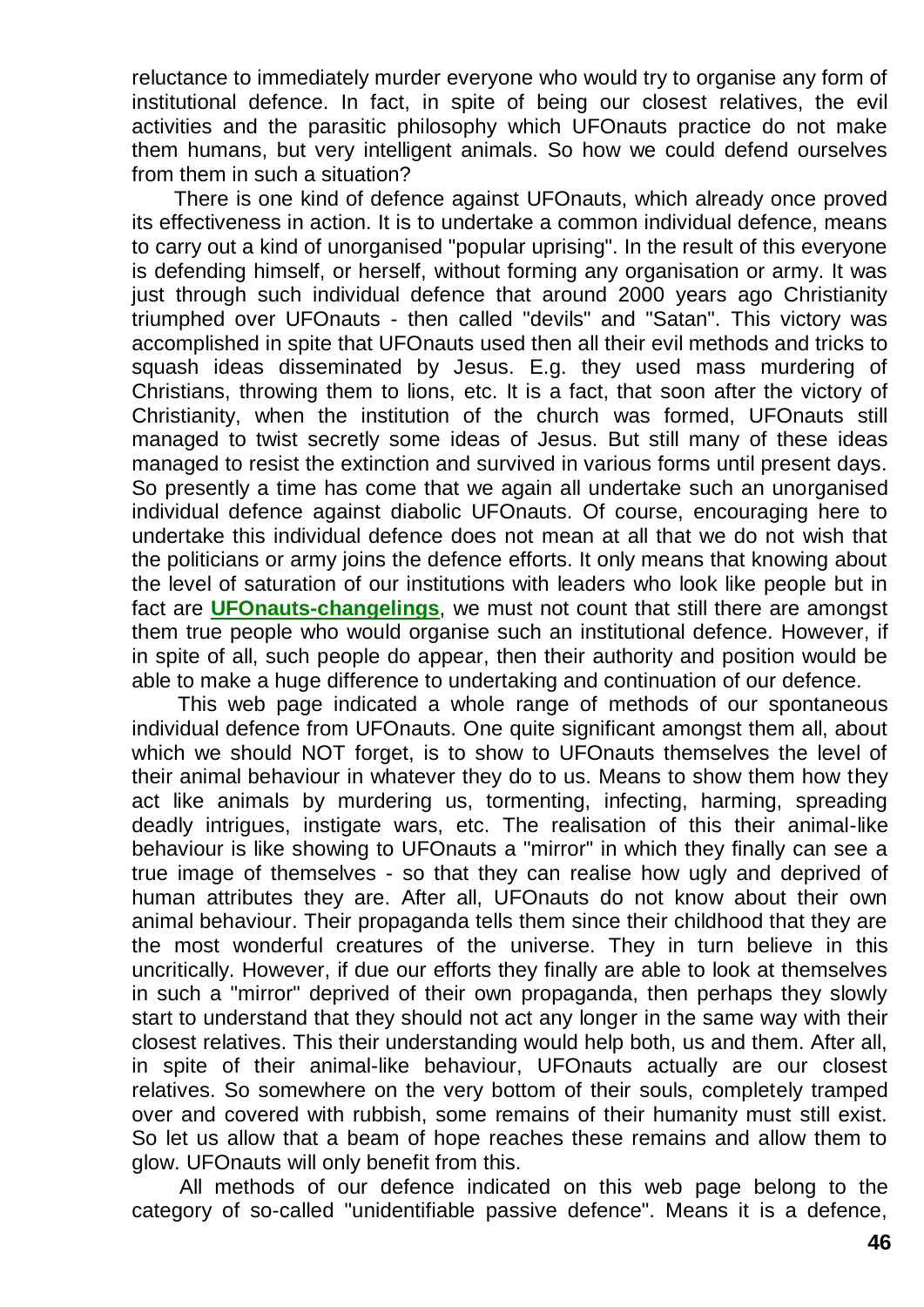which for UFOnauts is going to be extremely difficult to distinguish from a normal human behaviour. Thus it will be also extremely difficult for squashing. In general, it depends on doing in our lives always whatever is agreeable with our conscience (and thus is moral). Means, on doing whatever many people do anyway in their normal lives without even knowing that it is an exact opposite of whatever noisy propaganda of UFOnauts pushes us to do. For example, we should trust in God, always act morally, avoid animal-like behaviours, believe in love and justice, avoid harming anyone, promote love, honesty, peace, and progress, address karma to UFOnauts, develop and implement new inventions, take care of our natural environment, etc., etc.

Of course, in order we could defend ourselves with such peaceful and deprived of barbarism methods, and also in order UFOnauts could reap various moral benefits from our defence, we must be aware what actually UFOnauts do to the entire humanity as well as to individual people. So in order to maintain this awareness web pages like this one are necessary. In spite that UFOnauts probably do not like the truth which is described here, in fact this mirror reflection back to them of the picture as to what they do to us, serves exclusively to their own good.

# **#J2. How with the web page named ["skorowidz\\_links.htm"](http://totalizm.com.pl/skorowidz_links.htm) one can find totaliztic descriptions of topics in which he is interested:**

A whole array of topics equally interesting as these from the above web page, is also discussed from the angle that is unique to the philosophy of totalizm. All these related topics can be found and identified with the use of **[content index](http://totalizm.com.pl/skorowidz_links.htm)** prepared especially to make easier finding these web pages and topics. The name "index" means a list of "key words" usually provided at the end of textbooks, which allows to find fast the description or the topic in which we are interested. My web pages also has such a content "index" - only that it is additionally supplied in green **[links](http://totalizm.com.pl/tornado.htm)** which after "clicking" at them with a mouse immediately open the web page with the topic that interest the reader. This content "index" is provided on the web page named **[skorowidz\\_links.htm](http://totalizm.com.pl/skorowidz_links.htm)**. It can be called from the "organising" part of "Menu 1" of every totaliztic web page. I would recommend to look at it and to begin using it systematically - after all it brings closer hundreds of totaliztic topics which can be of interest to everyone.

# **#J3. I would suggest to return periodically to this web page in order to check further**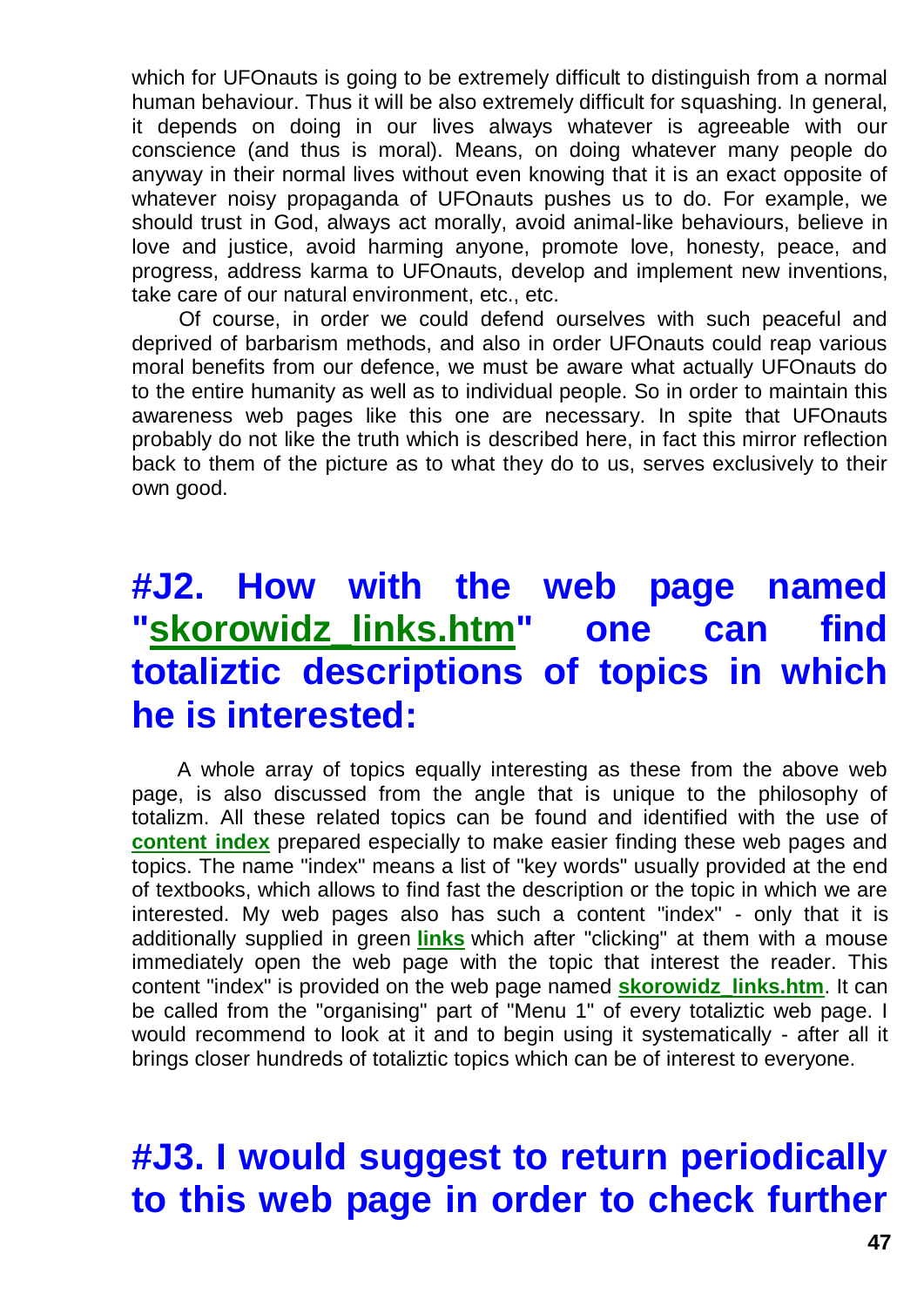## **updates of the descriptions of hidden destruction and tormenting of humanity by UFOnauts:**

In order to see how the updates of this web page on evidence of murderous activities of UFOs and UFOnauts on Earth is going to eventuate and progress further, it is worth to revisit it from time to time. From the definition this web page is going to be subjected to further improvements and extensions, as soon as possible new information come to my hands, or some events take place which will inspire me for carrying out the update. So if in the future you wish to learn these news, then perhaps you should revisit this web page. This is because I am going to update it periodically, as soon as the further developments give reasons for reporting any further details.

It is also worth to check periodically the blog of totalizm which currently is available at addresses **[totalizm.blox.pl/html](http://totalizm.blox.pl/html/)** and **[totalizm.wordpress.com](http://totalizm.wordpress.com/)**. On this blog many events discussed here are also explained with additional details written as these events unveil before our eyes.

#### **#J4. Emails to the [author](http://totalizm.com.pl/pajak_jan_uk.htm) of this web page:**

Current email addresses to the author of this web page, i.e. officially to **[Dr](http://images.google.co.nz/images?hl=en&q=Jan+Pajak&btnG=Search+Images&gbv=1)  [Eng. Jan Pajak](http://images.google.co.nz/images?hl=en&q=Jan+Pajak&btnG=Search+Images&gbv=1)** while courteously to **Prof. Dr Eng. Jan Pajak**, at which readers can post possible comments, opinions, descriptions, or information which in their opinion I should learn, are provided on the web page named **[pajak\\_jan\\_uk.htm](http://totalizm.com.pl/pajak_jan_uk.htm)** (for its version in the HTML language), or the web page named **pajak jan uk.pdf** (for the version of the web page "pajak jan uk.pdf" in safe PDF format - which safe PDF versions of further web pages by the author can also be downloaded via links from item #B1 of the web page named **[text\\_11.htm](http://totalizm.com.pl/text_11.htm)**).

The author's right for the use of **courteous** title of "Professor" stems from the custom that "with professors is like with generals", namely **when someone is once a professor, than he or she courteously remains a professor forever**. In turn the author of this web page was a professor at 4 different universities, i.e. at 3 of them, from 1 September 1992 untill 31 October 1998, as an "Associate Professor" from English-based educational system, while on one university as a (Full) "Professor" (since 1 March 2007 till 31 December 2007 - means at the last place of employment in his professional life).

However, please notice that because of my rather chronic lack of time, **I reluctantly reply to emails which contain JUST time consuming requests**, while simultaneously they document a complete ignorance of their author in the topic area which I am researching. try to say.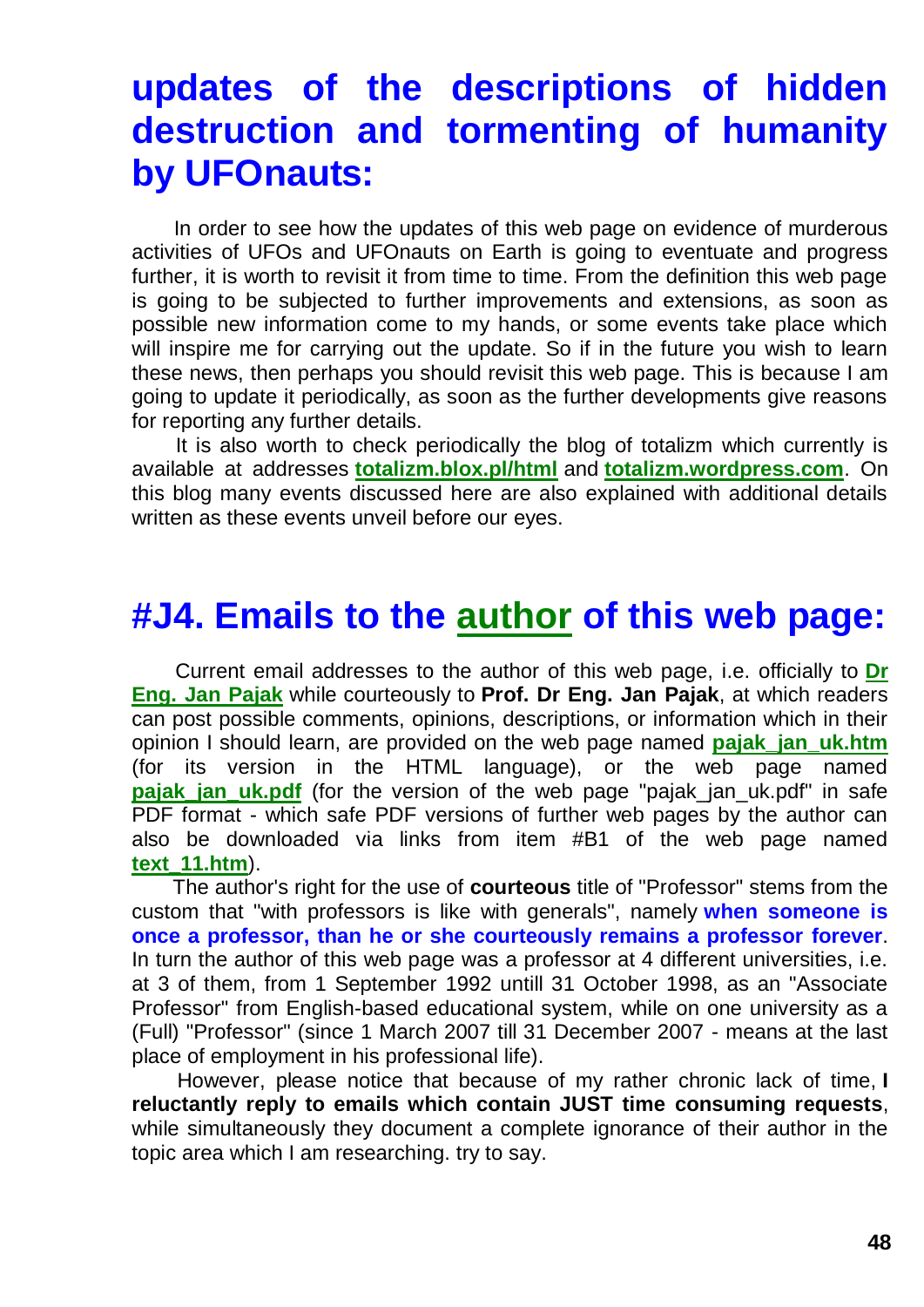### **#J5. A [copy of this web page](http://totalizm.com.pl/bandits.pdf) is also disseminated as a [brochure from series](http://totalizm.com.pl/text_11.htm)  [\[11\]](http://totalizm.com.pl/text_11.htm) in the safe format "PDF":**

This web page is also available in the form of a brochure marked **[11]**, which is prepared in "PDF" ("Portable Document Format") - currently considered to be the most safe amongst all internet formats, as normally viruses cannot cling to PDF. This clear brochure is ready both, for printing, as well as for reading from a computer screen. It also has all its **[green links](http://totalizm.com.pl/antichrist.htm)** still active. Thus, if it is read from the computer screen connected to internet, then after clicking onto these green links, the linked web pages and illustrations will open. Unfortunately, because the volume of it is around a double of the volume of web page which this brochure publishes, the memory limitations on a significant number of free servers which I use, do NOT allow to offer it from them (so if it does NOT download from this address, because it is NOT available on this server, then you should click onto any other address from **[Menu 3](http://totalizm.com.pl/menu.htm)**, and then check whether in there it is available). In order to open this brochure (and/or download it to own computer), it suffices to either click on the following green link

#### **[bandits.pdf](http://totalizm.com.pl/bandits.pdf)**

or to open from any totaliztic web site the PDF file named as in the above green link.

If the reader wishes to check, whether some other totaliztic web page which he or she just is studying, is also available in the form of such PDF brochure, then should check whether it is listed amongst links from "part #B" of the web page named **[text\\_11.htm](http://totalizm.com.pl/text_11.htm)**. This is because links from there indicate all totaliztic web pages, which are already published as such brochures from series [11] in PDF format. I wish you a fruitful reading!

### **#J6. Copyrights © 2013 by Dr Jan Pajak:**

Copyrights © 2013 by Dr Jan Pajak. All rights reserved. This web page is a report from outcomes of research of the author - only that is written in a popular language (so that it can be understood by readers with non-scientific orientation). Ideas presented on this web page (and also in other publications by the author) are unique for the author's research, and thus from the same angle these ideas were NOT presented by any other researcher. As such, this web page presents ideas which are the intellectual property of the author. Therefore, the content of this web page is the subject to the same laws of intellectual ownership as every other scientific publication. Especially the author reserves for himself the creditrights for the scientific discoveries and inventions described on this web page. Therefore, the author reserves that during repeating any idea presented on this web page (i.e. any theory, principle, deduction, interpretation, device, evidence, proof, etc.), the repeating person gives a full credit to the author of this web page,